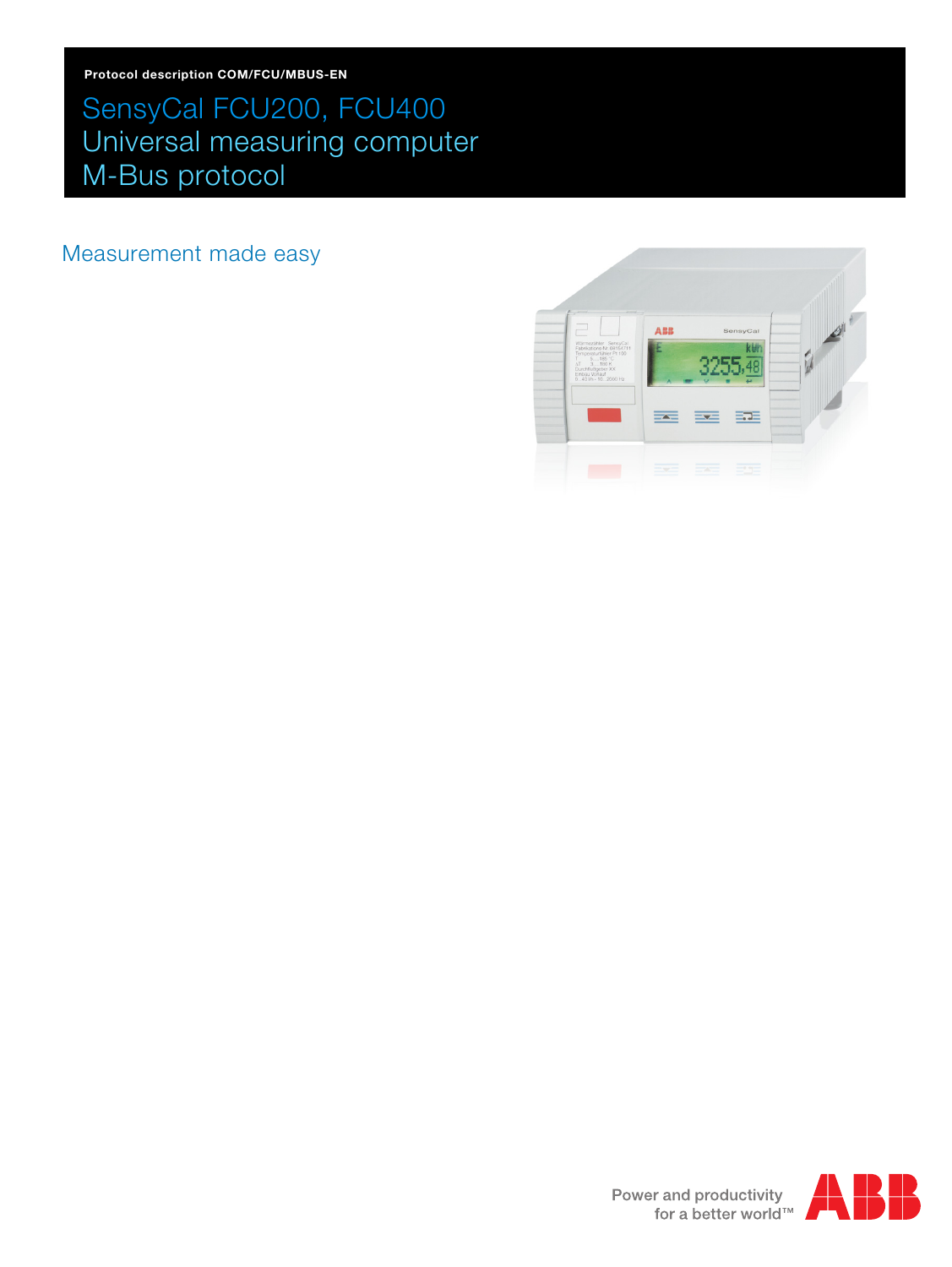

# Universal measuring computer SensyCal FCU200, FCU400

# Protocol description

COM/FCU/MBUS-EN

02.2015

Translation of the original instruction

# Manufacturer:

#### **ABB Automation Products GmbH Process Automation**

Dransfelder Straße 2 D-37079 Göttingen Germany Tel.: +49 551 905-534 Fax: +49 551 905-555

#### **Customer service center**

Phone: +49 180 5 222 580 Fax: +49 621 381 931-29031 automation.service@de.abb.com

© Copyright 2015 by ABB Automation Products GmbH Subject to changes without notice

This document is protected by copyright. It assists the user in safe and efficient operation of the device. The contents of this document, whether whole or in part, may not be copied or reproduced without prior approval by the copyright holder.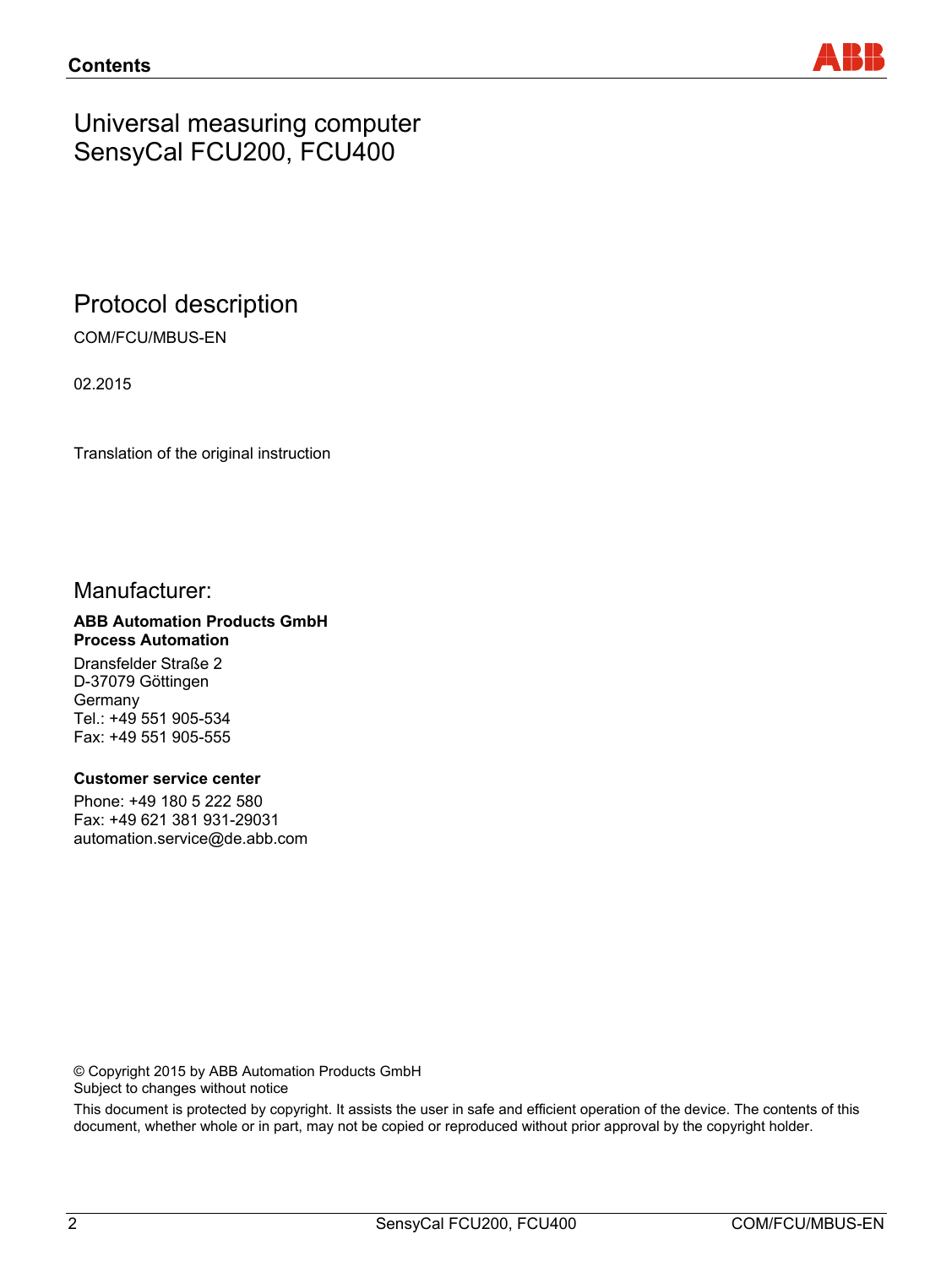

# **Contents**

| 1 |            |                                                                                          |  |
|---|------------|------------------------------------------------------------------------------------------|--|
|   | 1.1        |                                                                                          |  |
|   | 1.2        |                                                                                          |  |
|   | 1.3        |                                                                                          |  |
|   | 1.4        | Response from SENSYCAL when Downloading the EEPROM with Additional Data in the Following |  |
|   |            |                                                                                          |  |
|   | 1.5        | Response from SENSYCAL when Downloading the EEPROM without Further Data 10               |  |
|   | 1.6        |                                                                                          |  |
|   | 1.7        |                                                                                          |  |
|   | 1.8<br>1.9 |                                                                                          |  |
|   | 1.10       |                                                                                          |  |
|   | 1.10.1     |                                                                                          |  |
|   | 1.10.2     |                                                                                          |  |
|   | 1.10.3     |                                                                                          |  |
|   | 1.10.4     |                                                                                          |  |
|   | 1.10.5     | Reading Out Device Type and Current Date and Time (Control Byte 00h (Default)17          |  |
| 2 |            |                                                                                          |  |
|   | 2.1        |                                                                                          |  |
|   | 2.2        |                                                                                          |  |
|   | 2.3        |                                                                                          |  |
|   | 2.4        |                                                                                          |  |
|   | 2.5        |                                                                                          |  |
|   | 2.6        |                                                                                          |  |
|   | 2.7        |                                                                                          |  |
|   | 2.8        |                                                                                          |  |
|   | 2.9        |                                                                                          |  |
|   | 2.10       |                                                                                          |  |
|   | 2.11       |                                                                                          |  |
|   | 2.12       |                                                                                          |  |
|   | 2.13       |                                                                                          |  |
|   | 2.14       |                                                                                          |  |
|   | 2.15       |                                                                                          |  |
|   | 2.16       |                                                                                          |  |
|   | 2.17       |                                                                                          |  |
|   | 2.18       |                                                                                          |  |
|   | 2.19       |                                                                                          |  |
|   | 2.20       |                                                                                          |  |
|   | 2.21       |                                                                                          |  |
|   | 2.22       |                                                                                          |  |
|   | 2.23       |                                                                                          |  |
|   | 2.24       |                                                                                          |  |
|   | 2.25       |                                                                                          |  |
|   | 2.26       |                                                                                          |  |
|   | 2.27       |                                                                                          |  |
|   | 2.28       |                                                                                          |  |
|   | 2.29       |                                                                                          |  |
|   | 2.30       |                                                                                          |  |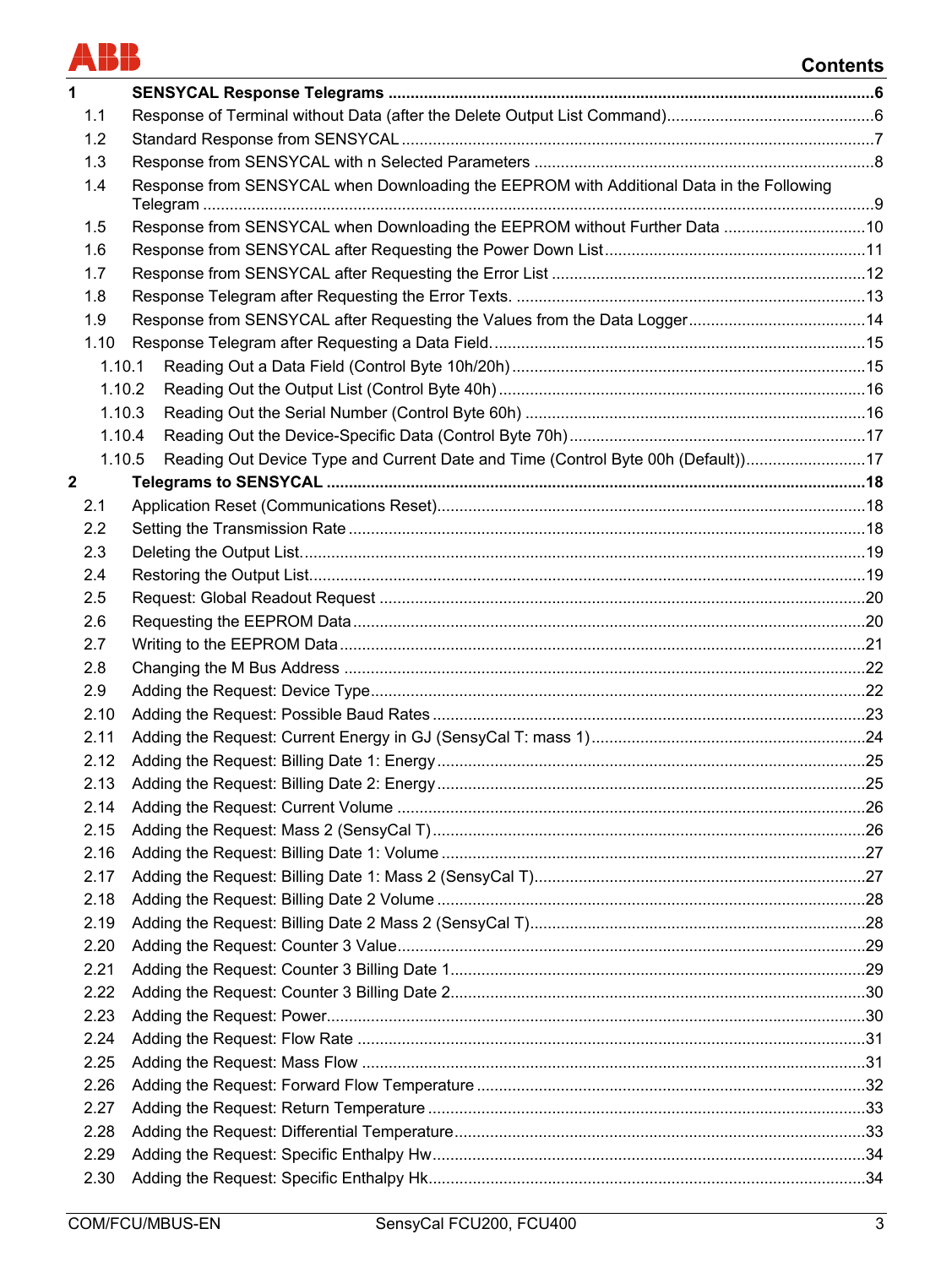# **Contents**

| 2.31 |        |  |
|------|--------|--|
| 2.32 |        |  |
| 2.33 |        |  |
| 2.34 |        |  |
| 2.35 |        |  |
| 2.36 |        |  |
| 2.37 |        |  |
| 2.38 |        |  |
| 2.39 |        |  |
| 2.40 |        |  |
| 2.41 |        |  |
| 2.42 |        |  |
| 2.43 |        |  |
| 2.44 |        |  |
| 2.45 |        |  |
| 2.46 |        |  |
| 2.47 |        |  |
| 2.48 |        |  |
| 2.49 |        |  |
| 2.50 |        |  |
| 2.51 |        |  |
| 2.52 |        |  |
| 2.53 |        |  |
| 2.54 |        |  |
| 2.55 |        |  |
|      | 2.55.1 |  |
| 2.56 |        |  |
| 2.57 |        |  |
| 2.58 |        |  |
| 2.59 |        |  |
| 2.60 |        |  |
| 2.61 |        |  |
| 2.62 |        |  |
| 2.63 |        |  |
| 2.64 |        |  |
| 2.65 |        |  |
| 2.66 |        |  |
| 2.67 |        |  |
| 2.68 |        |  |
| 2.69 |        |  |
| 2.70 |        |  |
| 2.71 |        |  |
| 2.72 |        |  |
| 2.73 |        |  |
| 2.74 |        |  |
| 2.75 |        |  |
| 2.76 |        |  |
| 2.77 |        |  |
|      |        |  |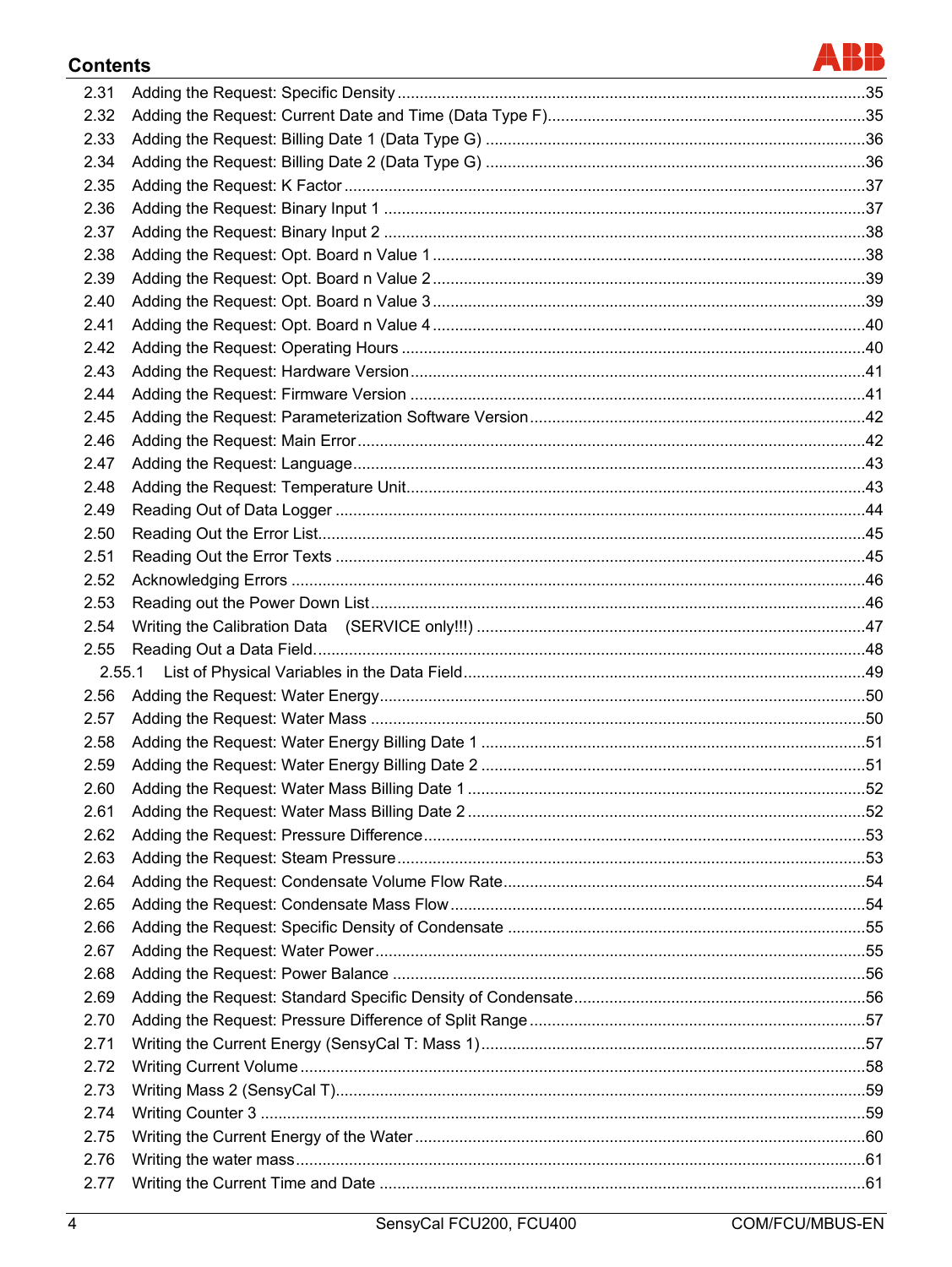# BB

# **Contents**

| 2.84         |  |
|--------------|--|
| 2.85         |  |
| $\mathbf{3}$ |  |
| 3.1          |  |
| 4            |  |
|              |  |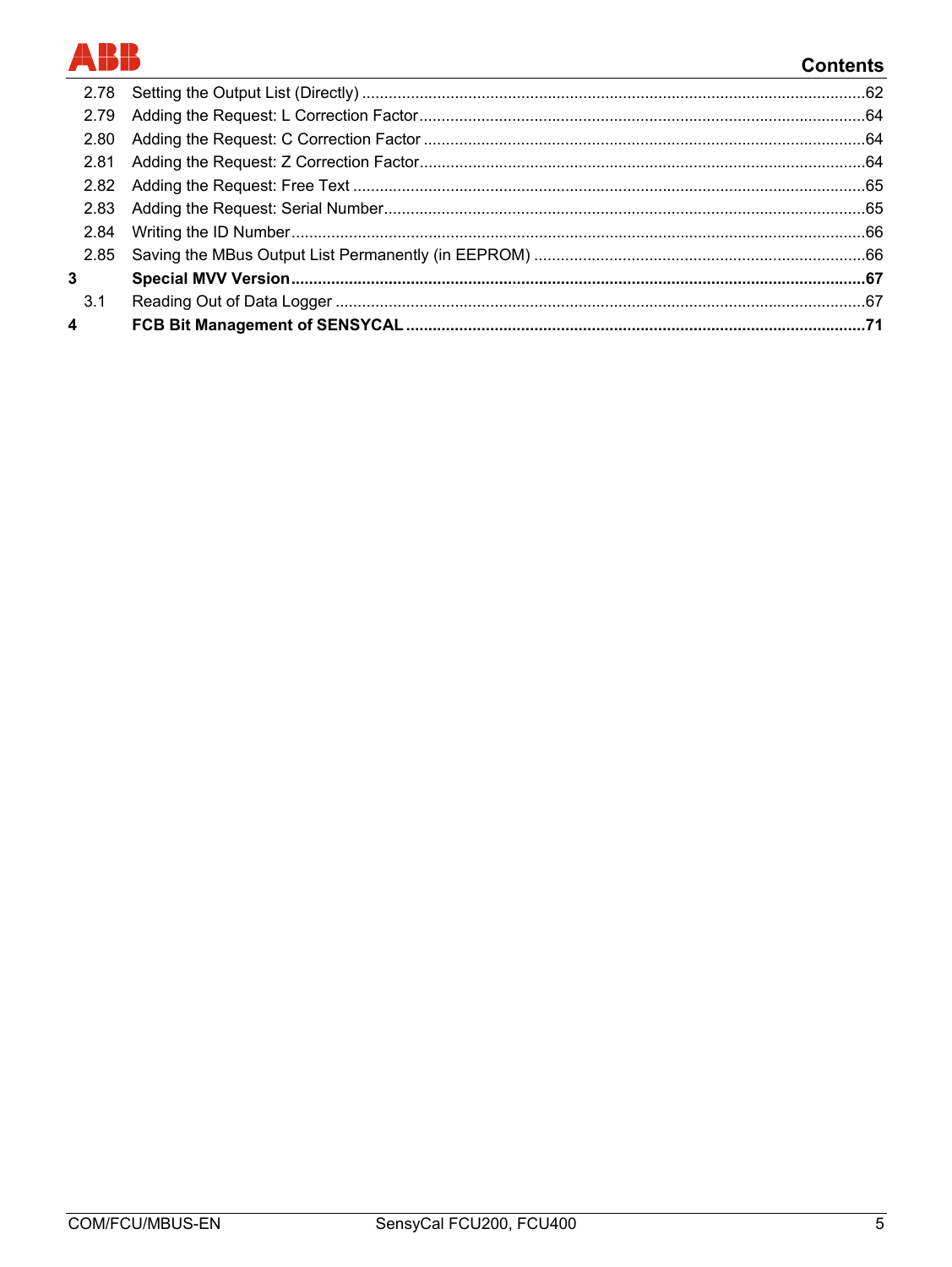## **1 SENSYCAL Response Telegrams**

The telegram structures that SENSYCAL can return are listed and explained in the following.

#### **1.1 Response of Terminal without Data (after the Delete Output List Command)**

This telegram is always sent when no output data has been selected in SENSYCAL. This is always the case if the internal output list has been deleted.

| No.                     | <b>Description</b> | <b>Value</b> | <b>Comments</b>                                    |
|-------------------------|--------------------|--------------|----------------------------------------------------|
| $\pmb{0}$               | Start character    | 68h          |                                                    |
| $\mathbf{1}$            | Length field       | <b>XX</b>    |                                                    |
| $\overline{2}$          | Length field       | <b>XX</b>    |                                                    |
| $\overline{3}$          | Start character    | 68h          |                                                    |
| $\overline{\mathbf{4}}$ | C field            | 08           |                                                    |
| $\overline{5}$          | A field            | $0 - 255$    |                                                    |
| $\,6$                   | CI field           | 72h          |                                                    |
| $\overline{7}$          | ID <sub>3</sub>    | 78h          | ID (LSB first) BCD 12345678                        |
| $\bf 8$                 | ID <sub>2</sub>    | 56h          |                                                    |
| $\boldsymbol{9}$        | ID <sub>1</sub>    | 34h          |                                                    |
| 10                      | ID <sub>0</sub>    | 12h          |                                                    |
| 11                      | Man1               |              | Manufacturer (LSB first)                           |
| 12                      | Man0               |              |                                                    |
| 13                      | Version            |              |                                                    |
| 14                      | Medium             |              |                                                    |
| 15                      | Access no.         | $0 - 255$    | Automatically increased                            |
| 16                      | <b>Status</b>      | 0            |                                                    |
| 17                      | Signature 1        | 0            |                                                    |
| 18                      | Signature 0        | 0            |                                                    |
| 19                      | Checksum (CS)      |              | Calculated from ( $\Sigma$ fields 4 to 18) mod 256 |
| 20                      | Terminator         | 16h          |                                                    |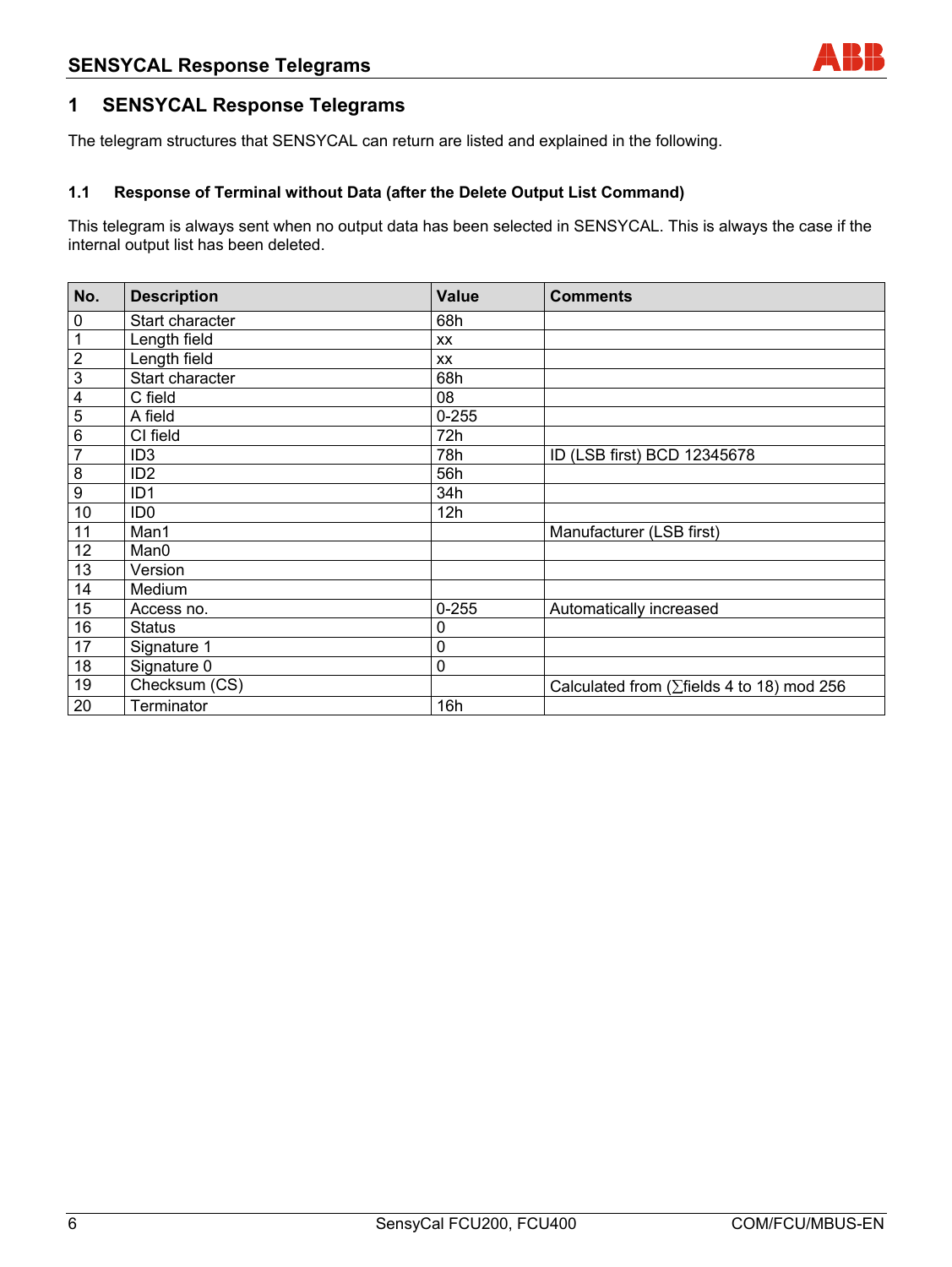

#### **1.2 Standard Response from SENSYCAL**

This telegram is always issued after a REQ\_UD2 preceded by an application reset. It is issued until further values are added to the output list or the SENSYCAL output list is deleted.

Note:

A SND\_NKE sent to the device does **not** set this response.

| No.                     | <b>Description</b>                | <b>Value</b> | <b>Comments</b>                                    |
|-------------------------|-----------------------------------|--------------|----------------------------------------------------|
| $\pmb{0}$               | Start character                   | 68h          |                                                    |
| $\mathbf{1}$            | Length field                      | Xx           |                                                    |
| $\overline{2}$          | Length field                      | Xx           |                                                    |
| $\overline{3}$          | Start character                   | 68h          |                                                    |
| $\overline{4}$          | C field                           | 08           |                                                    |
| $\overline{5}$          | A field                           | $0 - 255$    |                                                    |
| $\overline{6}$          | CI field                          | 72h          |                                                    |
| $\overline{7}$          | ID <sub>3</sub>                   | 78h          | ID (LSB first) BCD 12345678                        |
| $\overline{\mathbf{8}}$ | ID <sub>2</sub>                   | 56h          |                                                    |
| $\overline{9}$          | ID <sub>1</sub>                   | 34h          |                                                    |
| 10                      | ID <sub>0</sub>                   | 12h          |                                                    |
| 11                      | Man1                              |              | Manufacturer (LSB first)                           |
| 12                      | Man0                              |              |                                                    |
| 13                      | Version                           |              |                                                    |
| 14                      | Medium                            |              |                                                    |
| 15                      | Access no.                        | $0 - 255$    | Automatically increased                            |
| 16                      | <b>Status</b>                     | 0            |                                                    |
| 17                      | Signature 1                       | 0            |                                                    |
| 18                      | Signature 0                       | 0            |                                                    |
| 19-ES                   | Standard response from the device |              | To be described in more detail                     |
| $ES+1$                  | Checksum (CS)                     |              | Calculated from ( $\Sigma$ fields 4 to ES) mod 256 |
| $ES+2$                  | Terminator                        | 16h          |                                                    |

ES = end of standard response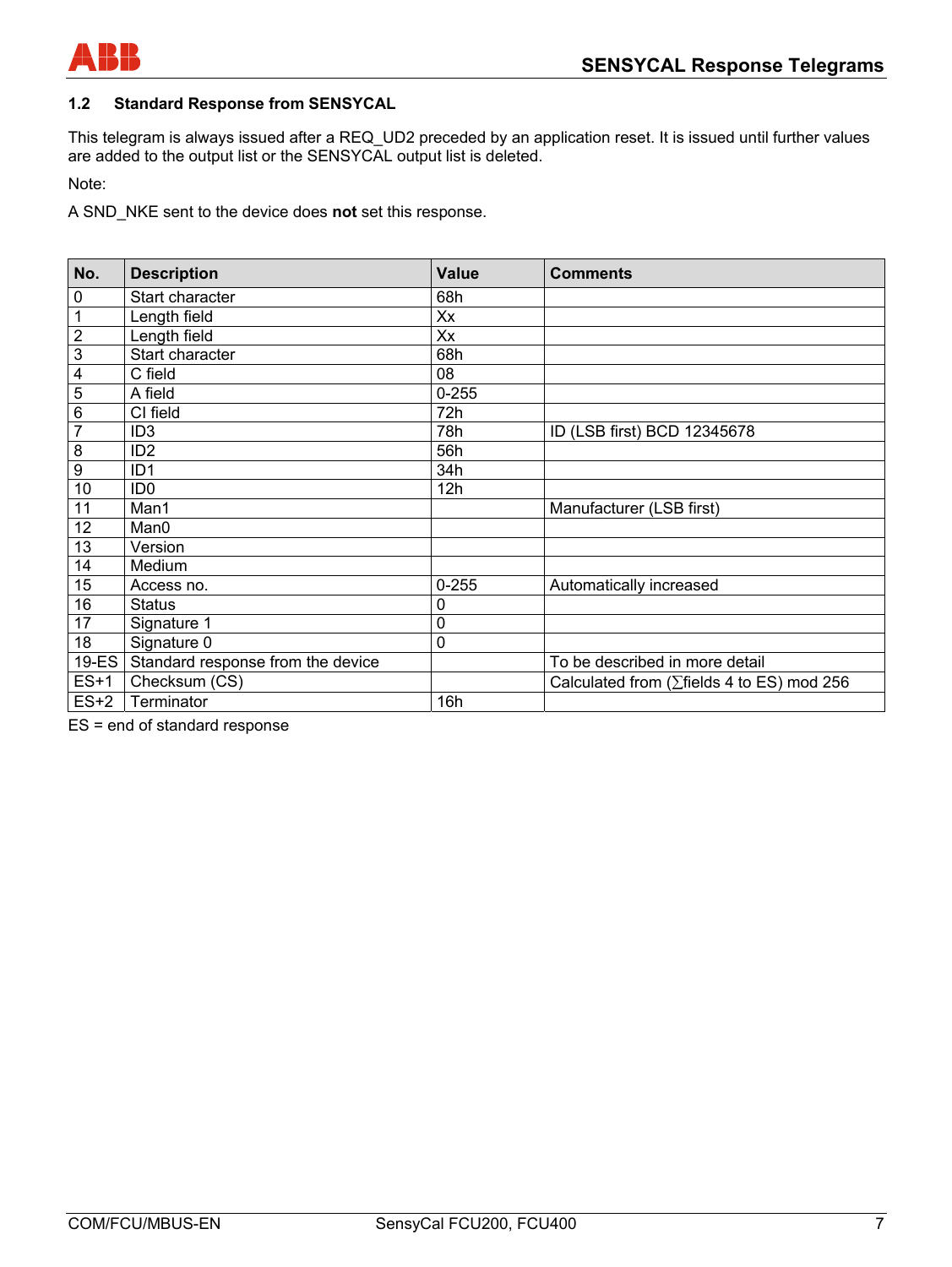#### **1.3 Response from SENSYCAL with n Selected Parameters**

This telegram enables the SENSYCAL data to be transferred in any combination. The sequence of the data is determined by the order in the drop-down list.

If the queried data cannot be transferred in a telegram, a multi-telegram sequence is automatically generated and the missing data is transferred in the following telegram.

| No.             | <b>Description</b>   | <b>Value</b>     | <b>Comments</b>                                      |
|-----------------|----------------------|------------------|------------------------------------------------------|
| $\pmb{0}$       | Start character      | 68h              |                                                      |
| $\overline{1}$  | Length field         | XX               |                                                      |
| $\overline{2}$  | Length field         | XX               |                                                      |
| $\overline{3}$  | Start character      | 68h              |                                                      |
| $\overline{4}$  | C field              | 08               |                                                      |
| $\overline{5}$  | A field              | $0 - 255$        |                                                      |
| $\overline{6}$  | CI field             | $\overline{72}h$ |                                                      |
| $\overline{7}$  | $\overline{ID3}$     | 78h              | ID (LSB first) BCD 12345678                          |
| $\overline{8}$  | ID <sub>2</sub>      | 56h              |                                                      |
| $\overline{9}$  | ID <sub>1</sub>      | 34h              |                                                      |
| 10              | ID <sub>0</sub>      | 12h              |                                                      |
| $\overline{11}$ | Man1                 |                  | Manufacturer (LSB first)                             |
| $\overline{12}$ | Man0                 |                  |                                                      |
| 13              | Version              |                  |                                                      |
| $\overline{14}$ | Medium               |                  |                                                      |
| 15              | Access no.           | $0 - 255$        | Automatically increased                              |
| 16              | <b>Status</b>        | 0                |                                                      |
| $\overline{17}$ | Signature 1          | $\pmb{0}$        |                                                      |
| 18              | Signature 0          | 0                |                                                      |
| 19              | Selected parameter 1 |                  |                                                      |
| $19+x1$         | Selected parameter 2 |                  |                                                      |
| $19 + x1$       | Selected parameters  |                  |                                                      |
| $+x2$           |                      |                  |                                                      |
| $19+x1$         | Selected parameter n |                  |                                                      |
| $+x2+.$         |                      |                  |                                                      |
| $+xn-1$         |                      |                  |                                                      |
| $19 + x1$       | Checksum (CS)        |                  | Calculated from ( $\Sigma$ fields 4 to CS-1) mod 256 |
| $+x2+$          |                      |                  |                                                      |
| $+xn+$          |                      |                  |                                                      |
| 1               |                      |                  |                                                      |
|                 | Terminator           | 16h              |                                                      |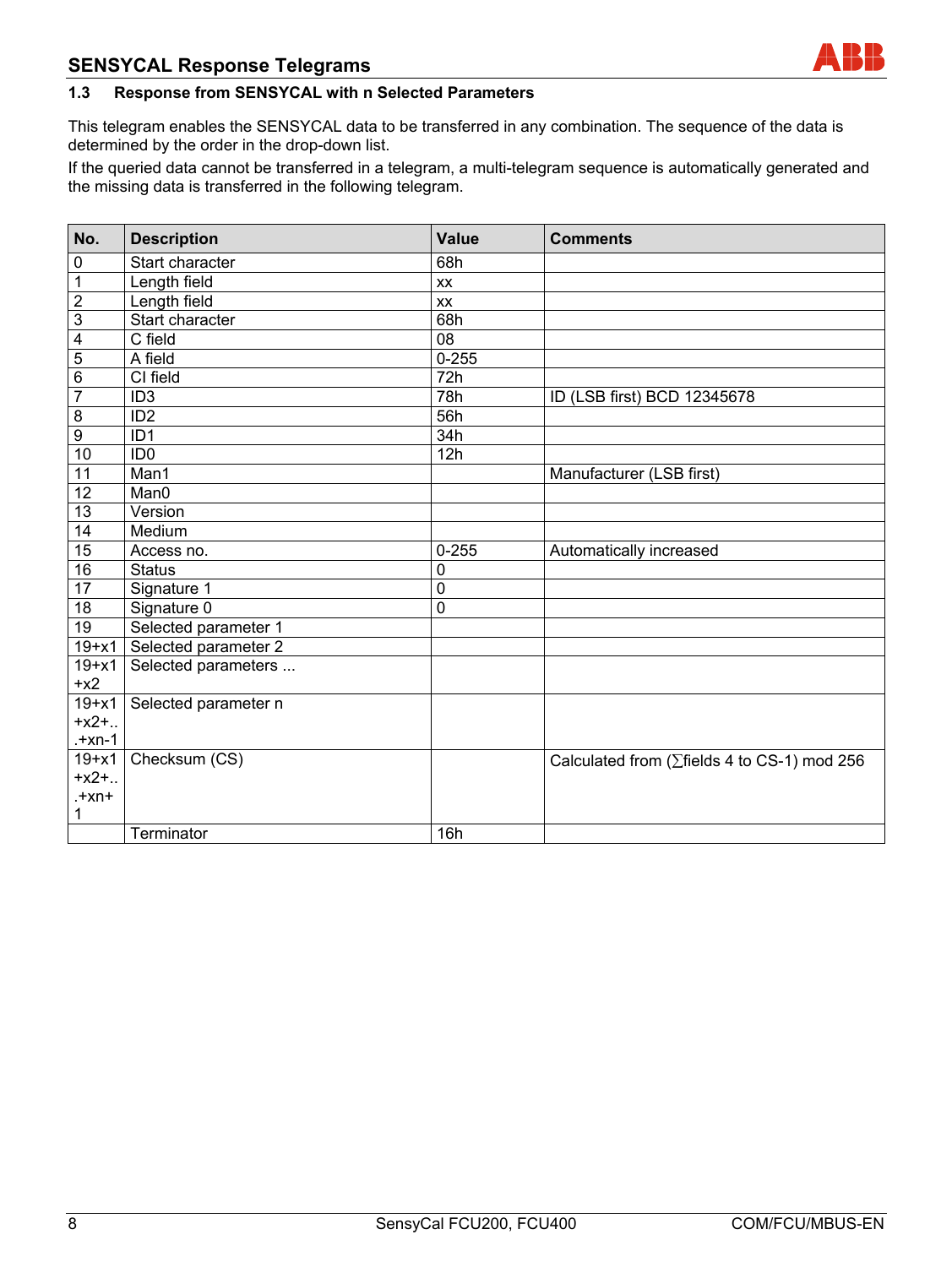

#### **1.4 Response from SENSYCAL when Downloading the EEPROM with Additional Data in the Following Telegram**

Data is transferred from the EEPROM using a multi-telegram sequence. This allows a variable volume of data to be transferred.

The following telegram is always used if more than one telegram is required and the current telegram is not the last telegram of the series.

| No.            | <b>Description</b>                      | <b>Value</b> | <b>Comments</b>                                     |
|----------------|-----------------------------------------|--------------|-----------------------------------------------------|
| 0              | Start character                         | 68h          |                                                     |
| $\mathbf 1$    | Length field                            | <b>XX</b>    |                                                     |
| $\overline{2}$ | Length field                            | <b>XX</b>    |                                                     |
| $\overline{3}$ | Start character                         | 68h          |                                                     |
| 4              | C field                                 | 08           |                                                     |
| 5              | A field                                 | $0 - 255$    |                                                     |
| 6              | CI field                                | 72h          |                                                     |
| $\overline{7}$ | ID <sub>3</sub>                         | 78h          | ID (LSB first) BCD 12345678                         |
| 8              | ID <sub>2</sub>                         | 56h          |                                                     |
| 9              | ID <sub>1</sub>                         | 34h          |                                                     |
| 10             | ID <sub>0</sub>                         | 12h          |                                                     |
| 11             | Man1                                    |              | Manufacturer (LSB first)                            |
| 12             | Man0                                    |              |                                                     |
| 13             | Version                                 |              |                                                     |
| 14             | Medium                                  |              |                                                     |
| 15             | Access no.                              | $0 - 255$    | Automatically increased                             |
| 16             | <b>Status</b>                           | 0            |                                                     |
| 17             | Signature 1                             | 0            |                                                     |
| 18             | Signature 0                             | 0            |                                                     |
| 19             | Manufacturer-specific data will follow. | 1fh          | 1fh further data will follow.                       |
| 20             | Start of manufacturer-specific data     |              |                                                     |
| 243            | End of manufacturer-specific data       |              |                                                     |
| 244            | Checksum (CS)                           |              | Calculated from ( $\Sigma$ fields 4 to 243) mod 256 |
| 245            | Terminator                              | 16h          |                                                     |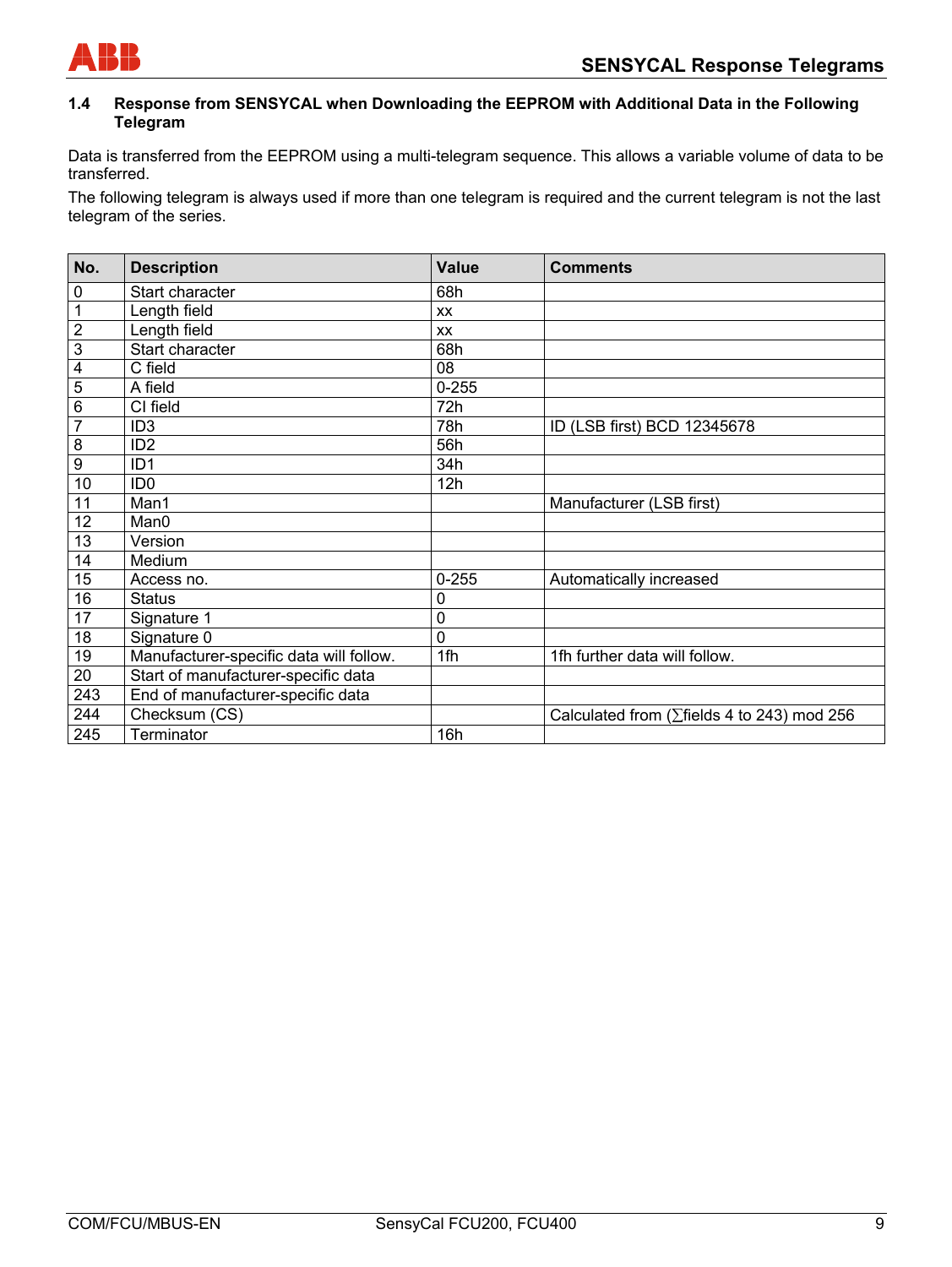

#### **1.5 Response from SENSYCAL when Downloading the EEPROM without Further Data**

This telegram is used if the current telegram is the last telegram in a multi-telegram sequence or the requested data from the EEPROM can be sent in a telegram.

| No.            | <b>Description</b>                      | <b>Value</b> | <b>Comments</b>                                     |
|----------------|-----------------------------------------|--------------|-----------------------------------------------------|
| $\pmb{0}$      | Start character                         | 68h          |                                                     |
| $\mathbf 1$    | Length field                            | Xx           |                                                     |
| $\overline{2}$ | Length field                            | Xx           |                                                     |
| $\overline{3}$ | Start character                         | 68h          |                                                     |
| 4              | C field                                 | 08h          |                                                     |
| $\overline{5}$ | A field                                 | $0 - 255$    |                                                     |
| $\overline{6}$ | CI field                                | 72h          |                                                     |
| $\overline{7}$ | ID <sub>3</sub>                         | 78h          | ID (LSB first) BCD 12345678                         |
| $\overline{8}$ | ID <sub>2</sub>                         | 56h          |                                                     |
| $\overline{9}$ | ID <sub>1</sub>                         | 34h          |                                                     |
| 10             | ID <sub>0</sub>                         | 12h          |                                                     |
| 11             | Man1                                    |              | Manufacturer (LSB first)                            |
| 12             | Man0                                    |              |                                                     |
| 13             | Version                                 |              |                                                     |
| 14             | Medium                                  |              |                                                     |
| 15             | Access no.                              | $0 - 255$    | Automatically increased                             |
| 16             | <b>Status</b>                           | 0            |                                                     |
| 17             | Signature 1                             | $\mathbf 0$  |                                                     |
| 18             | Signature 0                             | $\mathbf 0$  |                                                     |
| 19             | Manufacturer-specific data will follow. | 0fh          | Of Signals the end of the data.                     |
| 20             | Start of manufacturer-specific data     |              |                                                     |
| <b>EHS</b>     | End of manufacturer-specific data       |              |                                                     |
| EHS+           | Checksum (CS)                           |              | Calculated from ( $\Sigma$ fields 4 to EHS) mod 256 |
|                |                                         |              |                                                     |
| EHS+           | Terminator                              | 16h          |                                                     |
| $\overline{2}$ |                                         |              |                                                     |

EHS = end of manufacturer-specific data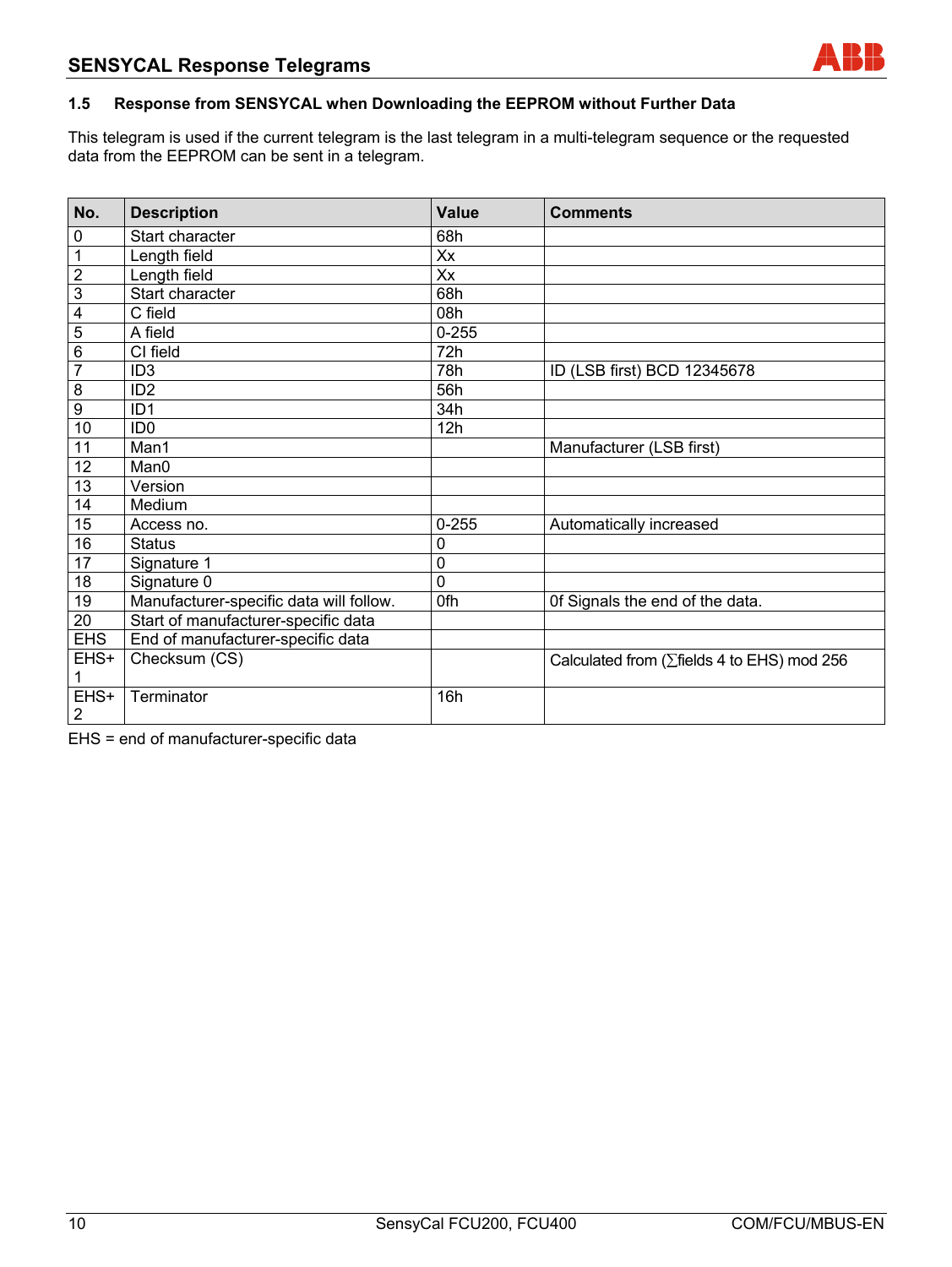

#### **1.6 Response from SENSYCAL after Requesting the Power Down List**

SENSYCAL transfers the power down list in the following format. A multi-telegram sequence is used.

| No.                    | <b>Description</b>                           | <b>Value</b>     | <b>Comments</b>                           |
|------------------------|----------------------------------------------|------------------|-------------------------------------------|
| $\pmb{0}$              | Start character                              | 68h              |                                           |
| $\mathbf 1$            | Length field                                 | $\overline{X}$   |                                           |
| $\overline{2}$         | Length field                                 | $\overline{X}$   |                                           |
| $\overline{3}$         | Start character                              | 68h              |                                           |
| $\overline{4}$         | C field                                      | 08h              |                                           |
| $\overline{5}$         | A field                                      | $0 - 255$        |                                           |
| $\overline{6}$         | CI field                                     | $\overline{72h}$ |                                           |
| $\overline{7}$         | ID3                                          | 78h              | ID (LSB first) BCD 12345678               |
| 8                      | ID2                                          | 56h              |                                           |
| $\overline{9}$         | $\overline{ID1}$                             | 34h              |                                           |
| 10                     | ID0                                          | 12h              |                                           |
| $\overline{11}$        | Man1                                         |                  | Manufacturer (LSB first)                  |
| $\overline{12}$        | Man0                                         |                  |                                           |
| 13                     | Version                                      |                  |                                           |
| $\overline{14}$        | Medium                                       |                  |                                           |
| 15                     | Access no.                                   | $0 - 255$        | Automatically increased                   |
| 16                     | <b>Status</b>                                | $\mathbf 0$      |                                           |
| 17                     | Signature 1                                  | $\overline{0}$   |                                           |
| 18                     | Signature 0                                  | $\overline{0}$   |                                           |
| 19                     | $\overline{DIF}$                             | $\overline{04h}$ |                                           |
| $\overline{20}$        | VIF                                          | 6dh              | Time point                                |
| $21 - 24$              | Time point (data type F)                     |                  | Time point of power off. (Data type F)    |
| 25                     | <b>DIF</b>                                   | 02               |                                           |
| $\overline{26}$        | VIF                                          | 7fh              | Manufacturer-specific DIF-VIF combination |
| $\overline{27}$        | Power down no.                               |                  |                                           |
| $\overline{28}$        | <b>DIF</b>                                   | 04h              |                                           |
| 29                     | $\overline{\mathsf{VIF}}$                    | 6dh              | Time point                                |
| $30 - 33$              | Time point (data type F)                     |                  | Time point of power on. (Data type F)     |
| $34$ to                | Further errors: format as before             |                  |                                           |
| $(CS -$                |                                              |                  |                                           |
| 1)                     |                                              |                  |                                           |
| $CS-1$                 | Ofh = all errors transferred                 | 1fh(0fh)         |                                           |
|                        | 1Fh = additional errors in the next telegram |                  |                                           |
| $\overline{\text{CS}}$ | Checksum (CS)                                |                  |                                           |
| $CS+1$                 | Terminator                                   | 16h              |                                           |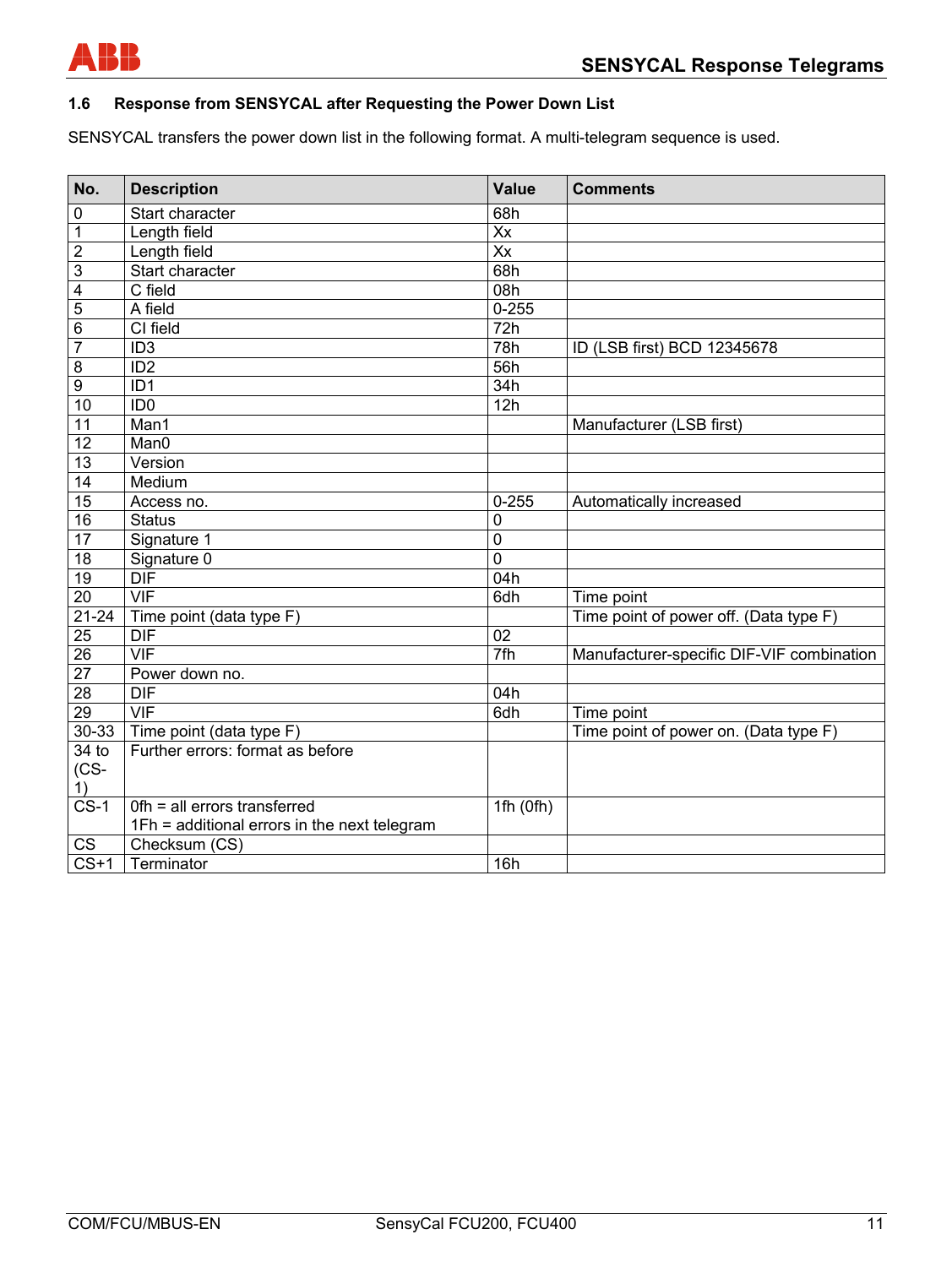

# **1.7 Response from SENSYCAL after Requesting the Error List**

| No.                      | <b>Description</b>                                                           | Value            | <b>Comments</b>                                     |
|--------------------------|------------------------------------------------------------------------------|------------------|-----------------------------------------------------|
| 0                        | Start character                                                              | 68h              |                                                     |
| $\mathbf{1}$             | Length field                                                                 | XX               |                                                     |
| $\overline{c}$           | Length field                                                                 | XX               |                                                     |
| 3                        | Start character                                                              | 68h              |                                                     |
| 4                        | C field                                                                      | 08h              |                                                     |
| 5                        | A field                                                                      | $0 - 255$        |                                                     |
| $6\phantom{1}6$          | $\overline{C}$ field                                                         | $\overline{72h}$ |                                                     |
| $\overline{7}$           | ID <sub>3</sub>                                                              | 78h              | ID (LSB first) BCD 12345678                         |
| $\overline{8}$           | ID <sub>2</sub>                                                              | 56h              |                                                     |
| $\overline{9}$           | ID <sub>1</sub>                                                              | 34h              |                                                     |
| $\overline{10}$          | ID <sub>0</sub>                                                              | 12h              |                                                     |
| 11                       | Man1                                                                         |                  | Manufacturer (LSB first)                            |
| 12                       | Man0                                                                         |                  |                                                     |
| 13                       | Version                                                                      |                  |                                                     |
| 14                       | Medium                                                                       |                  |                                                     |
| 15                       | Access no.                                                                   | $0 - 255$        | Automatically increased                             |
| 16                       | <b>Status</b>                                                                | 0                |                                                     |
| 17                       | Signature 1                                                                  | $\mathbf 0$      |                                                     |
| 18                       | Signature 0                                                                  | $\overline{0}$   |                                                     |
| 19                       | <b>DIF</b>                                                                   | 04h              |                                                     |
| $\overline{20}$          | VIF                                                                          | $\overline{6dh}$ | Time point                                          |
| $21 - 24$                | $\overline{\text{Time}}$ point (data type F)                                 |                  | Time at which the error was set.<br>(Data type F)   |
| $\overline{25}$          | $\overline{DIF}$                                                             | 01               |                                                     |
| $\overline{26}$          | $\overline{\text{VIF}}$                                                      | 7fh              | Manufacturer-specific DIF-VIF combination           |
| $\overline{27}$          | Error number (identical to errBuf[y].errTextNo.)                             |                  |                                                     |
| 28                       | $\overline{\sf DIF}$                                                         | 04h              |                                                     |
| $\overline{29}$          | $\overline{\mathsf{VIF}}$                                                    | 6dh              | Time point                                          |
| $30 - 33$                | Time point (data type F)                                                     |                  | Time at which the error was reset. (Data<br>type F) |
| $34$ to<br>$(CS -$<br>1) | Further errors: format as before                                             |                  |                                                     |
| $CS-1$                   | Ofh = all errors transferred<br>1Fh = additional errors in the next telegram | 1fh $(0fh)$      |                                                     |
| $\overline{\text{CS}}$   | Checksum (CS)                                                                |                  |                                                     |
| $CS+1$                   | Terminator                                                                   | 16h              |                                                     |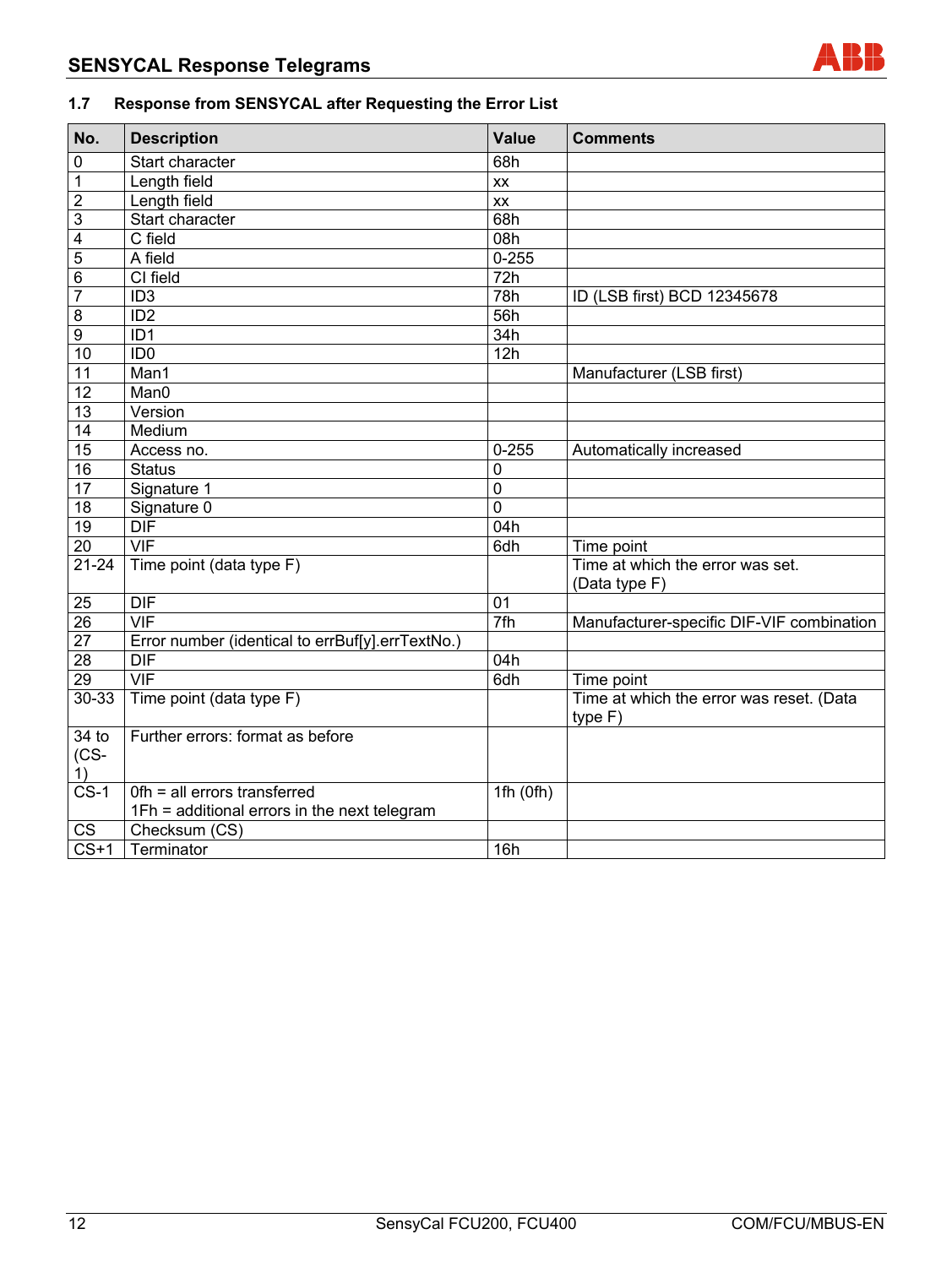

## **1.8 Response Telegram after Requesting the Error Texts.**

The strings with the error texts will be sent in the language selected in SENSYCAL.

| No.              | <b>Description</b> | Value       | <b>Comments</b>             |
|------------------|--------------------|-------------|-----------------------------|
| $\pmb{0}$        | Start character    | 68h         |                             |
| 1                | Length field       | <b>XX</b>   |                             |
| $\overline{2}$   | Length field       | XX          |                             |
| $\overline{3}$   | Start character    | 68h         |                             |
| 4                | C field            | 08h         |                             |
| 5                | A field            | $0 - 255$   |                             |
| $\overline{6}$   | CI field           | 72h         |                             |
| $\overline{7}$   | ID <sub>3</sub>    | 78h         | ID (LSB first) BCD 12345678 |
| 8                | ID <sub>2</sub>    | 56h         |                             |
| $\boldsymbol{9}$ | ID <sub>1</sub>    | 34h         |                             |
| 10               | ID <sub>0</sub>    | 12h         |                             |
| 11               | Man1               |             | Manufacturer (LSB first)    |
| 12               | Man0               |             |                             |
| 13               | Version            |             |                             |
| 14               | Medium             |             |                             |
| 15               | Access no.         | $0 - 255$   | Automatically increased     |
| 16               | <b>Status</b>      | 0           |                             |
| 17               | Signature 1        | $\mathbf 0$ |                             |
| 18               | Signature 0        | $\mathbf 0$ |                             |

## **Response telegram (VIFE of request telegram = 1)**

| 19        | <b>DIF</b>    | 02h |                                |
|-----------|---------------|-----|--------------------------------|
| 20        | <b>VIF</b>    | fdh |                                |
| 21        | <b>VIFE</b>   | 17h |                                |
| 22        |               |     | Main error                     |
| 23        |               |     | Main error                     |
| 24        |               | 0fh | <b>MDH</b>                     |
| 25        |               |     | Number of error texts          |
|           |               |     | String with error texts 1 - 10 |
| <b>CS</b> | Checksum (CS) |     |                                |
| $CS+1$    | Terminator    | 16h |                                |

#### **Response telegram (VIFE of request telegram = 2)**

| 19        |               | 0fh | MDH                        |
|-----------|---------------|-----|----------------------------|
| 20        |               |     | Number of error texts      |
|           |               |     | String with error texts 10 |
| <b>CS</b> | Checksum (CS) |     |                            |
| $CS+1$    | Terminator    | 16h |                            |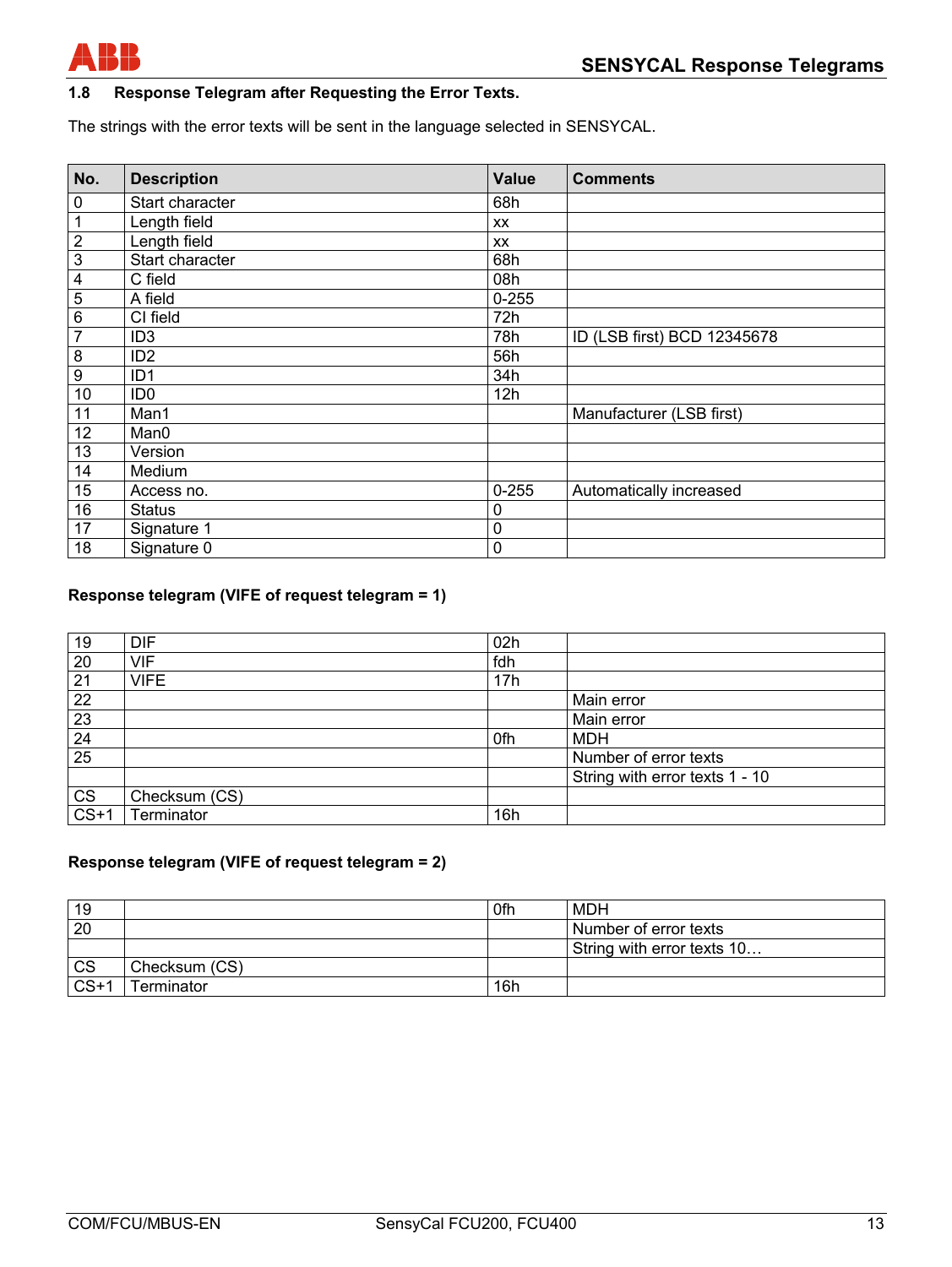

#### **1.9 Response from SENSYCAL after Requesting the Values from the Data Logger**

SENSYCAL responds with a multi-telegram sequence. No more than one log period is transferred per telegram. The last transmitted block is always concluded with a 0fh.

Each telegram also contains the period length and the integration time. The period number is also transferred in the memory number of the DIF/DIFE combination. The units are formed according to the SENSYCAL configuration. Max. values are marked by the function field in the DIF. Init values are marked by an additional VIFE.

The structure of the data logger is variable; the response telegram therefore also varies accordingly. The structure of the data logger can be requested by reading out the data field (device-specific data).

| No.               | <b>Description</b>                         | <b>Value</b>     | <b>Comments</b>                                                    |
|-------------------|--------------------------------------------|------------------|--------------------------------------------------------------------|
| 0                 | Start character                            | 68h              |                                                                    |
| 1                 | Length field                               | XX               |                                                                    |
| $\overline{2}$    | Length field                               | $\overline{xx}$  |                                                                    |
| 3                 | Start character                            | 68h              |                                                                    |
| $\overline{4}$    | C field                                    | 08h              |                                                                    |
| 5                 | A field                                    | $0 - 255$        |                                                                    |
| 6                 | CI field                                   | $\overline{72h}$ |                                                                    |
| $\overline{7}$    | ID3                                        | 78h              | ID (LSB first) BCD 12345678                                        |
| 8                 | ID2                                        | 56h              |                                                                    |
| $\overline{9}$    | $\overline{ID1}$                           | 34h              |                                                                    |
| 10                | ID <sub>0</sub>                            | 12h              |                                                                    |
| $\overline{11}$   | Man1                                       |                  | Manufacturer (LSB first)                                           |
| 12                | Man <sub>0</sub>                           |                  |                                                                    |
| 13                | Version                                    |                  |                                                                    |
| $\overline{14}$   | Medium                                     |                  |                                                                    |
| $\overline{15}$   | Access no.                                 | $0 - 255$        | Automatically increased                                            |
| 16                | <b>Status</b>                              | 0                |                                                                    |
| 17                | Signature 1                                | 0                |                                                                    |
| $\overline{18}$   | Signature 0                                | 0                |                                                                    |
|                   | Data logger: log period                    |                  | The units of the following data<br>are dependent on the SENSYCAL   |
|                   |                                            |                  | configuration and therefore cannot<br>be described in more detail. |
|                   | Data logger: integration period            |                  |                                                                    |
|                   | Data logger: period n time                 |                  |                                                                    |
|                   | Data logger: period n counter              |                  | Main counter 0 - 6                                                 |
|                   |                                            |                  |                                                                    |
|                   | Data logger: period n floats               |                  | Float values 0 - 50                                                |
|                   |                                            |                  |                                                                    |
|                   | Data logger: period n mean values          |                  | Mean values 0 - 8                                                  |
|                   |                                            |                  |                                                                    |
|                   | Data logger: period n max. time            |                  | Maximum values 0 - 8                                               |
|                   | Data logger: period n maximum value        |                  |                                                                    |
|                   |                                            |                  |                                                                    |
|                   | Data logger: period n min. time            |                  | Minimum values                                                     |
|                   |                                            |                  | (number as per max. values)                                        |
|                   | Data logger: period n minimum value        |                  |                                                                    |
|                   |                                            |                  |                                                                    |
| $CS-1$            | OFh = all data transferred                 | 1fh $(0fh)$      |                                                                    |
|                   | 1Fh = additional data in the next telegram |                  |                                                                    |
| CS                | Checksum (CS)                              |                  |                                                                    |
| $\overline{CS+1}$ | Terminator                                 | 16h              |                                                                    |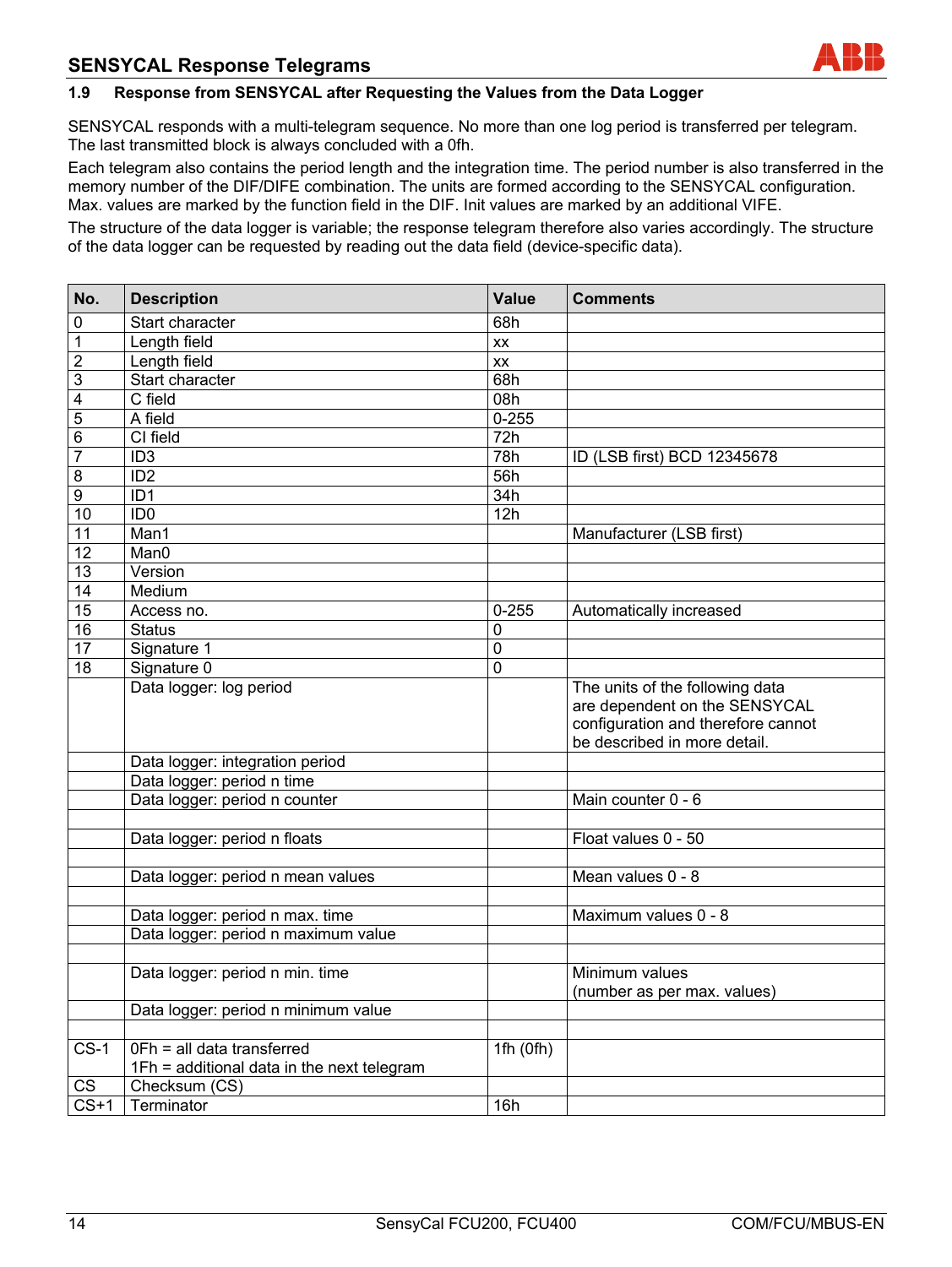

# **1.10 Response Telegram after Requesting a Data Field.**

The returned buffer has the following format:

| No.              | <b>Description</b>       | <b>Value</b> | <b>Comments</b>                          |
|------------------|--------------------------|--------------|------------------------------------------|
| 0                | Start character          | 68h          |                                          |
| 1                | Length field             | XX           |                                          |
| $\overline{2}$   | Length field             | XX           |                                          |
| $\overline{3}$   | Start character          | 68h          |                                          |
| 4                | C field                  | 08h          |                                          |
| 5                | A field                  | $0 - 255$    |                                          |
| 6                | CI field                 | 72h          |                                          |
| $\overline{7}$   | ID <sub>3</sub>          |              | ID (LSB first) example: BCD 12345678 78h |
| 8                | ID <sub>2</sub>          |              | 56h                                      |
| $\boldsymbol{9}$ | ID <sub>1</sub>          |              | 34h                                      |
| 10               | ID <sub>0</sub>          |              | 12h                                      |
| 11               | Man1                     |              | Manufacturer (LSB first)                 |
| 12               | Man0                     |              |                                          |
| 13               | Version                  |              |                                          |
| 14               | Medium                   |              |                                          |
| 15               | Access no.               | $0 - 255$    | Automatically increased                  |
| 16               | <b>Status</b>            | 0            |                                          |
| 17               | Signature 1              | 0            |                                          |
| 18               | Signature 0              | 0            |                                          |
| 19               | <b>DIF</b>               | 04h          |                                          |
| 20               | <b>VIF</b>               | 6dh          | Time point                               |
| $21 - 24$        | Time point (data type F) |              | Time of transfer (data type F)           |

#### **1.10.1 Reading Out a Data Field (Control Byte 10h/20h)**

| 25        | <b>DIF</b>                     | 02   | 2 bytes                                      |
|-----------|--------------------------------|------|----------------------------------------------|
| 26        | <b>VIF</b>                     | 7f   | Manufacturer-specific                        |
| 27        | Mode                           |      | Example: $0x10 = float$                      |
| 28        | Length                         |      | $0x12 = 18$ float values                     |
| 29        | <b>DIF</b>                     |      | Example:<br>float DIF 05 manufacturer VIF 7F |
|           | DIFE (if present)              |      |                                              |
|           | VIF                            |      | DIF (DIFE) and VIF (VIFE) and                |
|           | VIFE (if present) in each case |      | 4 bytes for the value                        |
|           | Value (4 bytes)                |      |                                              |
|           |                                |      |                                              |
| $\cdots$  | <b>DIF</b>                     | 0f   | MDH (if present)                             |
| .         |                                | Data | Example of output of x bytes                 |
|           |                                |      |                                              |
| <b>CS</b> | Checksum (CS)                  |      |                                              |
| $CS+1$    | Terminator                     | 16h  |                                              |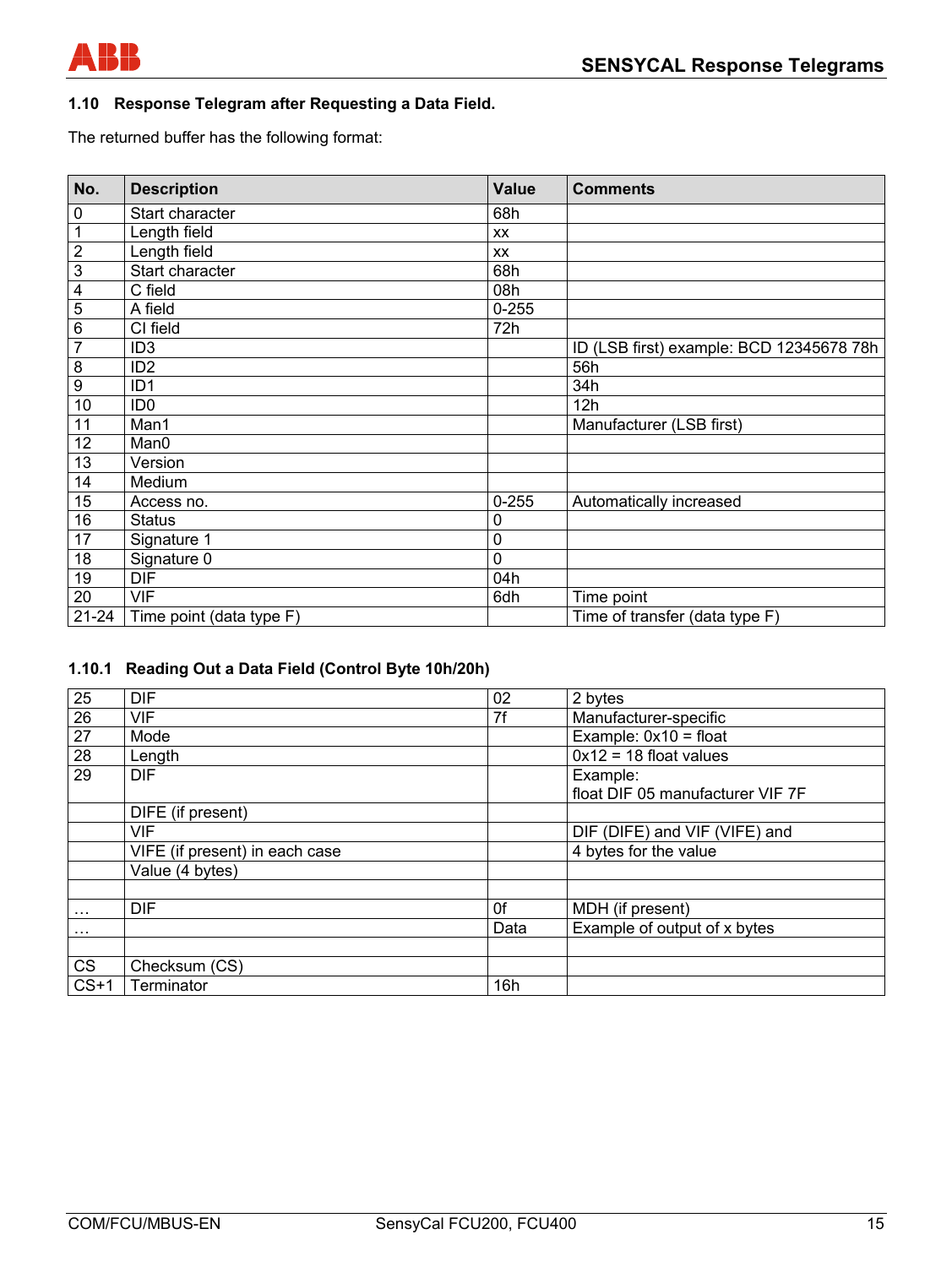# **SENSYCAL Response Telegrams**



# **1.10.2 Reading Out the Output List (Control Byte 40h)**

| 25                | DIF               | 0f  | <b>MDH</b>                   |
|-------------------|-------------------|-----|------------------------------|
| 26                |                   |     | Output list: number of bytes |
| 27                |                   |     | Output list                  |
| .                 |                   |     |                              |
| <b>CS</b>         | Checksum (CS)     |     |                              |
| $\overline{CS+1}$ | <b>Ferminator</b> | 16h |                              |

## **1.10.3 Reading Out the Serial Number (Control Byte 60h)**

| $\overline{25}$ | <b>DIF</b>    | OC        |                              |
|-----------------|---------------|-----------|------------------------------|
| $\overline{26}$ | <b>VIF</b>    | 78        |                              |
| 27              |               | XX        | Serial no. 1st byte          |
| $\overline{28}$ |               | XX        | Serial no. 2nd byte          |
| $\overline{29}$ |               | XX        | Serial no. 3rd byte          |
| $30\,$          |               | XX        | Serial no. 4th byte          |
| $\overline{31}$ | <b>DIF</b>    | 4D        |                              |
| $\overline{32}$ | <b>DIFE</b>   | <b>FD</b> |                              |
| 33              | <b>DIFE</b>   | 0E        |                              |
| 34              | <b>VIF</b>    | 08        |                              |
| $\overline{35}$ |               | XX        | R strID[14] firmware version |
| $\overline{36}$ |               | XX        | R strID[13]                  |
| $\overline{37}$ |               | XX        | strID[43]                    |
| $\overline{38}$ |               | XX        | strID[42]                    |
| 39              |               | XX        | strID[41]                    |
| 40              |               | XX        | strID[40]                    |
| 41              |               | XX        | strld[39]                    |
| 42              |               | XX        | strID[38]                    |
| <b>CS</b>       | Checksum (CS) |           |                              |
| $CS+1$          | Terminator    | 16h       |                              |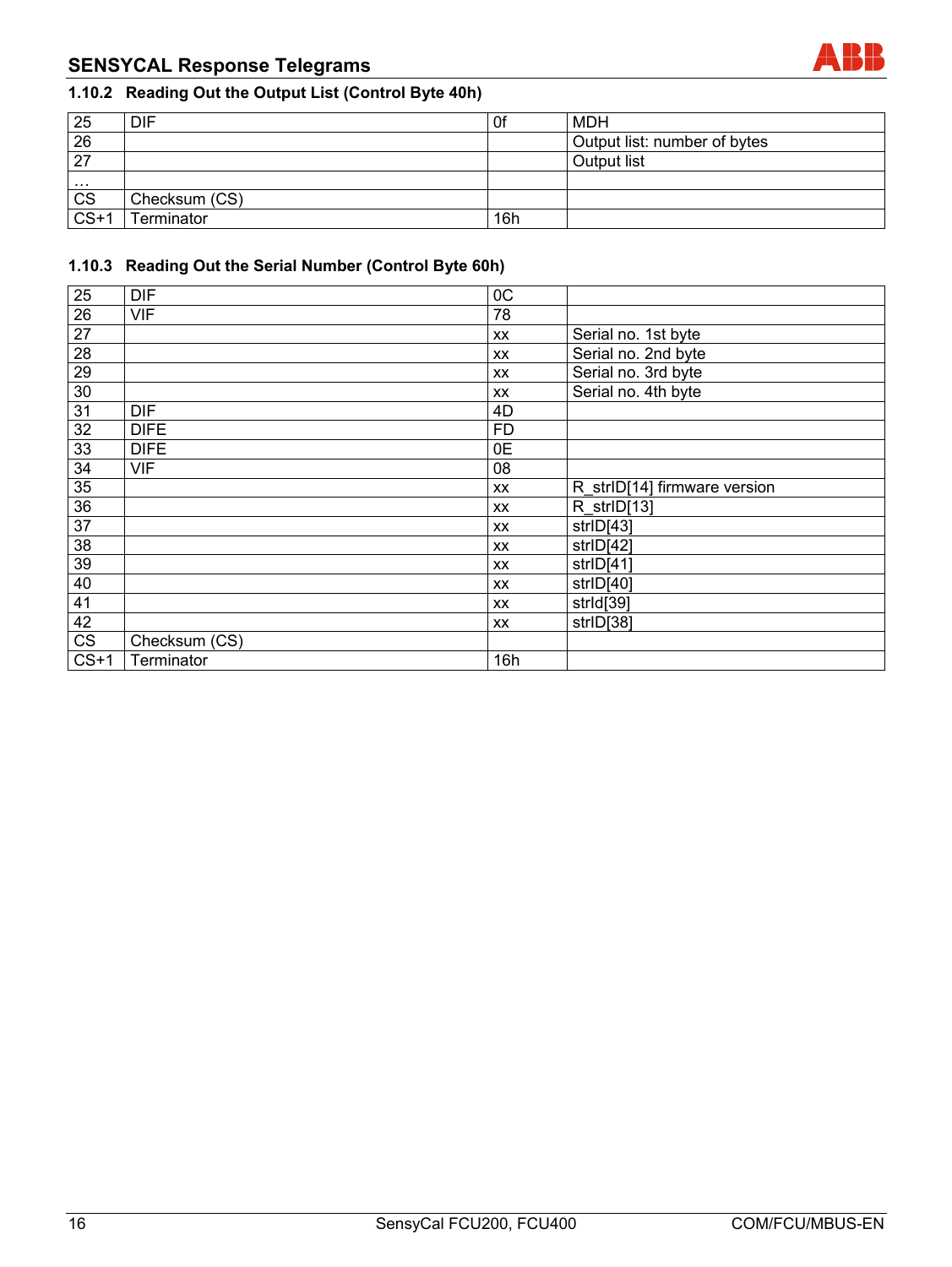

#### **1.10.4 Reading Out the Device-Specific Data (Control Byte 70h)**

| 25     | <b>DIF</b>                                  | 0f     | <b>MDH</b> |
|--------|---------------------------------------------|--------|------------|
| 27     | Data field: number of floats                |        |            |
| 28     | Data logger for number of main counters     |        |            |
| 29     | Data logger for number of floats            |        |            |
| 30     | Data logger for number of MaxMinF           |        |            |
| 31     | Data logger for average number              |        |            |
| 32     | Data logger for number of log periods (LSB) |        |            |
| 33     | Data logger for number of log periods (MSB) |        |            |
| 34     | Number of main counters                     |        |            |
| 35     | OptionBoardType[0]                          |        |            |
| 36     | OptionBoardType[1]                          |        |            |
| 37     | OptionBoardType[2]                          |        |            |
| 38     | OptionBoardType[3]                          |        |            |
| 39     | PRM.IO[0].type                              |        |            |
| 40     | PRM.IO[1].type                              |        |            |
| 41     | PRM.IO[2].type                              |        |            |
| 42     | PRM.IO[3].type                              |        |            |
| 43     | PRM.IO[4].type                              |        |            |
| 44     | PRM.IO[5].type                              |        |            |
| 45     | PRM.IO[6].type                              |        |            |
| 46     | PRM.IO[7].type                              |        |            |
| 47     | PRM.IO[8].type                              |        |            |
| 48     | PRM.IO[9].type                              |        |            |
| 49     | PowerDataCount                              |        |            |
| 50     | Reserve                                     | $00\,$ |            |
| 51     | Reserve                                     | 00     |            |
| CS     | Checksum (CS)                               |        |            |
| $CS+1$ | Terminator                                  | 16h    |            |

#### **1.10.5 Reading Out Device Type and Current Date and Time (Control Byte 00h (Default))**

| 25                     | DIF           | 0fh | MDH                                  |
|------------------------|---------------|-----|--------------------------------------|
| 26                     |               |     | Device type 1st letter               |
| $\overline{27}$        |               |     | Device type 2nd letter               |
| 28                     |               |     | Device type 3rd letter               |
| 29                     |               |     | Special type $(0 = normal, M = MVV)$ |
| $\overline{\text{CS}}$ | Checksum (CS) |     |                                      |
| $CS+1$                 | Terminator    | 16h |                                      |

Note: Only single telegrams intended. MDH can follow immediately after the time point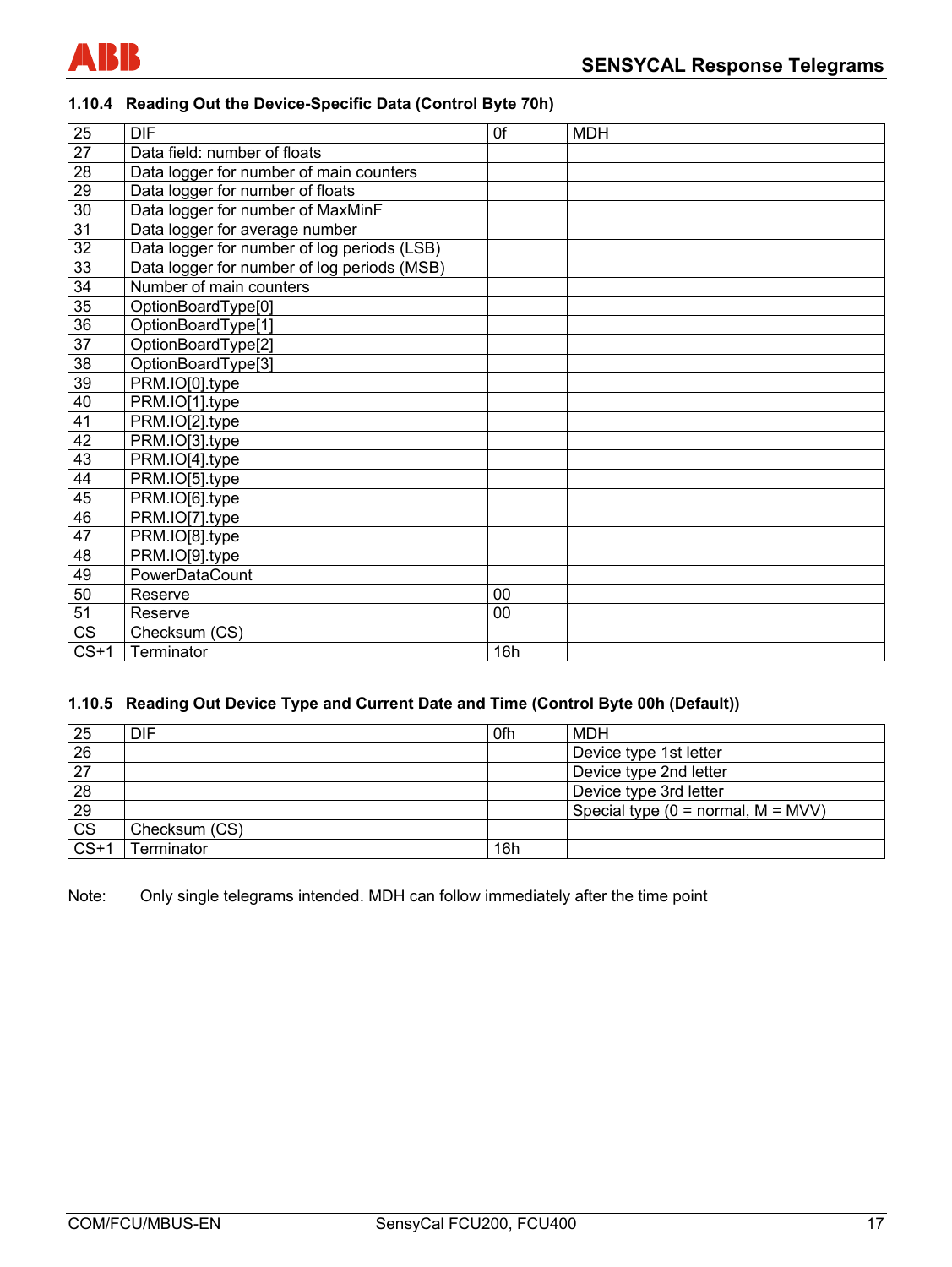## **Telegrams to SENSYCAL**

## **2 Telegrams to SENSYCAL**

All telegrams that can be sent from the master to the SENSYCAL are listed below.

#### **2.1 Application Reset (Communications Reset)**

If SENSYCAL receives such a telegram, it performs a reset of the communications application layer. After the application reset, SENSYCAL responds to every request from the next request onwards with its standard response (see above).

| No.                    | <b>Description</b> | Value      | <b>Comments</b>   |
|------------------------|--------------------|------------|-------------------|
| $\overline{0}$         | Start character    | 68h        |                   |
|                        | Length field       | <b>XX</b>  |                   |
| $\overline{2}$         | Length field       | <b>XX</b>  |                   |
| 3                      | Start character    | 68h        |                   |
| $\overline{4}$         | C field            | 53h or 73h |                   |
| $\overline{5}$         | A field            | $0 - 255$  |                   |
| 6                      | CI field           | 50h        | Application reset |
| $\overline{\text{CS}}$ | Checksum           |            |                   |
| $CS+1$                 | Terminator         | 16h        |                   |

#### **2.2 Setting the Transmission Rate**

The telegram changes the transmission rate for communication. The telegram is still acknowledged with the old transmission rate.

| No.                    | <b>Description</b> | Value      | <b>Comments</b>        |
|------------------------|--------------------|------------|------------------------|
| $\overline{0}$         | Start character    | 68h        |                        |
| $\mathbf{1}$           | Length field       | XX         |                        |
| $\overline{2}$         | Length field       | XX         |                        |
| $\overline{3}$         | Start character    | 68h        |                        |
| $\overline{4}$         | C field            | 53h or 73h |                        |
| $\overline{5}$         | A field            | $0 - 255$  |                        |
| 6                      | CI field           | b8h-bfh    | Baud rate 300-38400 bd |
|                        |                    |            | (see table)            |
| $\overline{\text{CS}}$ | Checksum           |            |                        |
| $CS+1$                 | <b>Terminator</b>  | 16h        |                        |

| <b>CI field</b> | <b>Transmission rate</b> |
|-----------------|--------------------------|
| b8h             | 300 bd                   |
| b9h             | 600 bd                   |
| Bah             | 1200 bd                  |
| <b>Bbh</b>      | 2400 bd                  |
| Bch             | 4800 bd                  |
| <b>Bdh</b>      | 9600 bd                  |
| <b>Beh</b>      | 19,400 bd                |
| Rfh             | 38,400 bd                |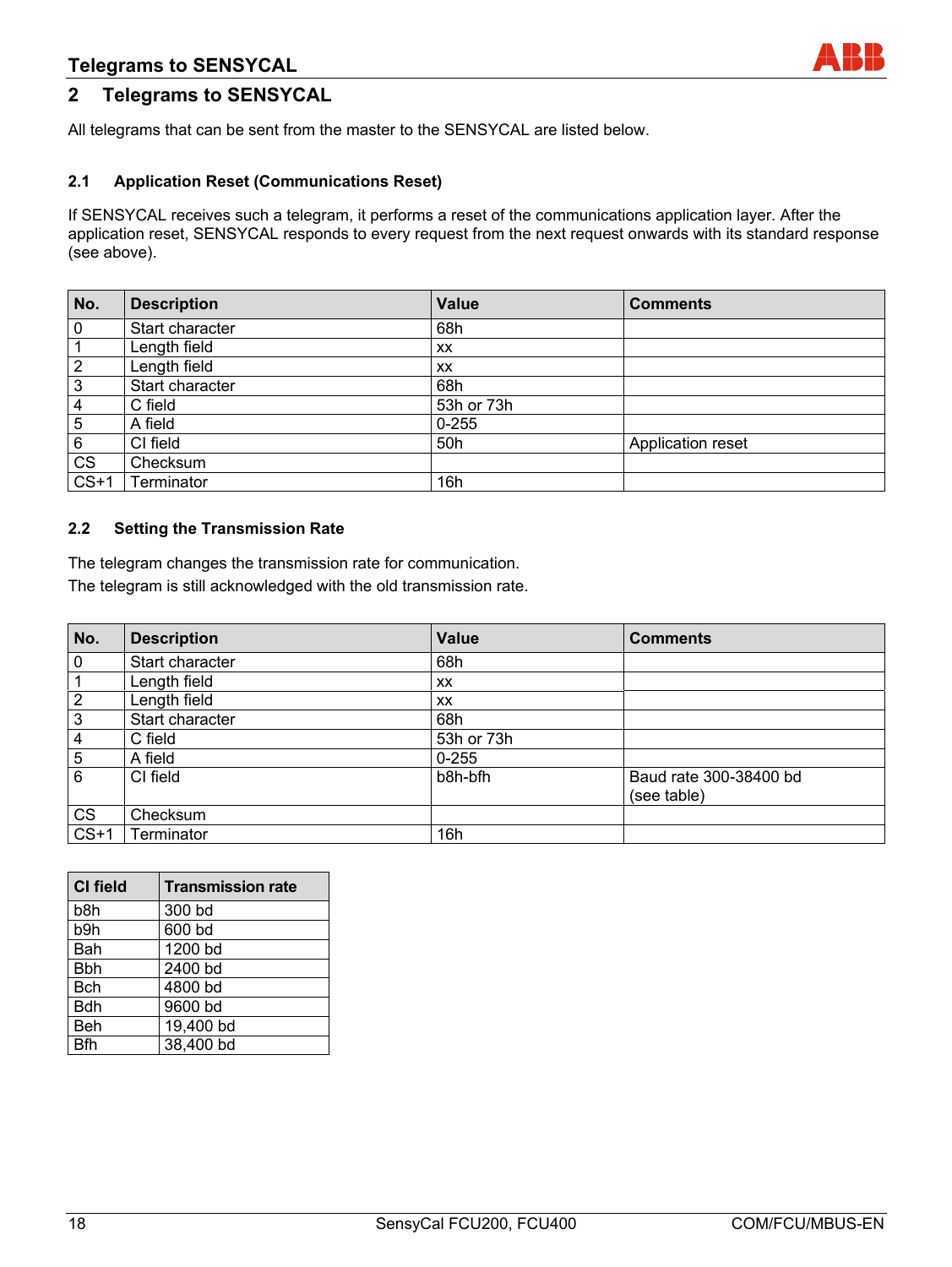

#### **2.3 Deleting the Output List.**

This telegram deletes the SENSYCAL output list.

| No.                    | <b>Description</b> | <b>Value</b> | <b>Comments</b> |
|------------------------|--------------------|--------------|-----------------|
| $\overline{0}$         | Start character    | 68h          |                 |
| $\mathbf{1}$           | Length field       | XX           |                 |
| $\overline{2}$         | Length field       | XX           |                 |
| $\overline{3}$         | Start character    | 68h          |                 |
| $\overline{4}$         | C field            | 53h or 73h   |                 |
| $\overline{5}$         | A field            | $0 - 255$    |                 |
| 6                      | CI field           | 51h          |                 |
| $\overline{7}$         | <b>DIF</b>         | 7fh          |                 |
| $\overline{8}$         | <b>VIF</b>         | feh          |                 |
| $\overline{9}$         | VIFE1              | 0dh          |                 |
| $\overline{\text{CS}}$ | Checksum           |              |                 |
| $CS+1$                 | Terminator         | 16h          |                 |

#### **2.4 Restoring the Output List.**

This telegram restores the output list after it has been deleted once

| No.                     | <b>Description</b> | <b>Value</b> | <b>Comments</b> |
|-------------------------|--------------------|--------------|-----------------|
| $\pmb{0}$               | Start character    | 68h          |                 |
|                         | Length field       | <b>XX</b>    |                 |
| $\mathbf 2$             | Length field       | XX           |                 |
| $\overline{3}$          | Start character    | 68h          |                 |
| $\overline{\mathbf{4}}$ | C field            | 53h or 73h   |                 |
| $\overline{5}$          | A field            | $0 - 255$    |                 |
| 6                       | CI field           | 51h          |                 |
| 7                       | <b>DIF</b>         | 7fh          |                 |
| 8                       | <b>VIF</b>         | feh          |                 |
| 9                       | VIFE1              | Ffh          |                 |
| 10                      | VIFE2              | 0ch          |                 |
| $\overline{\text{CS}}$  | Checksum           |              |                 |
| $CS+1$                  | Terminator         | 16h          |                 |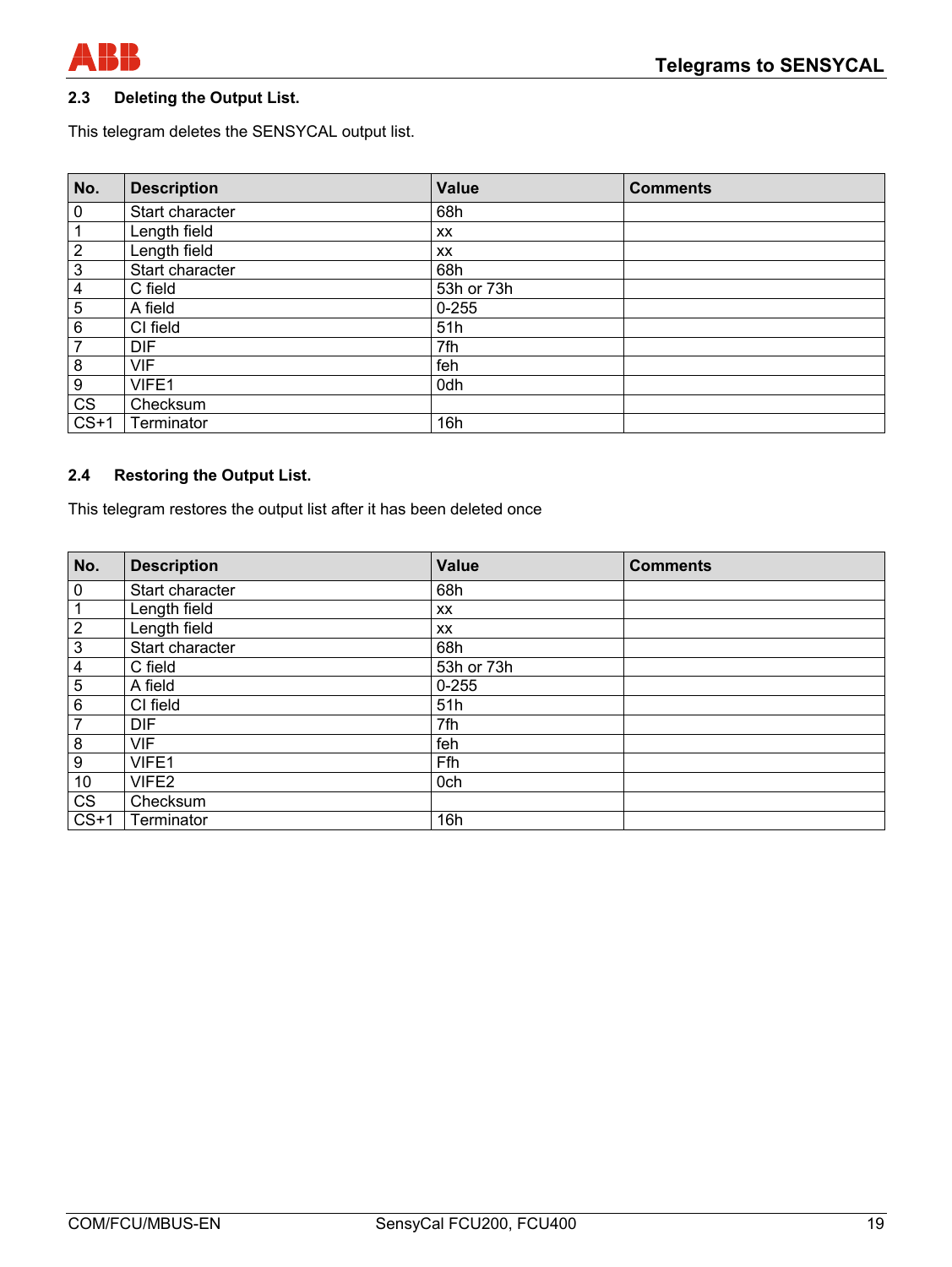#### **2.5 Request: Global Readout Request**

This request deletes the existing output list and then adds all the values from SENSYCAL. Not included in the output:

- The EEPROM contents
- The fault lists
- The data logger values.

| No.            | <b>Description</b> | <b>Value</b> | <b>Comments</b> |
|----------------|--------------------|--------------|-----------------|
| $\overline{0}$ | Start character    | 68h          |                 |
| 1              | Length field       | XX           |                 |
| $\overline{2}$ | Length field       | XX           |                 |
| $\overline{3}$ | Start character    | 68h          |                 |
| $\overline{4}$ | C field            | 53h or 73h   |                 |
| $\overline{5}$ | A field            | $0 - 255$    |                 |
| $\,6\,$        | CI field           | 51h          |                 |
| $\overline{7}$ | <b>DIF</b>         | 7fh          |                 |
| $\bf 8$        | <b>VIF</b>         | 7eh          |                 |
| CS             | Checksum           |              |                 |
| $CS+1$         | Terminator         | 16h          |                 |

#### **2.6 Requesting the EEPROM Data**

The following telegram requests the specified EEPROM pages. The first DIF/VIF combination specifies the start page, the second combination the end page. If the end page is omitted, the last EEPROM page automatically becomes the end page.

The transfer of the data from the SENSYCAL EEPROM starts with the next REQ\_UD2 and ends when the specified end page is reached, which will generally result in a multi-telegram sequence. Once the requested EEPROM data has been transmitted, SENSYCAL responds with its previously set response.

| No.                                                     | <b>Description</b> | <b>Value</b>             | <b>Comments</b>                             |
|---------------------------------------------------------|--------------------|--------------------------|---------------------------------------------|
| $\pmb{0}$                                               | Start character    | 68h                      |                                             |
|                                                         | Length field       | 0 <sub>bh</sub>          |                                             |
| $\frac{1}{2}$ $\frac{2}{3}$ $\frac{4}{5}$ $\frac{5}{6}$ | Length field       | 0 <sub>bh</sub>          |                                             |
|                                                         | Start character    | 68h                      |                                             |
|                                                         | C field            | 53h or 73h               |                                             |
|                                                         | A field            | $0 - 255$                |                                             |
|                                                         | CI field           | 51h                      |                                             |
| $\overline{7}$                                          | <b>DIF</b>         | 1(S0)00 1000             | Request of EEPROM data                      |
| $rac{8}{9}$                                             | DIFE1              | 1000 (S4) (S3) (S2) (S1) | Starting with page S                        |
|                                                         | DIFE <sub>2</sub>  | 0000 (S8) (S7) (S6) (S5) |                                             |
| 10                                                      | <b>VIF</b>         | 7fh/ffh                  | 7fh: no VIFEffh: extend. Para               |
|                                                         | <b>VIFE</b>        | 7fh                      |                                             |
|                                                         | DIF(optional)      | 1(S0)00 1000             | Ended with page S                           |
|                                                         | DIFE1 (optional)   | 1000 (S4) (S3) (S2) (S1) | Set at the end of the EEPROM by<br>default. |
|                                                         | DIFE2 (optional)   | 0000 (S8) (S7) (S6) (S5) |                                             |
|                                                         | VIF (optional)     | 7fh                      |                                             |
|                                                         |                    |                          |                                             |
|                                                         | Checksum           |                          |                                             |
|                                                         | Terminator         | 16h                      |                                             |

S is a nine-digit binary number S8(MSB), S7... S0(LSB)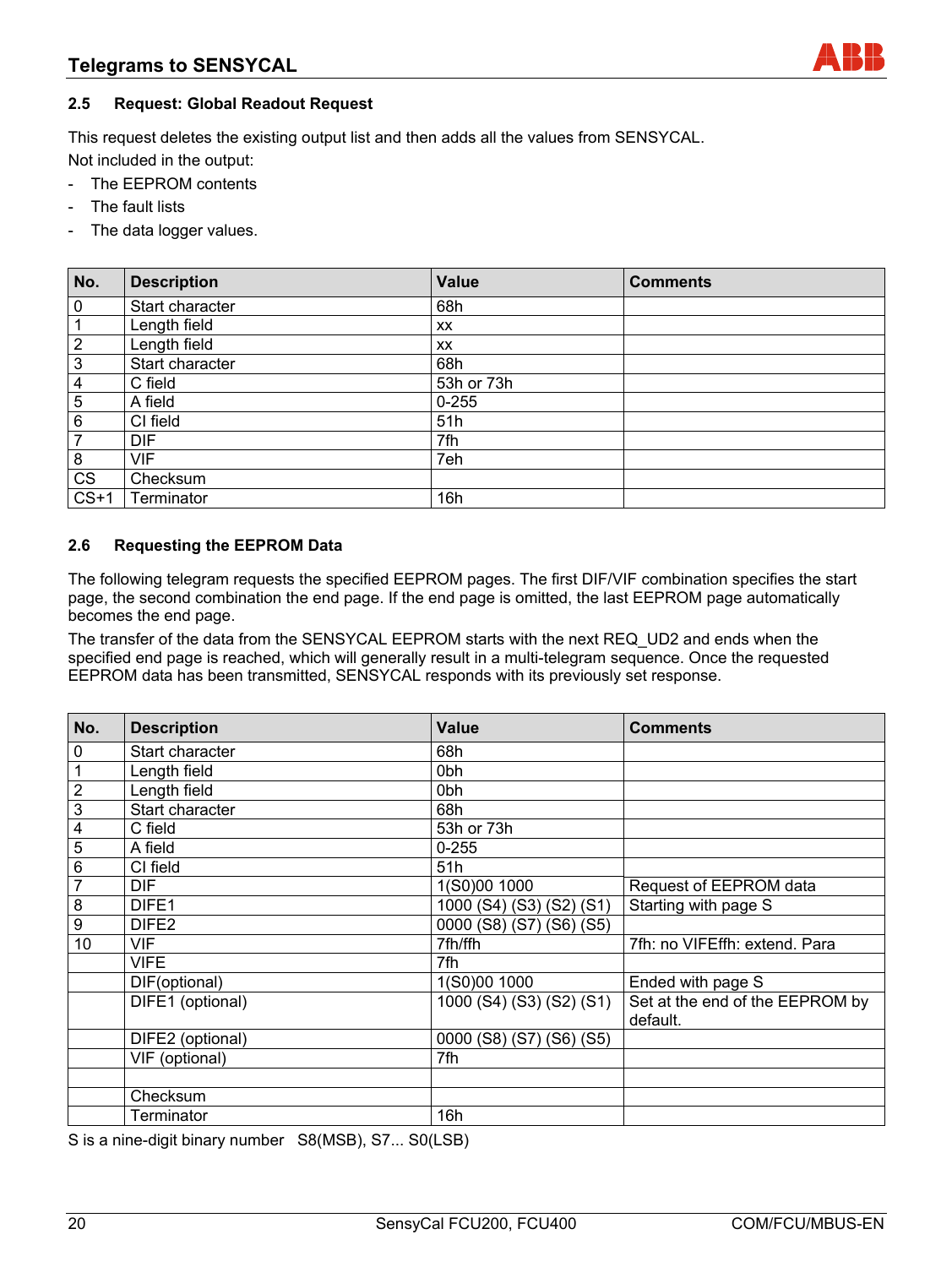

Example:

\$68 \$0b \$0b \$68 \$73 \$64 \$51 \$88 \$80 \$00 \$7f \$C8 \$8F \$01 \$7f Cs 16 Reads the EEPROM contents from page 0 to page 63 inclusive

#### **2.7 Writing to the EEPROM Data**

The following telegram is provided for writing data to the SENSYCAL EEPROM.

The data will be written from the start page coded in the first DIF/VIF combination. The data will only be written to the EEPROM if sufficient data is available.

| No.                     | <b>Description</b>  | <b>Value</b>                              | <b>Comments</b>      |
|-------------------------|---------------------|-------------------------------------------|----------------------|
| 0                       | Start character     | 68h                                       |                      |
| 1                       | Length field        | <b>XX</b>                                 |                      |
| $\overline{2}$          | Length field        | <b>XX</b>                                 |                      |
| $\overline{3}$          | Start character     | 68h                                       |                      |
| $\overline{\mathbf{4}}$ | C field             | 53h or 73h                                |                      |
| 5                       | A field             | $0 - 255$                                 |                      |
| 6                       | CI field            | 51h                                       |                      |
| $\overline{7}$          | <b>DIF</b>          | 1(S0)00 0000                              | <b>EEPROM</b> data   |
| 8                       | DIFE <sub>1</sub>   | 1000 (S4) (S3) (S2) (S1)                  | Starting with page S |
| $\boldsymbol{9}$        | DIFE <sub>2</sub>   | 0000 (S8) (S7) (S6) (S5)                  |                      |
| 10                      | <b>VIF</b>          | 7fh/ffh<br>7fh: no VIFE ffh: extend. Para |                      |
|                         | <b>VIFE</b>         | 7fh                                       |                      |
|                         | <b>DIF</b>          | 1(S0)00 0000                              | Ended with page S    |
|                         | DIFE1               | 1000 (S4) (S3) (S2) (S1)                  |                      |
|                         | DIFE <sub>2</sub>   | 0000 (S8) (S7) (S6) (S5)                  |                      |
|                         | <b>VIF</b>          | 7fh                                       |                      |
|                         | DIF.                | 0fh                                       | <b>MDH</b>           |
|                         | Data for the EEPROM |                                           |                      |
| <b>CS</b>               | Checksum            |                                           |                      |
| $CS+1$                  | Terminator          | 16h                                       |                      |

S is a nine-digit binary number S8(MSB), S7... S0(LSB)

Note:

After writing the EEPROM data, a time of 500 ms should be allowed to elapse before the written data can be accessed again.

If communication parameters have been changed as a result of writing the EEPROM data, this must be taken into account accordingly.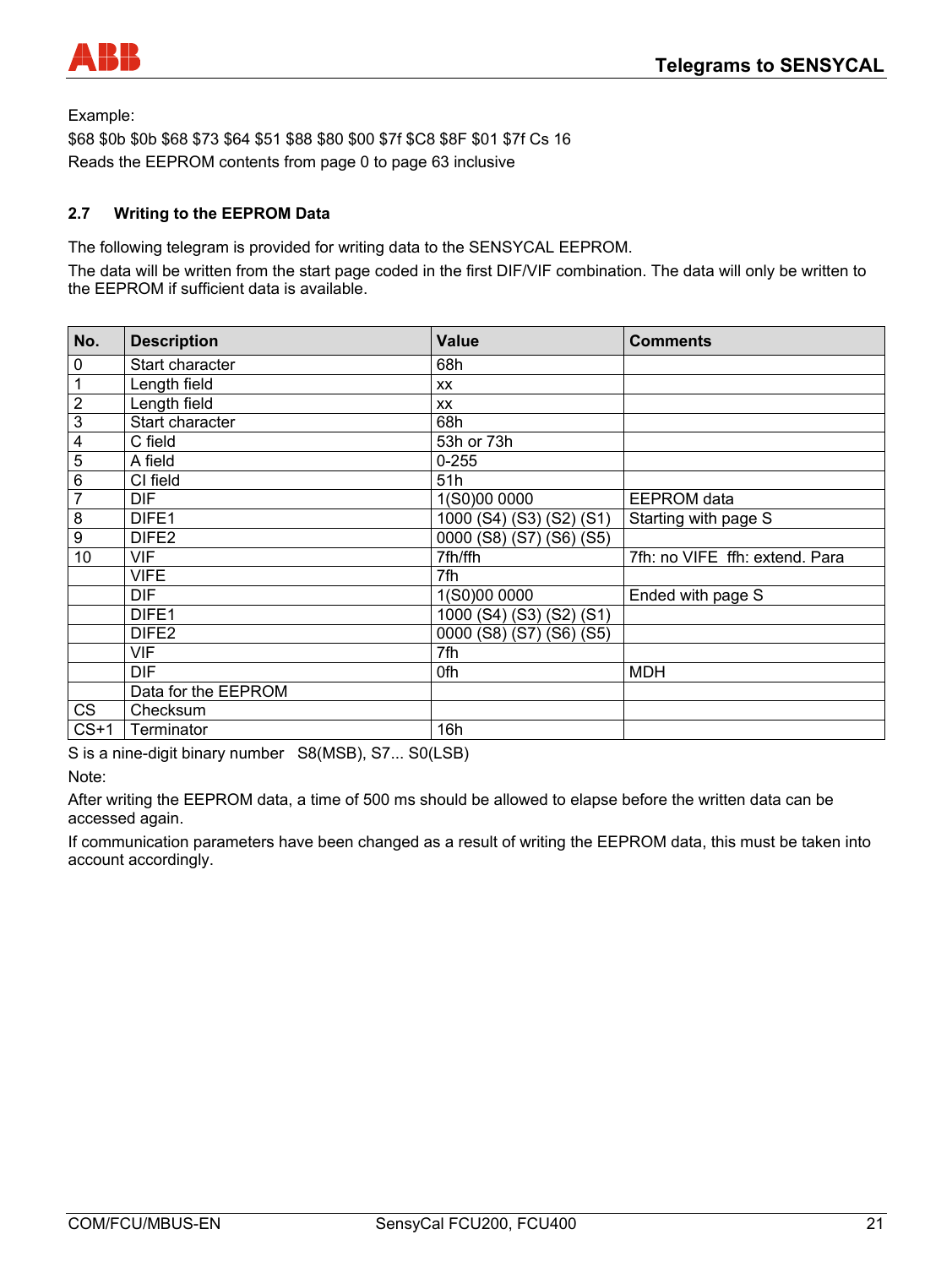#### **2.8 Changing the M Bus Address**

| No.              | <b>Description</b> | <b>Value</b> | <b>Comments</b>  |
|------------------|--------------------|--------------|------------------|
| $\pmb{0}$        | Start character    | 68h          |                  |
|                  | Length field       | XX           |                  |
| $\overline{2}$   | Length field       | XX           |                  |
| 3                | Start character    | 68h          |                  |
| 4                | C field            | 53h or 73h   |                  |
| 5                | A field            | $0 - 255$    |                  |
| 6                | CI field           | 51h          |                  |
| 7                | <b>DIF</b>         |              |                  |
| 8                | <b>VIF</b>         | 7a           |                  |
| $\boldsymbol{9}$ |                    |              | New MBus address |
| <b>CS</b>        | Checksum           |              |                  |
| $CS+1$           | Terminator         | 16h          |                  |

### **2.9 Adding the Request: Device Type**

This telegram extends the output list. The device type is delivered in the form of an ASCII character (W, S, T, etc.).

| No.                     | <b>Description</b> | <b>Value</b> | <b>Comments</b> |
|-------------------------|--------------------|--------------|-----------------|
| $\mathbf 0$             | Start character    | 68h          |                 |
| 1                       | Length field       | XX           |                 |
| $\overline{2}$          | Length field       | XX           |                 |
| $\overline{3}$          | Start character    | 68h          |                 |
| $\overline{\mathbf{4}}$ | C field            | 53h or 73h   |                 |
| $\overline{5}$          | A field            | $0 - 255$    |                 |
| $\overline{6}$          | CI field           | 51h          |                 |
| $\overline{7}$          | <b>DIF</b>         |              |                 |
| 8                       | <b>VIF</b>         | Fdh          |                 |
| 9                       | VIFE1              | 8c           |                 |
| 10                      | VIFE2              | 0ch          |                 |
| CS                      | Checksum           |              |                 |
| $CS+1$                  | Terminator         | 16h          |                 |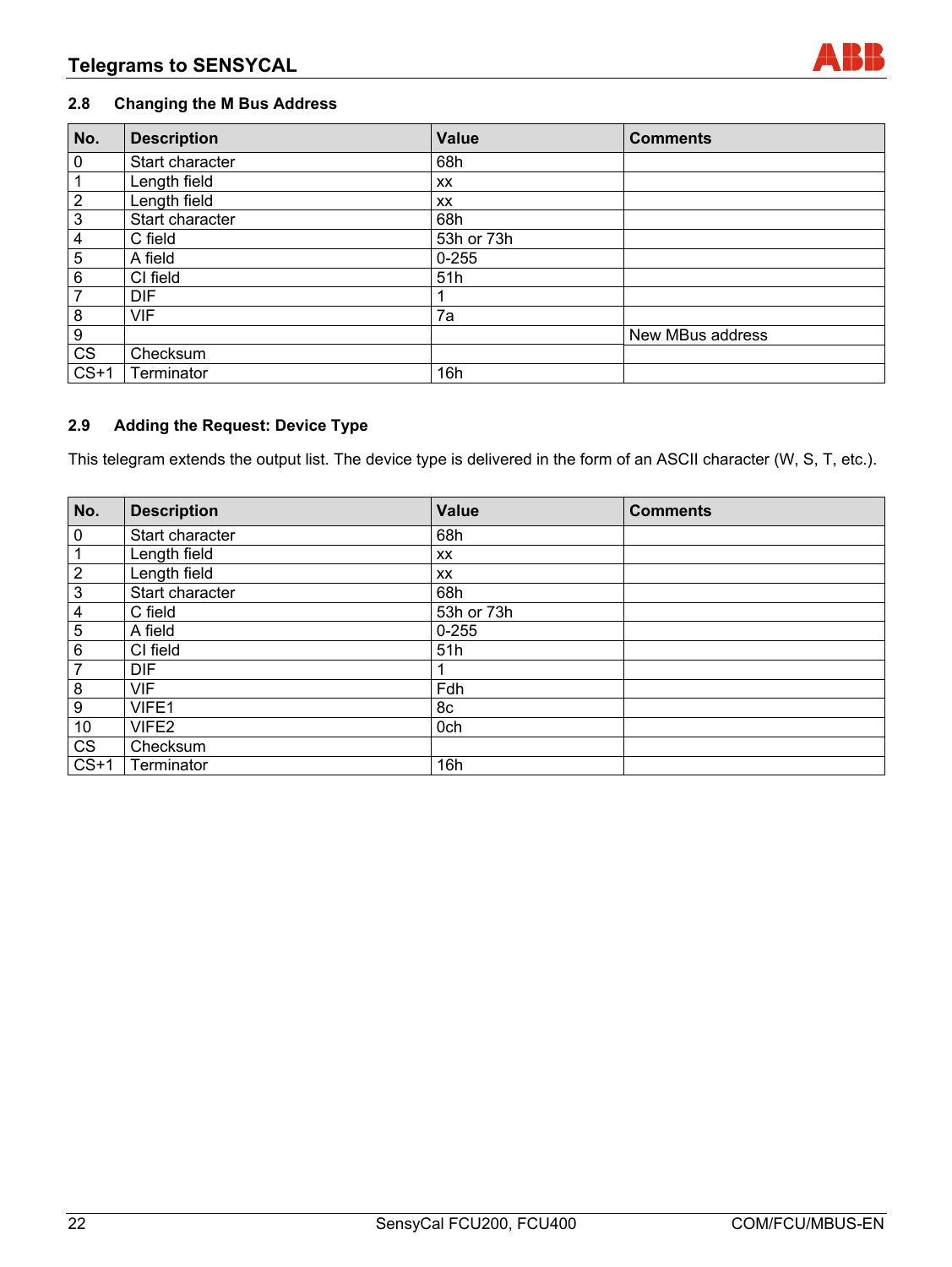

#### **2.10 Adding the Request: Possible Baud Rates**

This telegram extends the output list. An MBus record containing information about the available transmission rates is now also output.

| No.                    | <b>Description</b> | Value      | <b>Comments</b> |
|------------------------|--------------------|------------|-----------------|
| $\pmb{0}$              | Start character    | 68h        |                 |
| $\mathbf 1$            | Length field       | XX         |                 |
| $\overline{2}$         | Length field       | XX         |                 |
| $\overline{\omega}$    | Start character    | 68h        |                 |
| $\overline{4}$         | C field            | 53h or 73h |                 |
| 5                      | A field            | $0 - 255$  |                 |
| $\,6\,$                | CI field           | 51h        |                 |
| $\overline{7}$         | <b>DIF</b>         |            |                 |
| $\bf 8$                | <b>VIF</b>         | Fdh        |                 |
| $\boldsymbol{9}$       | VIFE1              | 9c         |                 |
| $10$                   | VIFE2              | 0ch        |                 |
| $\overline{\text{CS}}$ | Checksum           |            |                 |
| $CS+1$                 | Terminator         | 16h        |                 |

The RSP\_DU returns a binary byte coded as follows:

| Bit                          | MSB(7) |           |         |         |         |         |        | LSB(0) |
|------------------------------|--------|-----------|---------|---------|---------|---------|--------|--------|
| <b>Baud rate</b> $38,400$ bd |        | 19,200 bd | 9600 bd | 4800 bd | 2400 bd | 1200 bd | 600 bd | 300 bd |

A set bit means that this transmission rate is available.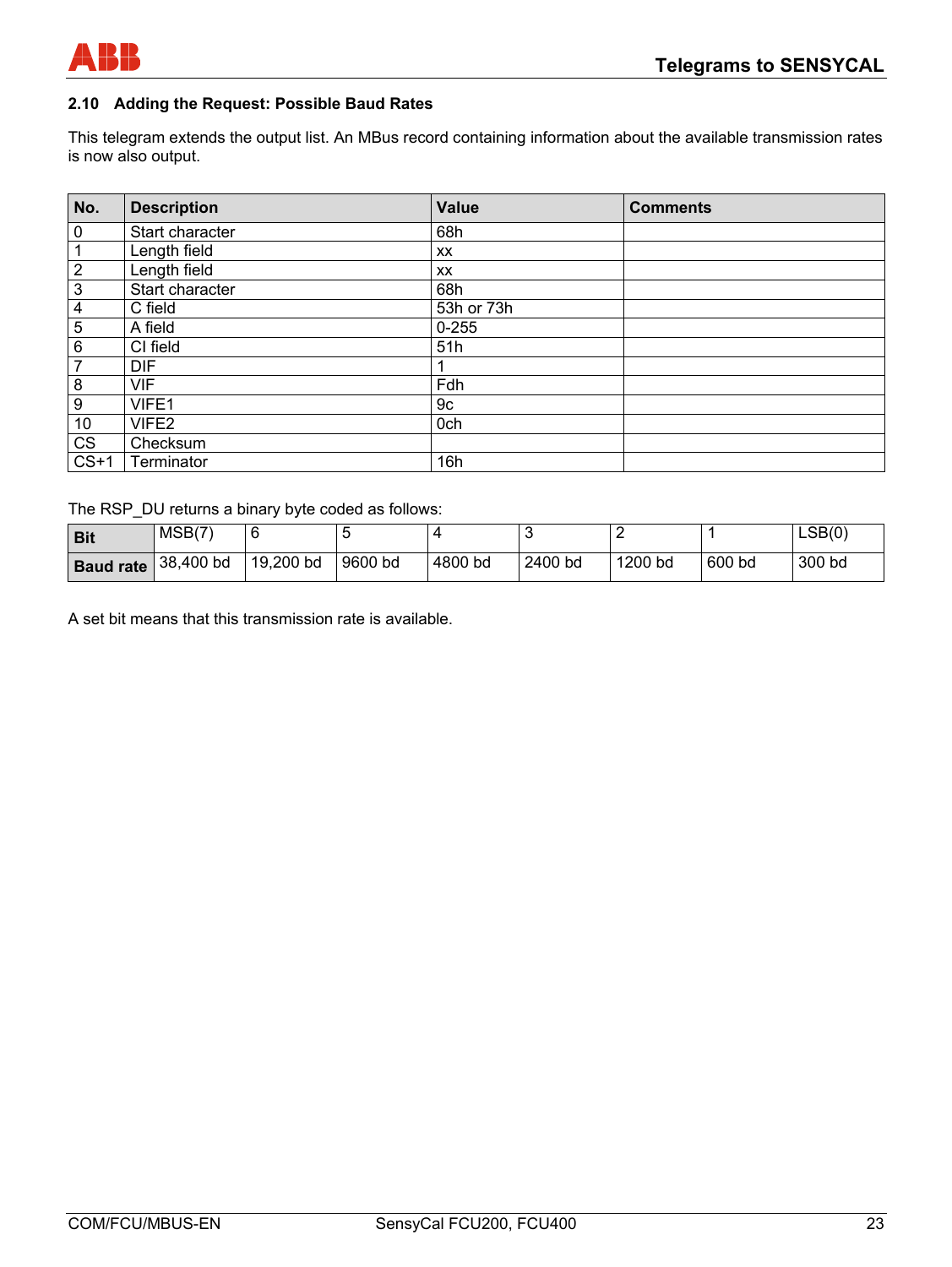#### **2.11 Adding the Request: Current Energy in GJ (SensyCal T: mass 1)**

This telegram extends the output list. An MBus record containing the current energy is now also output.

| No.                    | <b>Description</b> | <b>Value</b> | <b>Comments</b> |
|------------------------|--------------------|--------------|-----------------|
| $\mathbf 0$            | Start character    | 68h          |                 |
|                        | Length field       | XX           |                 |
| $\overline{2}$         | Length field       | XX           |                 |
| 3                      | Start character    | 68h          |                 |
| 4                      | C field            | 53h or 73h   |                 |
| $\overline{5}$         | A field            | $0 - 255$    |                 |
| 6                      | CI field           | 51h          |                 |
| $\overline{7}$         | <b>DIF</b>         | 5            |                 |
| 8                      | <b>VIF</b>         | Fbh          | See also        |
| 9                      | VIFE1              | 89H          | table           |
| 10                     | VIFE2              | 0ch          | of energy units |
| $\overline{\text{CS}}$ | Checksum           |              |                 |
| $CS+1$                 | Terminator         | 16h          |                 |

The current energy can also be requested in other units (see table of energy units).

#### **Energy units**

| Unit        | <b>VIF</b> | <b>VIFE1</b> | VIFE <sub>2</sub> |
|-------------|------------|--------------|-------------------|
| GJ          | fbh        | 89H          | 0ch               |
| MJ          | 8eh        | 0ch          |                   |
| kJ          | 8bh        | 0ch          |                   |
| GJ          | 88h        | 0ch          |                   |
| <b>MWh</b>  | fbh        | 81h          | 0ch               |
| kWh         | 86h        | 0ch          |                   |
| Wh          | 83h        | 0ch          |                   |
| <b>BTU</b>  | ffh        | 81h          | 0ch               |
| <b>kBTU</b> | ffh        | 81h          | 0ch               |
| <b>MBTU</b> | ffh        | 81h          | 0ch               |

#### **Mass 1 units (SensyCal T)**

| Unit | <b>VIF</b> | VIFE1 | VIFE2 |
|------|------------|-------|-------|
| kg   | 9bh        | 0ch   |       |
|      | 9eh        | 0ch   |       |
| klb  | ffh        | 82h   | 0ch   |
| Ib   | ffh        | 86h   | 0ch   |

**However, the device always responds with the unit set in the device.**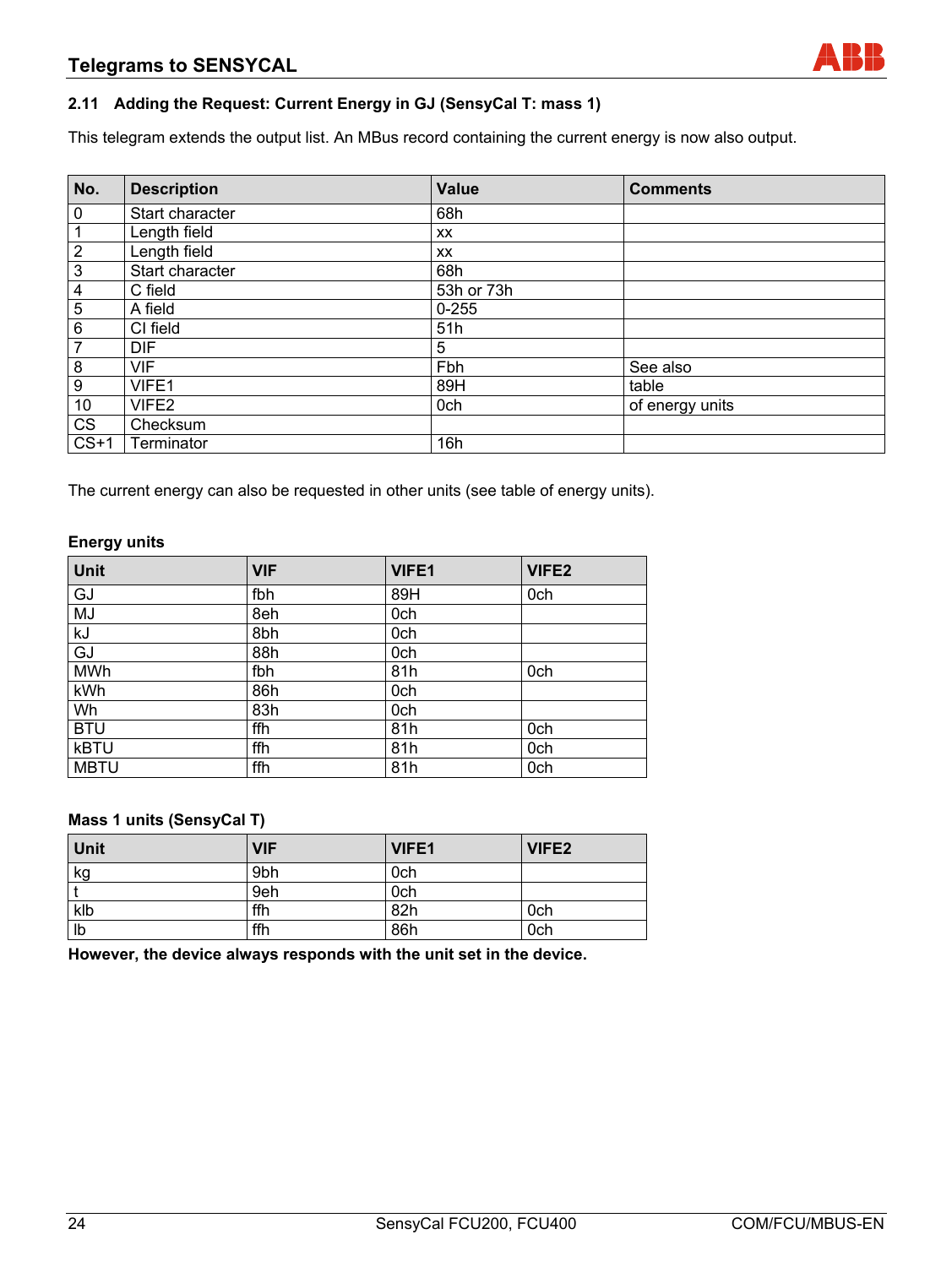

#### **2.12 Adding the Request: Billing Date 1: Energy**

This telegram extends the output list. An MBus record containing the energy on billing date 1 is now also output.

| No.                    | <b>Description</b> | <b>Value</b> | <b>Comments</b>        |
|------------------------|--------------------|--------------|------------------------|
| $\pmb{0}$              | Start character    | 68h          |                        |
| 1                      | Length field       | <b>XX</b>    |                        |
| $\overline{2}$         | Length field       | <b>XX</b>    |                        |
| 3                      | Start character    | 68h          |                        |
| 4                      | C field            | 53h or 73h   |                        |
| $\overline{5}$         | A field            | $0 - 255$    |                        |
| 6                      | CI field           | 51h          |                        |
| $\overline{7}$         | <b>DIF</b>         | 45h          |                        |
| 8                      | <b>VIF</b>         |              | See                    |
| 9                      | VIFE1              |              | table                  |
| 10                     | VIFE2              |              | of energy units (2.11) |
| $\overline{\text{CS}}$ | Checksum           |              |                        |
| $CS+1$                 | Terminator         | 16h          |                        |

#### **2.13 Adding the Request: Billing Date 2: Energy**

This telegram extends the output list. An MBus record containing the energy on billing date 2 is now also output.

| No.                     | <b>Description</b> | <b>Value</b> | <b>Comments</b>        |
|-------------------------|--------------------|--------------|------------------------|
| $\pmb{0}$               | Start character    | 68h          |                        |
| 1                       | Length field       | <b>XX</b>    |                        |
| $\overline{c}$          | Length field       | <b>XX</b>    |                        |
| $\mathfrak{S}$          | Start character    | 68h          |                        |
| $\overline{\mathbf{4}}$ | C field            | 53h or 73h   |                        |
| 5                       | A field            | $0 - 255$    |                        |
| 6                       | CI field           | 51h          |                        |
| $\overline{7}$          | <b>DIF</b>         | 85h          |                        |
| 8                       | DIFE1              | 01h          |                        |
| 9                       | <b>VIF</b>         |              | See                    |
| 10                      | VIFE1              |              | table                  |
| 11                      | VIFE2              |              | of energy units (2.11) |
| CS                      | Checksum           |              |                        |
| $CS+1$                  | Terminator         | 16h          |                        |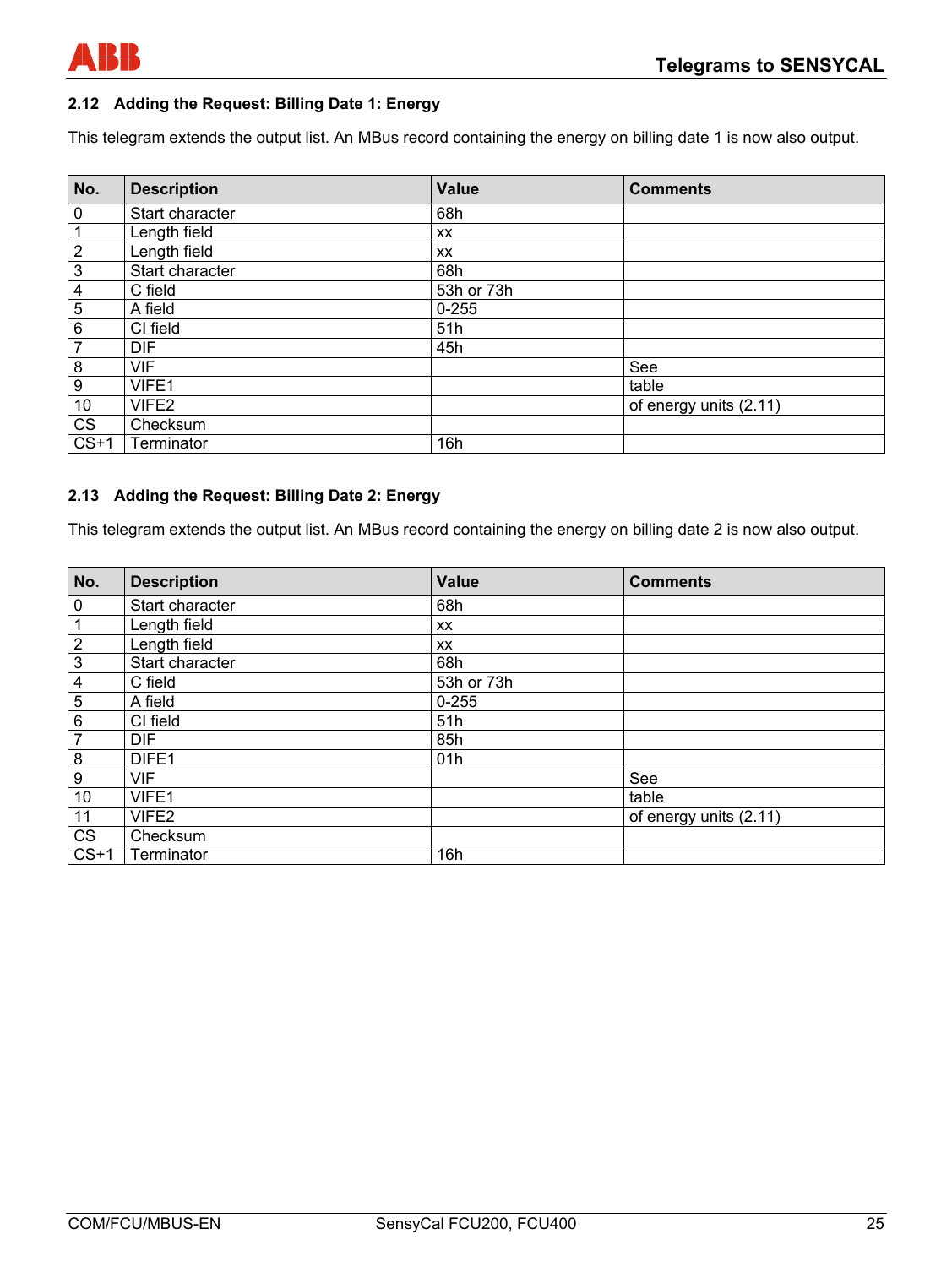#### **2.14 Adding the Request: Current Volume**

This telegram extends the output list. An MBus record containing the current volume is now also output.

| No.                     | <b>Description</b> | <b>Value</b> | <b>Comments</b> |
|-------------------------|--------------------|--------------|-----------------|
| $\overline{0}$          | Start character    | 68h          |                 |
| $\mathbf{1}$            | Length field       | <b>XX</b>    |                 |
| $\overline{2}$          | Length field       | XX           |                 |
| $\overline{\omega}$     | Start character    | 68h          |                 |
| $\overline{4}$          | C field            | 53h or 73h   |                 |
| $5\phantom{.0}$         | A field            | $0 - 255$    |                 |
| $\,6\,$                 | CI field           | 51h          |                 |
| $\overline{7}$          | <b>DIF</b>         | 5            |                 |
| $\overline{\mathbf{8}}$ | <b>VIF</b>         |              | See             |
| $\overline{9}$          | VIFE1              |              | table           |
| 10                      | VIFE2              |              | of volume units |
| $\overline{\text{CS}}$  | Checksum           |              |                 |
| $CS+1$                  | Terminator         | 16h          |                 |

#### **Volume units**

| Unit             | <b>VIF</b> | VIFE1 | VIFE2 |
|------------------|------------|-------|-------|
| $\overline{m}^3$ | 96h        | 0ch   |       |
|                  | 93h        | 0ch   |       |
|                  | 9eh        | 0ch   |       |
|                  | 9bh        | 0ch   |       |
| $\frac{kg}{klb}$ | ffh        | 82h   | 0ch   |

#### **2.15 Adding the Request: Mass 2 (SensyCal T)**

This telegram extends the output list. An MBus record containing the current volume is now also output.

| No.            | <b>Description</b> | <b>Value</b> | <b>Comments</b> |
|----------------|--------------------|--------------|-----------------|
| $\overline{0}$ | Start character    | 68h          |                 |
| $\mathbf 1$    | Length field       | XX           |                 |
| $\overline{2}$ | Length field       | XX           |                 |
| $\overline{3}$ | Start character    | 68h          |                 |
| $\overline{4}$ | C field            | 53h or 73h   |                 |
| $\overline{5}$ | A field            | $0 - 255$    |                 |
| $\overline{6}$ | CI field           | 51h          |                 |
| $\overline{7}$ | <b>DIF</b>         | 85           |                 |
| $\bf 8$        | <b>DIFE</b>        | 40           |                 |
| $\overline{9}$ | <b>VIF</b>         |              | See             |
| 10             | VIFE1              |              | table           |
| 11             | VIFE2              |              | of mass 2 units |
| <b>CS</b>      | Checksum           |              |                 |
| $CS+1$         | Terminator         | 16h          |                 |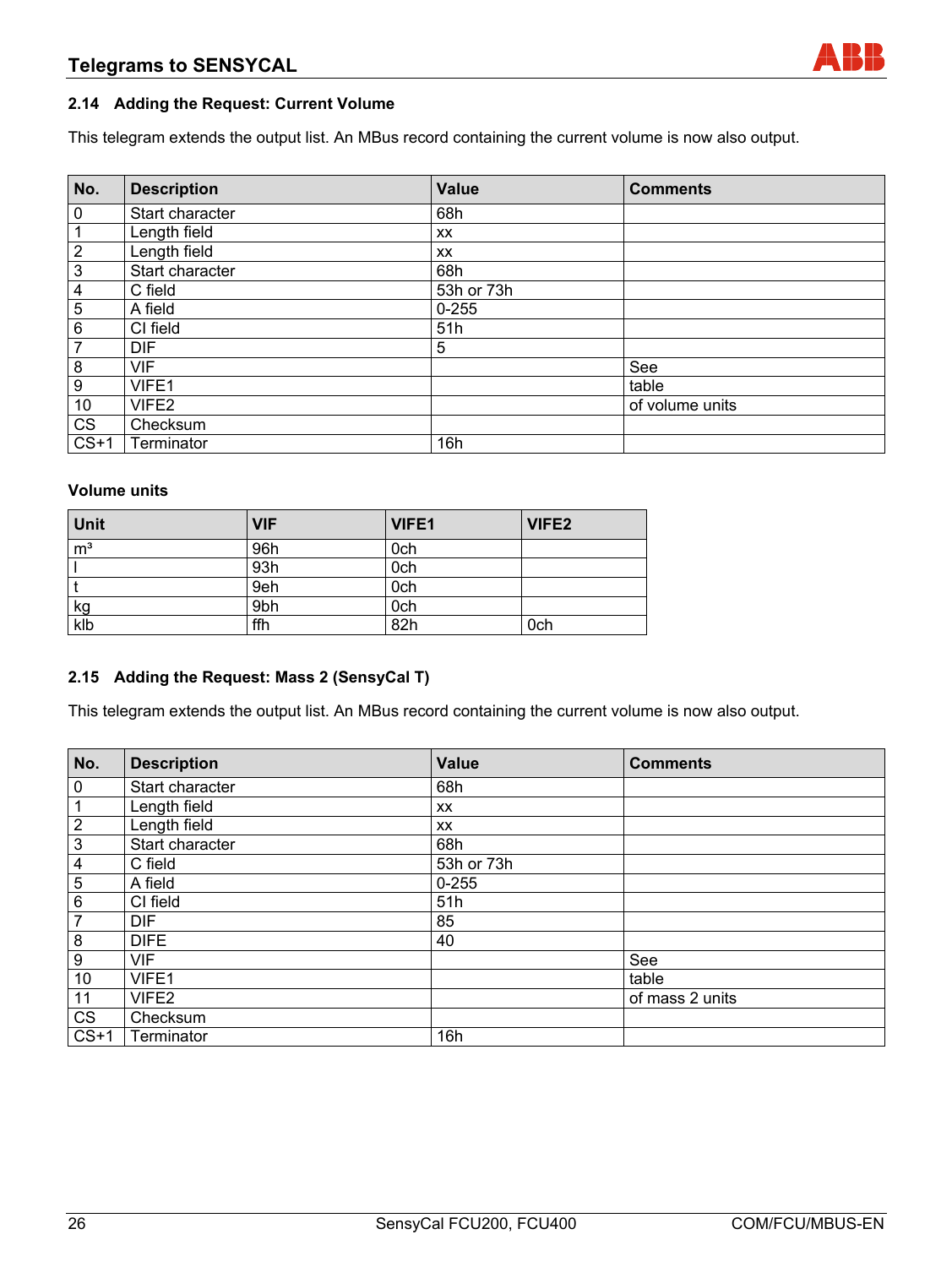

#### **Mass 2 units**

| <b>Unit</b> | <b>VIF</b> | VIFE1 | VIFE <sub>2</sub> |
|-------------|------------|-------|-------------------|
| kg          | 9bh        | 0ch   |                   |
|             | 9eh        | 0ch   |                   |
| klb         | ffh        | 82h   | 0ch               |
| Ib          | ffh        | 86h   | 0ch               |

**However, the device always responds with the unit set in the device.** 

#### **2.16 Adding the Request: Billing Date 1: Volume**

This telegram extends the output list. An MBus record containing the volume on billing date 1 is now also output.

| No.                    | <b>Description</b> | <b>Value</b> | <b>Comments</b>        |
|------------------------|--------------------|--------------|------------------------|
| $\mathbf 0$            | Start character    | 68h          |                        |
| 1                      | Length field       | <b>XX</b>    |                        |
| $\mathbf{2}$           | Length field       | <b>XX</b>    |                        |
| 3                      | Start character    | 68h          |                        |
| 4                      | C field            | 53h or 73h   |                        |
| 5                      | A field            | $0 - 255$    |                        |
| 6                      | CI field           | 51h          |                        |
| 7                      | <b>DIF</b>         | 45h          |                        |
| 8                      | <b>VIF</b>         |              | See                    |
| $\overline{9}$         | VIFE1              |              | table                  |
| 10                     | VIFE <sub>2</sub>  |              | of volume units (2.14) |
| $\overline{\text{CS}}$ | Checksum           |              |                        |
| $CS+1$                 | Terminator         | 16h          |                        |

#### **2.17 Adding the Request: Billing Date 1: Mass 2 (SensyCal T)**

This telegram extends the output list. An MBus record containing the volume on billing date 1 is now also output.

| No.                     | <b>Description</b> | <b>Value</b> | <b>Comments</b>        |
|-------------------------|--------------------|--------------|------------------------|
| $\pmb{0}$               | Start character    | 68h          |                        |
| 1                       | Length field       | <b>XX</b>    |                        |
| $\sqrt{2}$              | Length field       | XX           |                        |
| $\overline{3}$          | Start character    | 68h          |                        |
| $\overline{\mathbf{4}}$ | C field            | 53h or 73h   |                        |
| 5                       | A field            | $0 - 255$    |                        |
| $\overline{6}$          | CI field           | 51h          |                        |
| $\overline{7}$          | <b>DIF</b>         | c5h          |                        |
| 8                       | <b>DIFE</b>        | 40h          |                        |
| $\boldsymbol{9}$        | <b>VIF</b>         |              | See                    |
| 10                      | VIFE1              |              | table                  |
| 11                      | VIFE2              |              | of mass 2 units (2.15) |
| $\overline{\text{CS}}$  | Checksum           |              |                        |
| $CS+1$                  | Terminator         | 16h          |                        |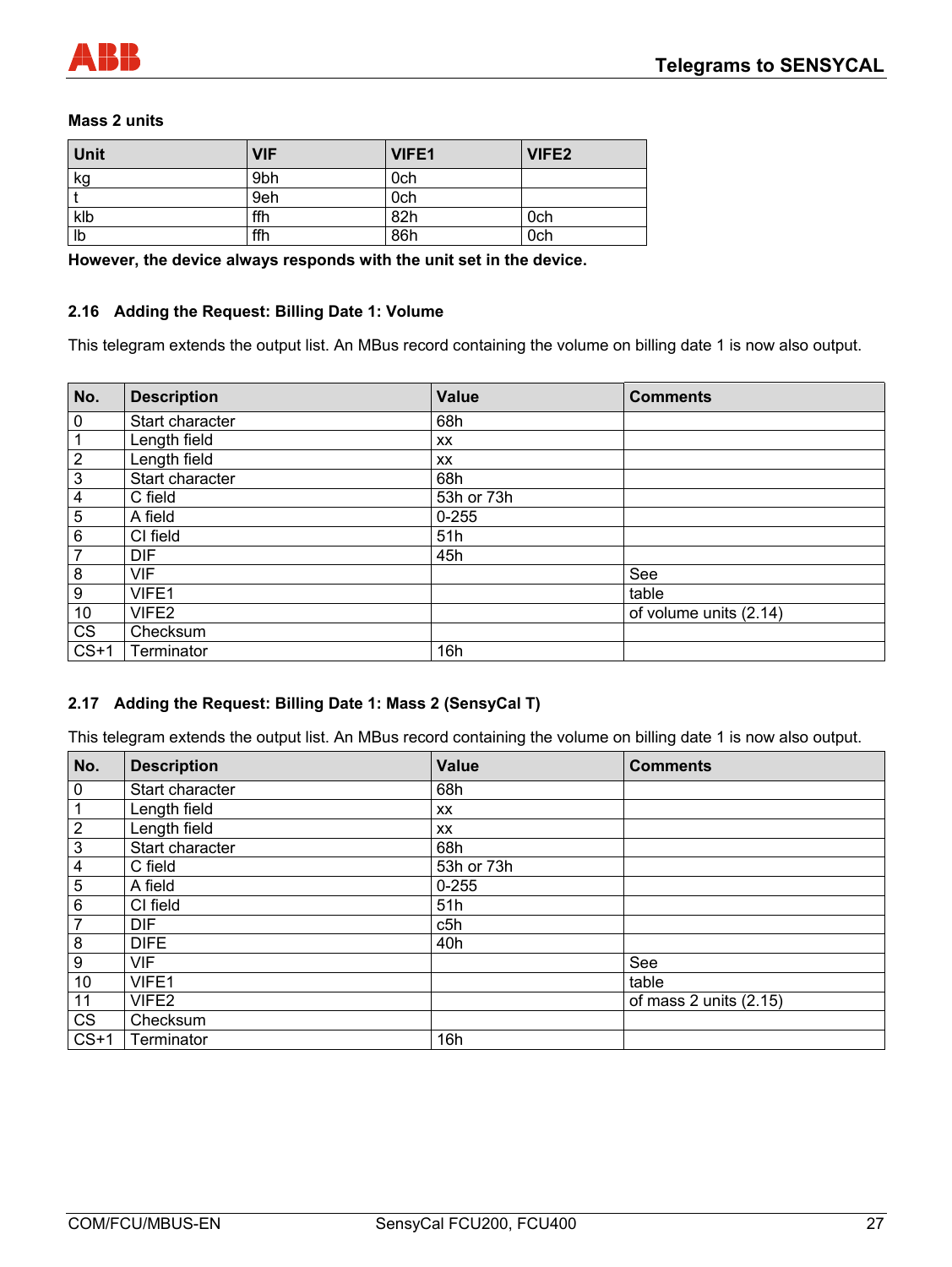#### **2.18 Adding the Request: Billing Date 2 Volume**

This telegram extends the output list. An MBus record containing the volume on billing date 2 is now also output.

| No.                    | <b>Description</b> | Value      | <b>Comments</b>        |
|------------------------|--------------------|------------|------------------------|
| $\overline{0}$         | Start character    | 68h        |                        |
| $\mathbf 1$            | Length field       | <b>XX</b>  |                        |
| $\overline{2}$         | Length field       | XX         |                        |
| $\overline{3}$         | Start character    | 68h        |                        |
| $\overline{4}$         | C field            | 53h or 73h |                        |
| $\overline{5}$         | A field            | $0 - 255$  |                        |
| $\,6\,$                | CI field           | 51h        |                        |
| $\overline{7}$         | <b>DIF</b>         | 85h        |                        |
| $\bf 8$                | DIFE1              | 01h        |                        |
| $\boldsymbol{9}$       | <b>VIF</b>         |            | See                    |
| 10                     | VIFE1              |            | table                  |
| 11                     | VIFE2              |            | of volume units (2.14) |
| $\overline{\text{CS}}$ | Checksum           |            |                        |
| $CS+1$                 | Terminator         | 16h        |                        |

#### **2.19 Adding the Request: Billing Date 2 Mass 2 (SensyCal T)**

This telegram extends the output list. An MBus record containing the volume on billing date 2 is now also output.

| No.                     | <b>Description</b> | <b>Value</b> | <b>Comments</b>        |
|-------------------------|--------------------|--------------|------------------------|
| 0                       | Start character    | 68h          |                        |
| 1                       | Length field       | <b>XX</b>    |                        |
| $\overline{2}$          | Length field       | <b>XX</b>    |                        |
| $\overline{3}$          | Start character    | 68h          |                        |
| $\overline{\mathbf{4}}$ | C field            | 53h or 73h   |                        |
| $\overline{5}$          | A field            | $0 - 255$    |                        |
| 6                       | CI field           | 51h          |                        |
| $\overline{7}$          | <b>DIF</b>         | 85h          |                        |
| 8                       | DIFE1              | 41h          |                        |
| 9                       | <b>VIF</b>         |              | See                    |
| 10                      | VIFE1              |              | table                  |
| 11                      | VIFE2              |              | of mass 2 units (2.15) |
| $\overline{\text{CS}}$  | Checksum           |              |                        |
| $CS+1$                  | Terminator         | 16h          |                        |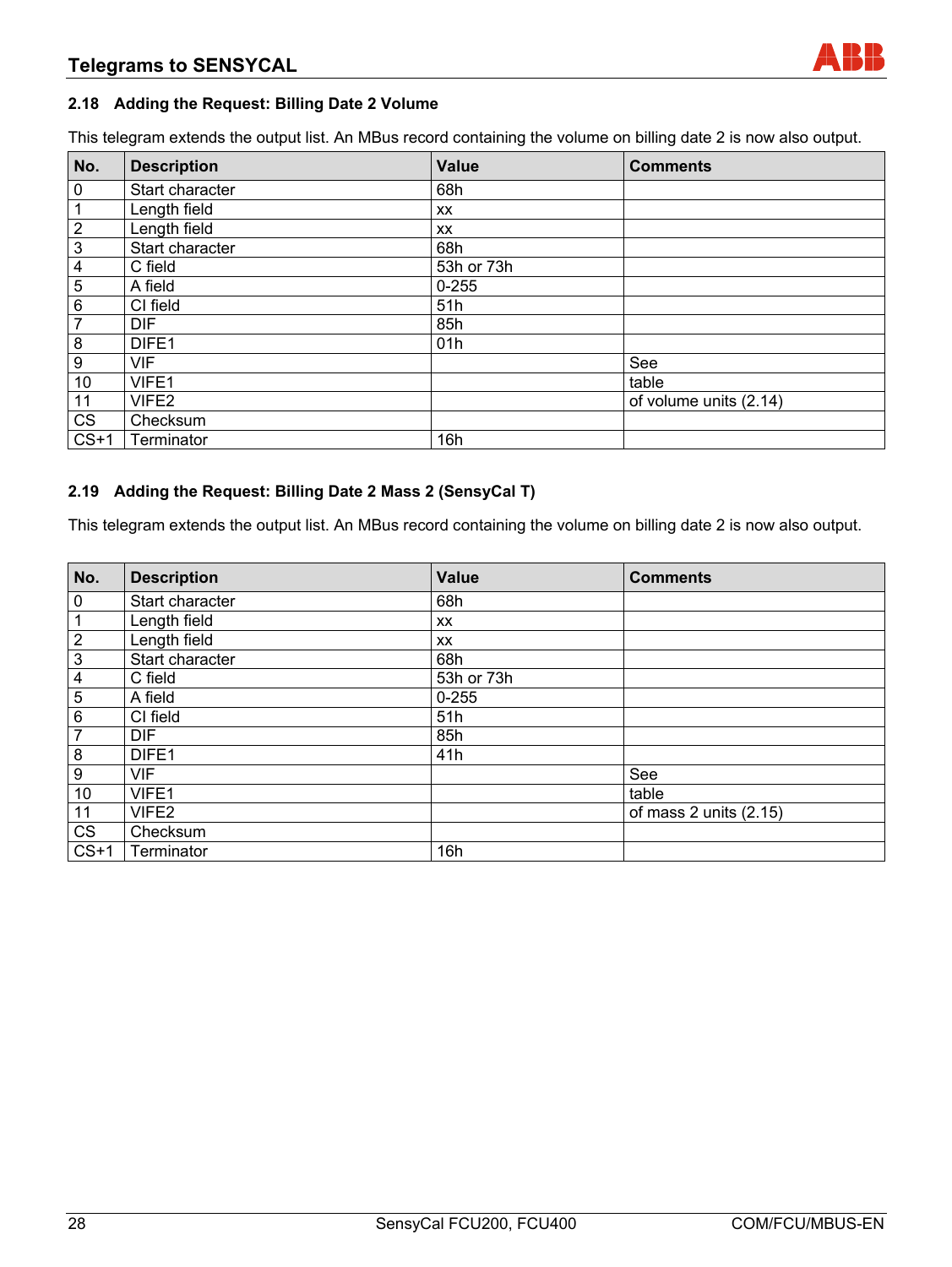

#### **2.20 Adding the Request: Counter 3 Value**

This telegram extends the output list. An MBus record containing the current value of counter 3 is now also output.

| No.                    | <b>Description</b> | <b>Value</b> | <b>Comments</b> |
|------------------------|--------------------|--------------|-----------------|
| $\mathbf 0$            | Start character    | 68h          |                 |
|                        | Length field       | XX.          |                 |
| $\overline{2}$         | Length field       | XX.          |                 |
| 3                      | Start character    | 68h          |                 |
| 4                      | C field            | 53h or 73h   |                 |
| 5                      | A field            | $0 - 255$    |                 |
| 6                      | CI field           | 51h          |                 |
| $\overline{7}$         | <b>DIF</b>         | 5            |                 |
| 8                      | <b>VIF</b>         | 7fh          |                 |
| $\overline{\text{CS}}$ | Checksum           |              |                 |
| $CS+1$                 | Terminator         | 16h          |                 |

When counter 3 is queried, the value of main counter 3 is returned. The unit is returned in accordance with the SENSYCAL settings. Counter readings that define a tariff or a value during an error condition are indicated by the corresponding flags in the DIF block. The unit is then identical to that of the corresponding main counter.

#### **2.21 Adding the Request: Counter 3 Billing Date 1**

This telegram extends the output list. An MBus record containing the value of counter 3 on billing date 1 is now also output.

| No.            | <b>Description</b> | <b>Value</b> | <b>Comments</b> |
|----------------|--------------------|--------------|-----------------|
| 0              | Start character    | 68h          |                 |
|                | Length field       | XX           |                 |
| $\mathbf{2}$   | Length field       | <b>XX</b>    |                 |
| 3              | Start character    | 68h          |                 |
| 4              | C field            | 53h or 73h   |                 |
| $\overline{5}$ | A field            | $0 - 255$    |                 |
| 6              | CI field           | 51h          |                 |
| 7              | <b>DIF</b>         | 45h          |                 |
| 8              | <b>VIF</b>         | ffh          |                 |
| 9              | <b>VIFE</b>        | 0ch          |                 |
| CS             | Checksum           |              |                 |
| $CS+1$         | Terminator         | 16h          |                 |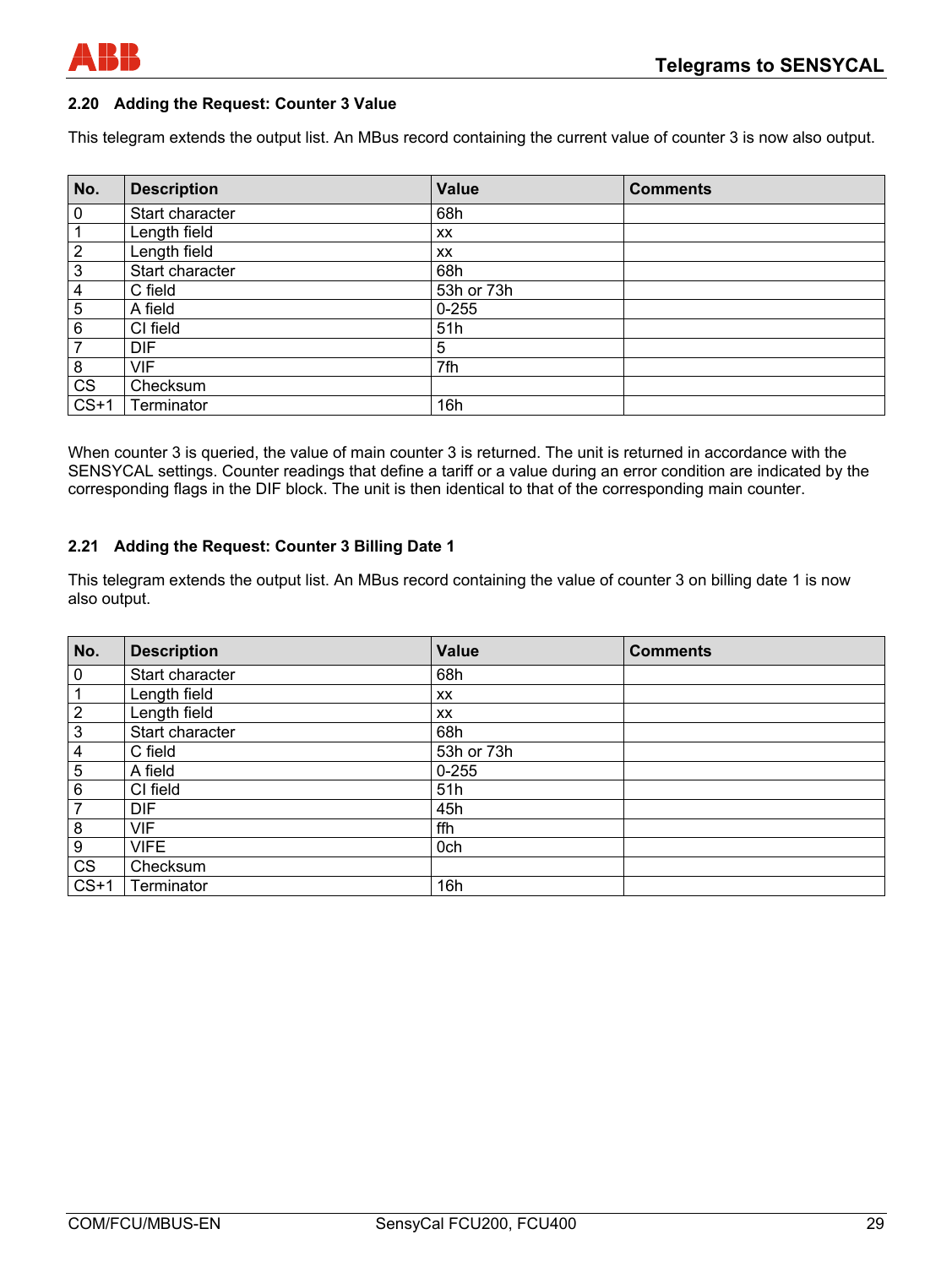#### **2.22 Adding the Request: Counter 3 Billing Date 2**

This telegram extends the output list. An MBus record containing the value of counter 3 on billing date 2 is now also output.

| No.                     | <b>Description</b> | Value      | <b>Comments</b> |
|-------------------------|--------------------|------------|-----------------|
| $\overline{0}$          | Start character    | 68h        |                 |
| $\mathbf 1$             | Length field       | XX         |                 |
| $\overline{2}$          | Length field       | XX         |                 |
| $\overline{3}$          | Start character    | 68h        |                 |
| $\overline{\mathbf{4}}$ | C field            | 53h or 73h |                 |
| 5                       | A field            | $0 - 255$  |                 |
| $\,6\,$                 | CI field           | 51h        |                 |
| $\overline{7}$          | <b>DIF</b>         | 85h        |                 |
| $\bf 8$                 | <b>DIFE</b>        | 01h        |                 |
| $\boldsymbol{9}$        |                    | ffh        |                 |
| 10                      | <b>VIF</b>         | 0ch        |                 |
| CS                      | Checksum           |            |                 |
| $CS+1$                  | Terminator         | 16h        |                 |

#### **2.23 Adding the Request: Power**

This telegram extends the output list. An MBus record containing the current power is now also output.

| No.                    | <b>Description</b> | <b>Value</b> | <b>Comments</b> |
|------------------------|--------------------|--------------|-----------------|
| $\overline{0}$         | Start character    | 68h          |                 |
| $\mathbf{1}$           | Length field       | XX           |                 |
| $\overline{2}$         | Length field       | XX           |                 |
| $\overline{\omega}$    | Start character    | 68h          |                 |
| $\overline{4}$         | C field            | 53h or 73h   |                 |
| $\overline{5}$         | A field            | $0 - 255$    |                 |
| $\,6\,$                | CI field           | 51h          |                 |
| $\overline{7}$         | <b>DIF</b>         | 5            |                 |
| $\infty$               | <b>VIF</b>         |              | See             |
| $\overline{9}$         | VIFE1              |              | table           |
| $9\,$                  | VIFE2              |              | of power units  |
| $\overline{\text{CS}}$ | Checksum           |              |                 |
| $CS+1$                 | Terminator         | 16h          |                 |

#### **Power units**

| Unit      | <b>VIF</b>       | <b>VIFE1</b>     | VIFE <sub>2</sub> |
|-----------|------------------|------------------|-------------------|
| J/h       | b <sub>0</sub> h | 0ch              |                   |
| kJ/h      | b3h              | 0ch              |                   |
| MJ/h      | b6h              | 0ch              |                   |
| GJ/h      | fbh              | b <sub>1</sub> h | 0ch               |
| W         | abh              | 0ch              |                   |
| kW        | aeh              | 0ch              |                   |
| <b>MW</b> | fbh              | a9h              | 0ch               |
| BTU/h     | ffh              | 83h              | 0ch               |
| kBTU/h    | ffh              | 83h              | 0ch               |
| MBTU/h    | ffh              | 83h              | 0ch               |

**However, the device always responds with the unit set in the device.**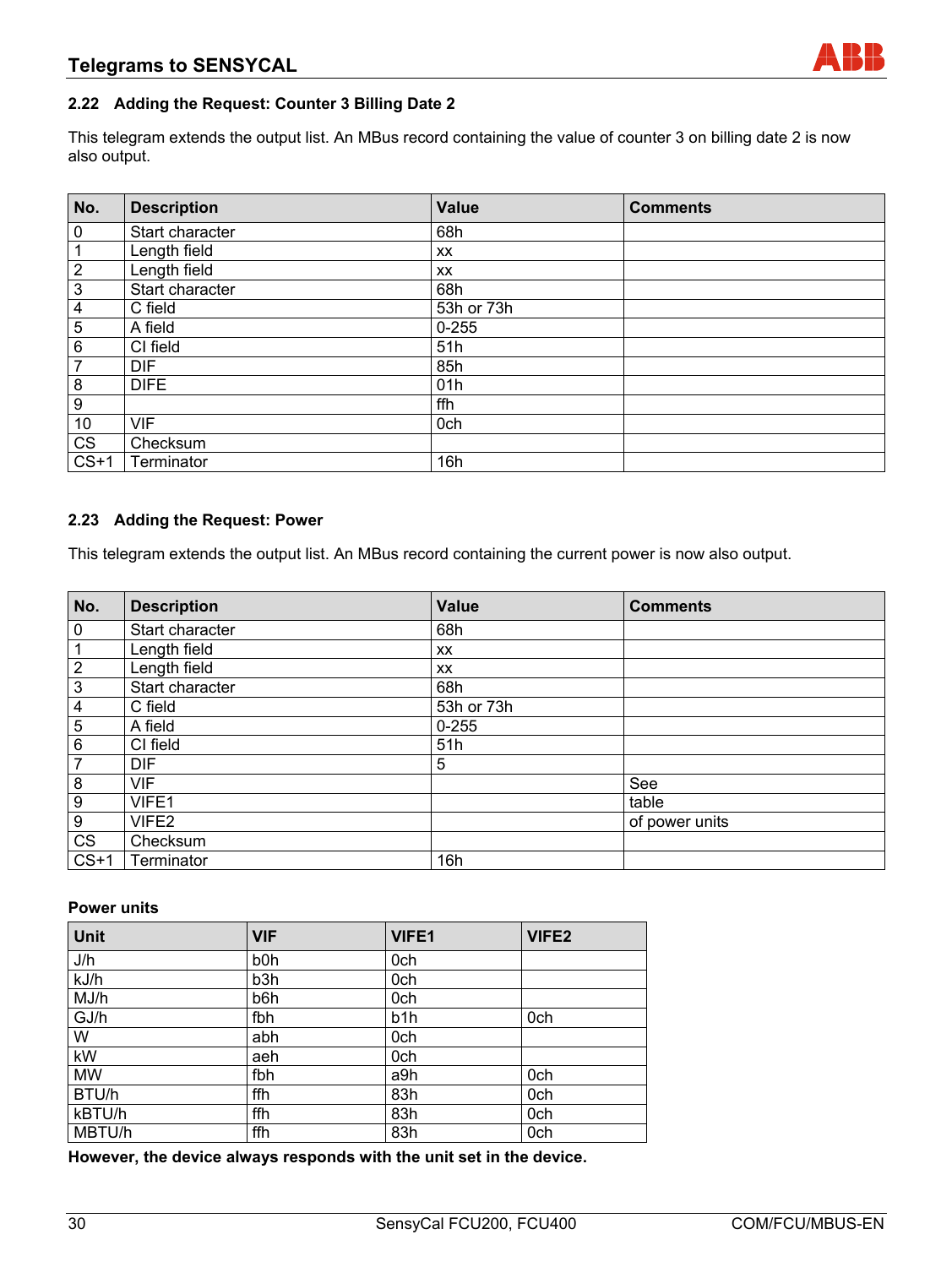

#### **2.24 Adding the Request: Flow Rate**

This telegram extends the output list. An MBus record containing the current flow rate is now also output.

| No.                     | <b>Description</b> | <b>Value</b> | <b>Comments</b> |
|-------------------------|--------------------|--------------|-----------------|
| $\mathbf 0$             | Start character    | 68h          |                 |
| 1                       | Length field       | XX           |                 |
| $\overline{c}$          | Length field       | XX           |                 |
| $\overline{3}$          | Start character    | 68h          |                 |
| $\overline{\mathbf{4}}$ | C field            | 53h or 73h   |                 |
| 5                       | A field            | $0 - 255$    |                 |
| $\overline{6}$          | CI field           | 51h          |                 |
| $\overline{7}$          | <b>DIF</b>         | 5            |                 |
| 8                       | <b>VIF</b>         |              | See table       |
| $\overline{9}$          | VIFE1              |              | of flow         |
| 10                      | VIFE2              |              | rate units      |
| $\overline{\text{CS}}$  | Checksum           |              |                 |
| $CS+1$                  | Terminator         | 16h          |                 |

#### **Flow rate units**

| Unit                       | <b>VIF</b> | VIFE1 | VIFE2 |
|----------------------------|------------|-------|-------|
| $m^3/h$                    | beh        | 0ch   |       |
| I/h                        | bbh        | 0ch   |       |
| $\overline{\mathsf{II}}$ s | ceh        | 0ch   |       |
|                            | fbh        | a6h   | 0ch   |
| $\frac{g/h}{g/min}$        | fbh        | a5h   | 0ch   |
| g/s                        | ffh        | 84h   | 0ch   |

**However, the device always responds with the unit set in the device.** 

#### **2.25 Adding the Request: Mass Flow**

This telegram extends the output list. An MBus record containing the current mass flow is now also output.

| No.                     | <b>Description</b> | <b>Value</b> | <b>Comments</b>    |
|-------------------------|--------------------|--------------|--------------------|
| $\overline{0}$          | Start character    | 68h          |                    |
| $\mathbf 1$             | Length field       | XX           |                    |
| $\overline{2}$          | Length field       | XX           |                    |
| $\overline{3}$          | Start character    | 68h          |                    |
| $\overline{4}$          | C field            | 53h or 73h   |                    |
| $\overline{5}$          | A field            | $0 - 255$    |                    |
| $6\phantom{1}6$         | CI field           | 51h          |                    |
| $\overline{7}$          | <b>DIF</b>         | 5            |                    |
| $\overline{\mathbf{8}}$ | <b>VIF</b>         |              | See                |
| $\overline{9}$          | VIFE1              |              | table              |
| 10                      | VIFE2              |              | of mass flow units |
| $\overline{\text{CS}}$  | Checksum           |              |                    |
| $CS+1$                  | Terminator         | 16h          |                    |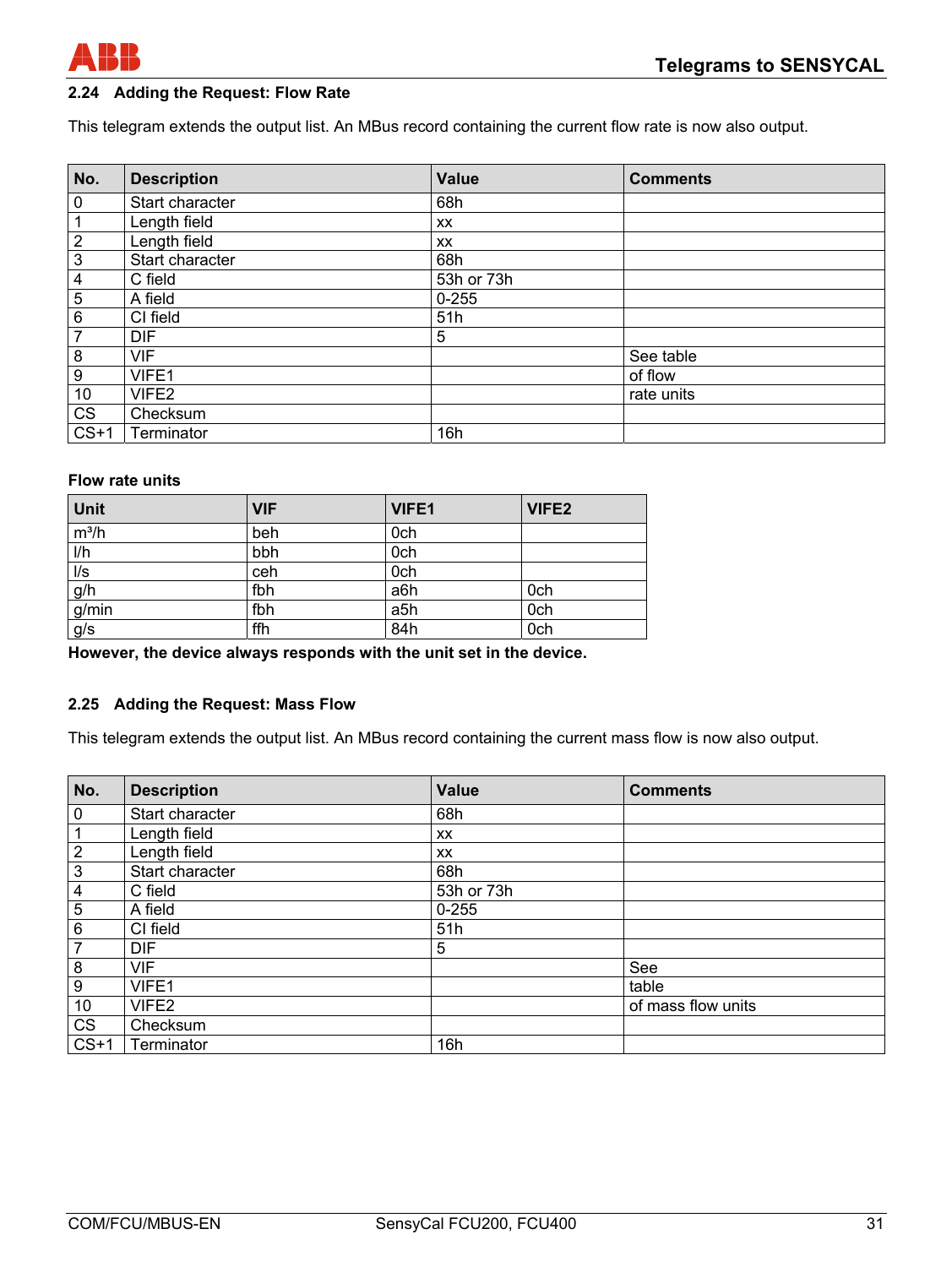#### **Mass flow units**

| Unit         | <b>VIF</b> | VIFE1 | VIFE <sub>2</sub> |
|--------------|------------|-------|-------------------|
| t/h          | d6h        | 0ch   |                   |
| kg/h<br>kg/s | d3h        | 0ch   |                   |
|              | 9bh        | a0h   | 0ch               |
| kg/min       | 9bh        | a1h   | 0ch               |
| Ib/h         | ffh        | 85h   | 0ch               |
| Ib/min       | ffh        | 85h   | 0ch               |

#### **Additional SensyCal T units**

| Unit               | <b>VIF</b> | <b>VIFE1</b> | VIFE2 |
|--------------------|------------|--------------|-------|
| I/min              | c4h        | 0ch          |       |
| l/s                | ceh        | 0ch          |       |
| $m^3/h$            | beh        | 0ch          |       |
| Special unit       | ffh        | a1h          | 0ch   |
| $SCF\overline{S}$  | ffh        | a2h          | 0ch   |
| <b>SCFM</b>        | ffh        | a3h          | 0ch   |
| <b>SCFH</b>        | ffh        | a4h          | 0ch   |
| Nl/s               | ffh        | a5h          | 0ch   |
| Nl/min             | ffh        | a6h          | 0ch   |
| Nm <sup>3</sup> /h | ffh        | a7h          | 0ch   |

**However, the device always responds with the unit set in the device.** 

#### **2.26 Adding the Request: Forward Flow Temperature**

This telegram extends the output list. An MBus record containing the current forward flow temperature is now also output.

| No.              | <b>Description</b> | <b>Value</b> | <b>Comments</b> |
|------------------|--------------------|--------------|-----------------|
| $\pmb{0}$        | Start character    | 68h          |                 |
| 1                | Length field       | XX           |                 |
| $\overline{2}$   | Length field       | <b>XX</b>    |                 |
| $\mathbf{3}$     | Start character    | 68h          |                 |
| 4                | C field            | 53h or 73h   |                 |
| 5                | A field            | $0 - 255$    |                 |
| 6                | CI field           | 51h          |                 |
| 7                | <b>DIF</b>         | 5            |                 |
| 8                | <b>VIF</b>         |              | See table       |
| $\boldsymbol{9}$ | VIFE1              |              | See table       |
| 9                | VIFE2              |              | See table       |
| <b>CS</b>        | Checksum           |              |                 |
| $CS+1$           | Terminator         | 16h          |                 |

The forward flow temperature can be requested with the following VIF(E)s (see next table). However, the device always responds with the unit set in the device.

| Unit              | <b>VIF</b> | <b>VIFE1</b> | VIFE2                    |
|-------------------|------------|--------------|--------------------------|
| $\circ$<br>ັ      | dbh        | 0ch          | $\overline{\phantom{a}}$ |
| $^{\circ}$ $\Box$ | fbh        | dbh          | 0ch                      |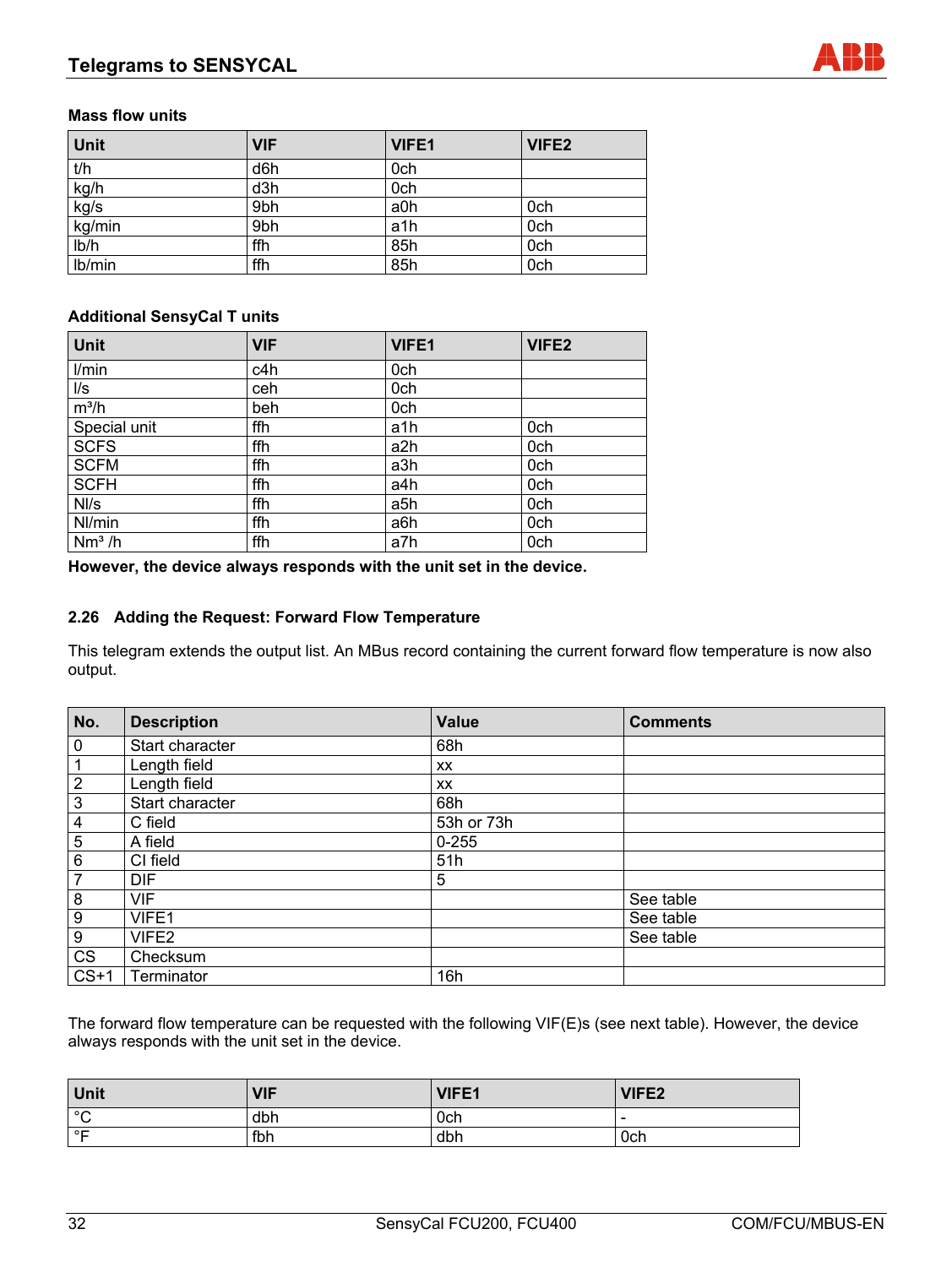

#### **2.27 Adding the Request: Return Temperature**

This telegram extends the output list. An MBus record containing the current return temperature is now also output.

| No.            | <b>Description</b> | <b>Value</b> | <b>Comments</b> |
|----------------|--------------------|--------------|-----------------|
| $\overline{0}$ | Start character    | 68h          |                 |
| 1              | Length field       | <b>XX</b>    |                 |
| $\mathbf{2}$   | Length field       | <b>XX</b>    |                 |
| $\overline{3}$ | Start character    | 68h          |                 |
| 4              | C field            | 53h or 73h   |                 |
| $\overline{5}$ | A field            | $0 - 255$    |                 |
| 6              | CI field           | 51h          |                 |
| $\overline{7}$ | <b>DIF</b>         | 5            |                 |
| 8              | <b>VIF</b>         |              | See table       |
| 9              | VIFE1              |              | See table       |
| 9              | VIFE2              |              | See table       |
| CS             | Checksum           |              |                 |
| $CS+1$         | Terminator         | 16h          |                 |

The return temperature can be requested with the following VIF(E)s (see next table). However, the device always responds with the unit set in the device.

| <b>Unit</b>  | VIF | VIFE1 | <b>VIFE2</b> |
|--------------|-----|-------|--------------|
| $\circ$<br>ັ | dfh | 0ch   |              |
| ∣°⊏          | fbh | dfh   | 0ch          |

#### **2.28 Adding the Request: Differential Temperature**

This telegram extends the output list. An MBus record containing the current differential temperature is now also output.

| No.              | <b>Description</b> | <b>Value</b> | <b>Comments</b> |
|------------------|--------------------|--------------|-----------------|
| $\mathbf 0$      | Start character    | 68h          |                 |
|                  | Length field       | <b>XX</b>    |                 |
| $\overline{2}$   | Length field       | <b>XX</b>    |                 |
| 3                | Start character    | 68h          |                 |
| 4                | C field            | 53h or 73h   |                 |
| 5                | A field            | $0 - 255$    |                 |
| 6                | CI field           | 51h          |                 |
| $\overline{7}$   | <b>DIF</b>         | 5            |                 |
| 8                | <b>VIF</b>         |              | See table       |
| 9                | VIFE1              |              | See table       |
| $\boldsymbol{9}$ | VIFE <sub>2</sub>  |              | See table       |
| <b>CS</b>        | Checksum           |              |                 |
| $CS+1$           | Terminator         | 16h          |                 |

The differential temperature can be requested with the following VIF(E)s (see next table). However, the device always responds with the unit set in the device.

| Unit | <b>VIF</b> | VIFE1 | VIFE2  |
|------|------------|-------|--------|
| ΙK   | e3h        | 0ch   | $\sim$ |
| ∣∘⊏  | fbh        | e3h   | 0ch    |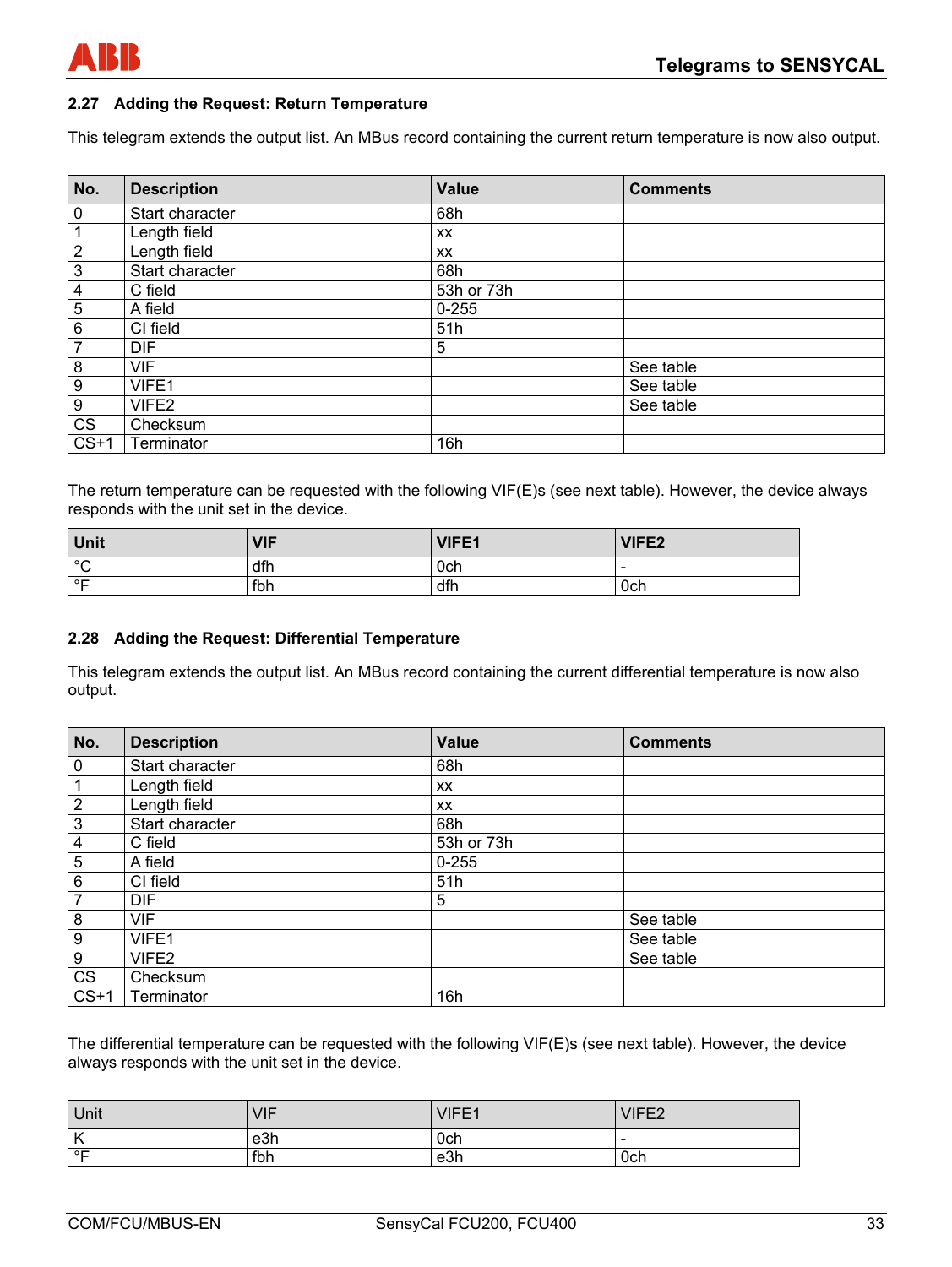#### **2.29 Adding the Request: Specific Enthalpy Hw**

This telegram extends the output list. An MBus record containing the specific enthalpy Hw is now also output.

| No.                     | <b>Description</b> | <b>Value</b> | <b>Comments</b>    |
|-------------------------|--------------------|--------------|--------------------|
| $\overline{0}$          | Start character    | 68h          |                    |
| $\mathbf{1}$            | Length field       | <b>XX</b>    |                    |
| $\overline{2}$          | Length field       | <b>XX</b>    |                    |
| $\overline{3}$          | Start character    | 68h          |                    |
| $\overline{\mathbf{4}}$ | C field            | 53h or 73h   |                    |
| $\overline{5}$          | A field            | $0 - 255$    |                    |
| $\,6\,$                 | CI field           | 51h          |                    |
| $\overline{7}$          | <b>DIF</b>         | 5            |                    |
| $\bf 8$                 | <b>VIF</b>         | 8bh          |                    |
| $\overline{9}$          | VIFE1              | aeh          |                    |
| $\overline{9}$          | VIFE2              | 0c           | Add to output list |
| $\overline{\text{CS}}$  | Checksum           |              |                    |
| $CS+1$                  | Terminator         | 16h          |                    |

#### **2.30 Adding the Request: Specific Enthalpy Hk**

This telegram extends the output list. An MBus record containing the specific enthalpy Hk is now also output.

| No.                     | <b>Description</b> | <b>Value</b>   | <b>Comments</b>    |
|-------------------------|--------------------|----------------|--------------------|
| $\overline{0}$          | Start character    | 68h            |                    |
| $\mathbf 1$             | Length field       | <b>XX</b>      |                    |
| $\overline{2}$          | Length field       | XX             |                    |
| $\overline{3}$          | Start character    | 68h            |                    |
| $\overline{\mathbf{4}}$ | C field            | 53h or 73h     |                    |
| $\overline{5}$          | A field            | $0 - 255$      |                    |
| 6                       | CI field           | 51h            |                    |
| $\overline{7}$          | <b>DIF</b>         | 45h            |                    |
| $\boldsymbol{8}$        | <b>VIF</b>         | 8bh            |                    |
| $\boldsymbol{9}$        | VIFE1              | aeh            |                    |
| $9\,$                   | VIFE <sub>2</sub>  | 0 <sub>c</sub> | Add to output list |
| CS                      | Checksum           |                |                    |
| $CS+1$                  | Terminator         | 16h            |                    |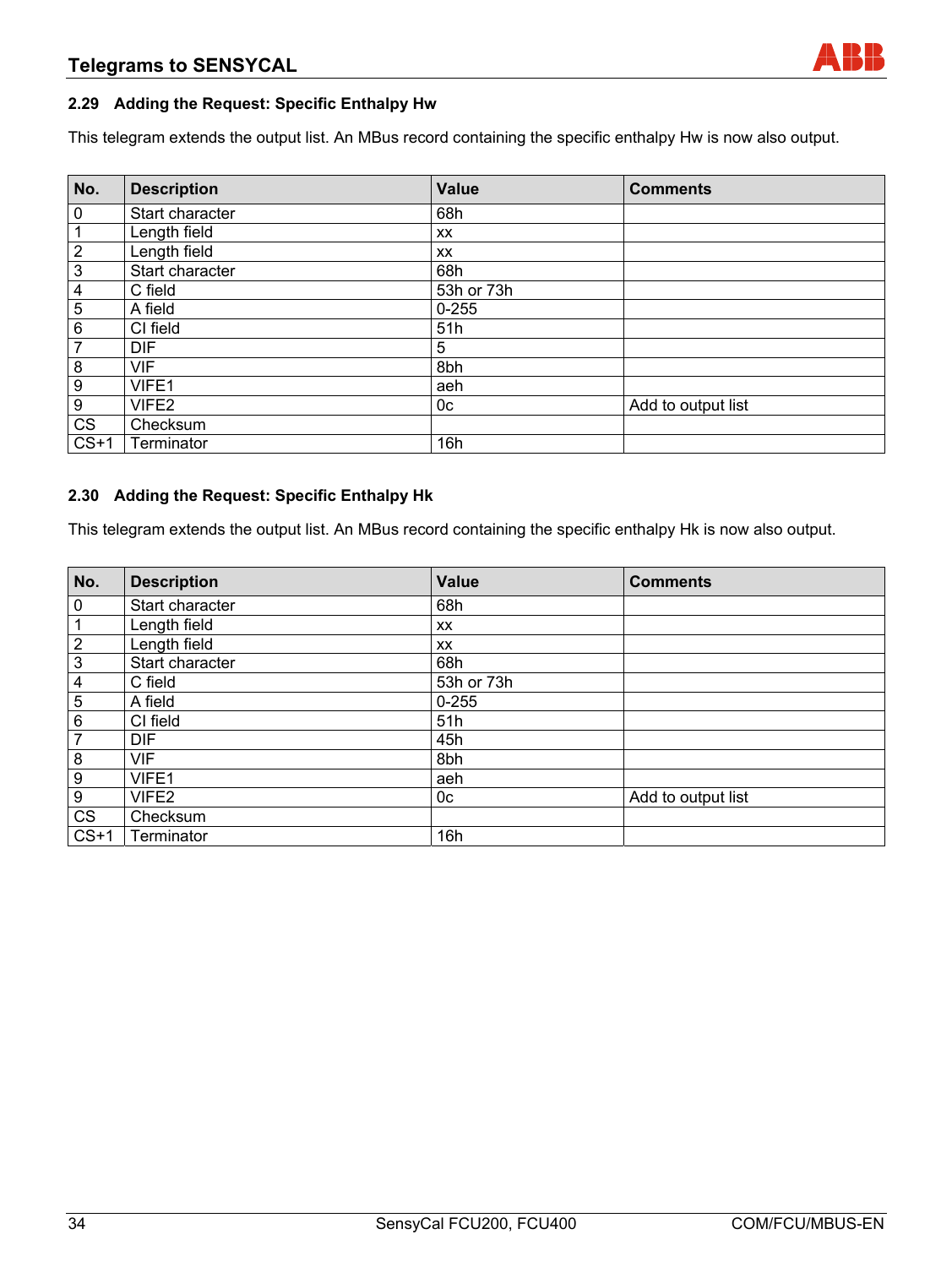

#### **2.31 Adding the Request: Specific Density**

This telegram extends the output list. An MBus record containing the specific density is now also output.

| No.                    | <b>Description</b> | <b>Value</b> | <b>Comments</b>    |
|------------------------|--------------------|--------------|--------------------|
| $\mathbf 0$            | Start character    | 68h          |                    |
| 1                      | Length field       | XX           |                    |
| $\overline{2}$         | Length field       | XX           |                    |
| 3                      | Start character    | 68h          |                    |
| 4                      | C field            | 53h or 73h   |                    |
| 5                      | A field            | $0 - 255$    |                    |
| 6                      | CI field           | 51h          |                    |
| $\overline{7}$         | <b>DIF</b>         | 5            |                    |
| 8                      | <b>VIF</b>         | 9bh          |                    |
| $\overline{9}$         | VIFE1              | ach          | (Including adh)    |
| 9                      | VIFE2              | 0ch          | Add to output list |
| $\overline{\text{CS}}$ | Checksum           |              |                    |
| $CS+1$                 | Terminator         | 16h          |                    |

#### **2.32 Adding the Request: Current Date and Time (Data Type F)**

This telegram extends the output list. An MBus record containing the current date and time is now also output.

| No.            | <b>Description</b> | <b>Value</b> | <b>Comments</b>    |
|----------------|--------------------|--------------|--------------------|
| 0              | Start character    | 68h          |                    |
|                | Length field       | XX           |                    |
| $\overline{2}$ | Length field       | <b>XX</b>    |                    |
| $\mathfrak{S}$ | Start character    | 68h          |                    |
| 4              | C field            | 53h or 73h   |                    |
| 5              | A field            | $0 - 255$    |                    |
| 6              | CI field           | 51h          |                    |
| 7              | <b>DIF</b>         | 4            |                    |
| 8              | VIF                | edh          |                    |
| 9              | VIFE1              | 0ch          | Add to output list |
| CS             | Checksum           |              |                    |
| $CS+1$         | Terminator         | 16h          |                    |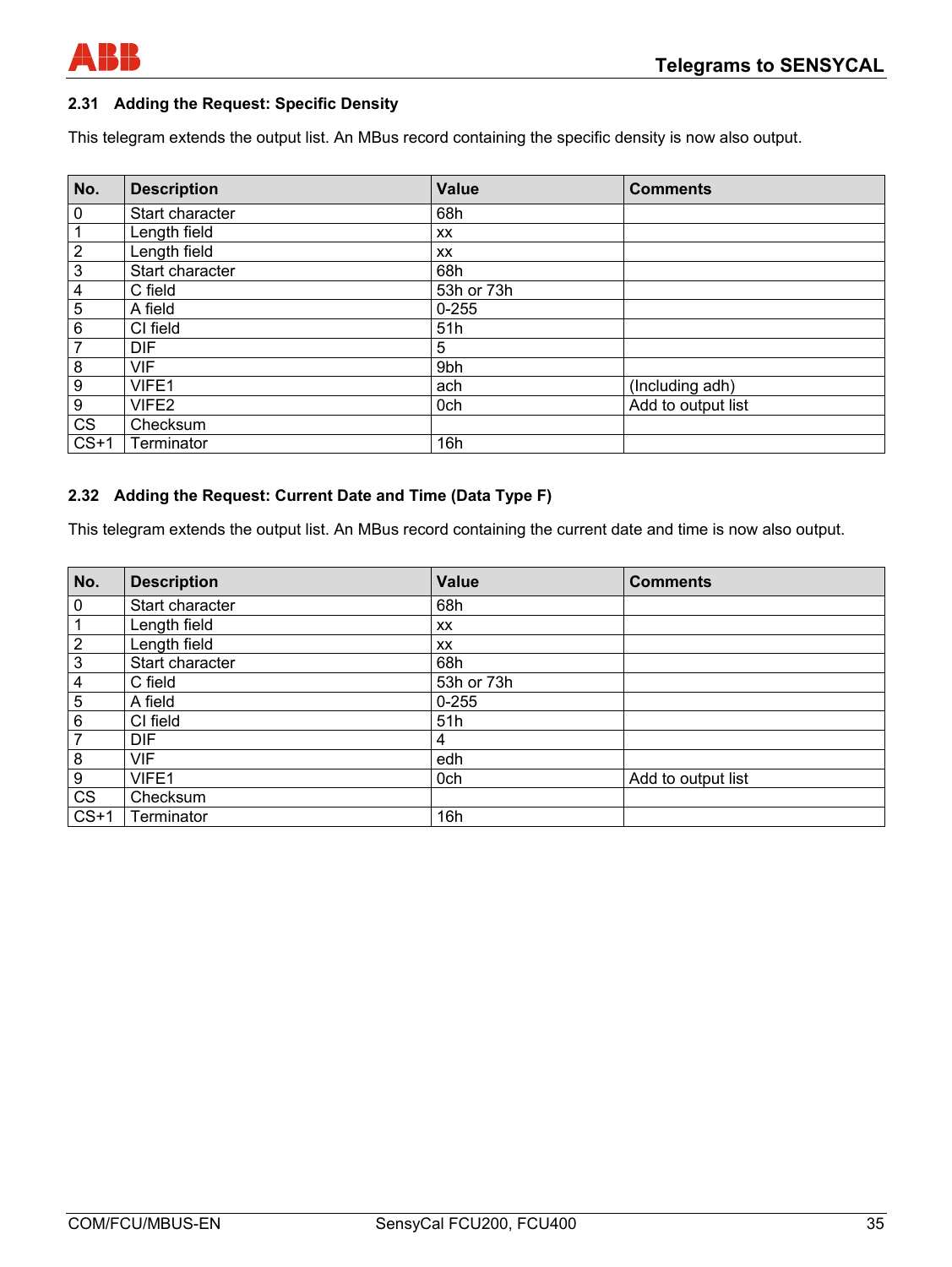#### **2.33 Adding the Request: Billing Date 1 (Data Type G)**

This telegram extends the output list. An MBus record containing the date of billing date 1 is now also output.

| No.                     | <b>Description</b> | <b>Value</b> | <b>Comments</b>    |
|-------------------------|--------------------|--------------|--------------------|
| $\overline{0}$          | Start character    | 68h          |                    |
| $\mathbf{1}$            | Length field       | <b>XX</b>    |                    |
| $\overline{2}$          | Length field       | XX           |                    |
| $\overline{3}$          | Start character    | 68h          |                    |
| $\overline{\mathbf{4}}$ | C field            | 53h or 73h   |                    |
| $\overline{5}$          | A field            | $0 - 255$    |                    |
| $\overline{6}$          | CI field           | 51h          |                    |
| $\overline{7}$          | <b>DIF</b>         | 2            |                    |
| $\bf 8$                 | <b>VIF</b>         | ech          |                    |
| $\overline{9}$          | VIFE1              | feh          |                    |
| 10                      | VIFE2              | 0ch          | Add to output list |
| CS                      | Checksum           |              |                    |
| $CS+1$                  | Terminator         | 16h          |                    |

#### **2.34 Adding the Request: Billing Date 2 (Data Type G)**

This telegram extends the output list. An MBus record containing the date of billing date 2 is now also output.

| No.                     | <b>Description</b> | Value      | <b>Comments</b>    |
|-------------------------|--------------------|------------|--------------------|
| $\bf 0$                 | Start character    | 68h        |                    |
| $\mathbf{1}$            | Length field       | XX         |                    |
| $\overline{2}$          | Length field       | XX         |                    |
| $\overline{3}$          | Start character    | 68h        |                    |
| $\overline{\mathbf{4}}$ | C field            | 53h or 73h |                    |
| $\overline{5}$          | A field            | $0 - 255$  |                    |
| $\,6\,$                 | CI field           | 51h        |                    |
| $\overline{7}$          | <b>DIF</b>         | 42h        |                    |
| $\frac{8}{ }$           | <b>VIF</b>         | ech        |                    |
| $\overline{9}$          | VIFE1              | feh        |                    |
| 10                      | VIFE2              | 0ch        | Add to output list |
| CS                      | Checksum           |            |                    |
| $CS+1$                  | Terminator         | 16h        |                    |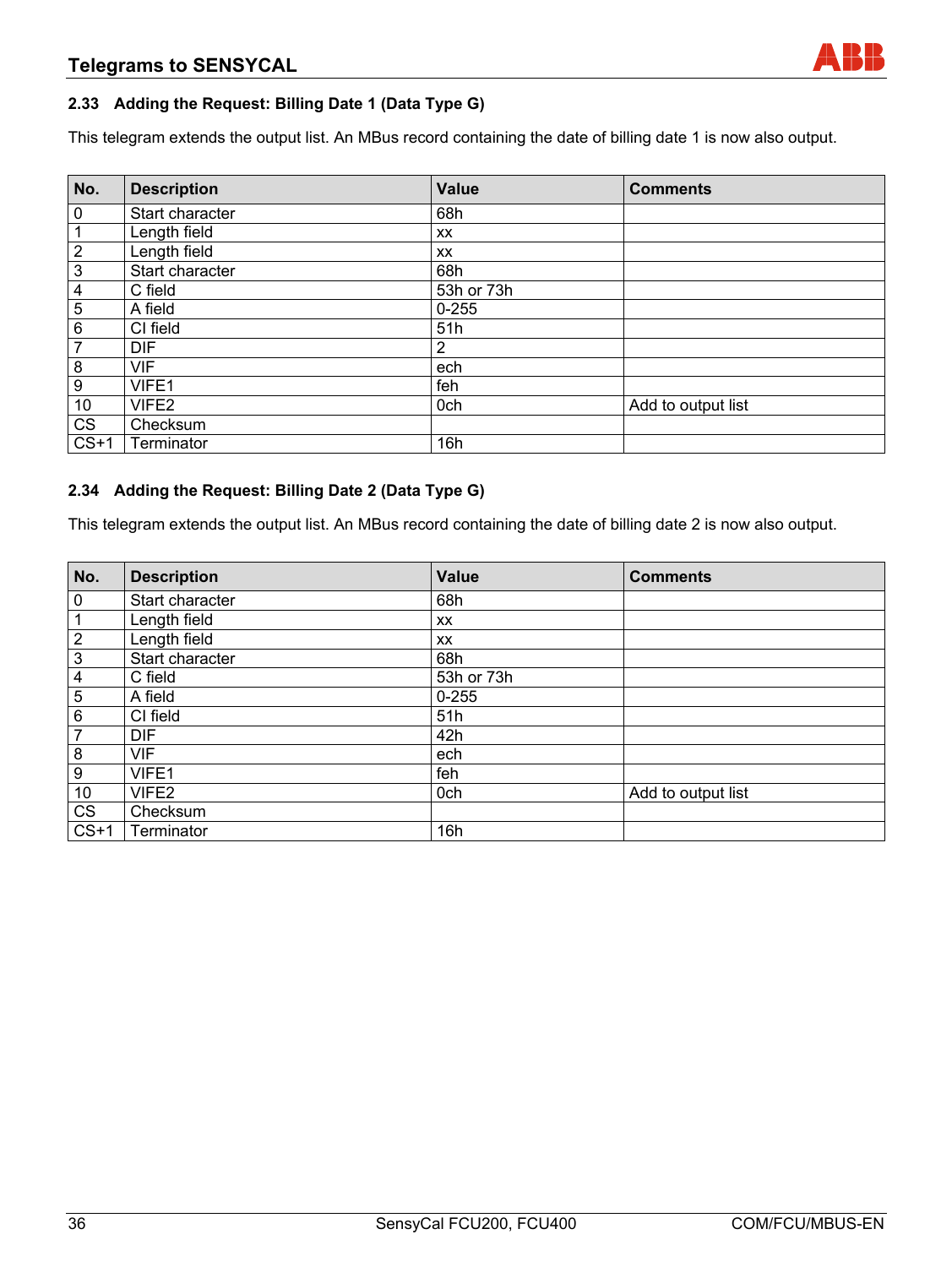

## **2.35 Adding the Request: K Factor**

This telegram extends the output list. An MBus record containing the K factor is now also output.

| No.                     | <b>Description</b> | <b>Value</b> | <b>Comments</b>    |
|-------------------------|--------------------|--------------|--------------------|
| $\pmb{0}$               | Start character    | 68h          |                    |
| 1                       | Length field       | <b>XX</b>    |                    |
| $\overline{2}$          | Length field       | <b>XX</b>    |                    |
| $\overline{3}$          | Start character    | 68h          |                    |
| $\overline{\mathbf{4}}$ | C field            | 53h or 73h   |                    |
| $\overline{5}$          | A field            | $0 - 255$    |                    |
| $\overline{6}$          | CI field           | 51h          |                    |
| $\overline{7}$          | <b>DIF</b>         | 05h          |                    |
| 8                       | <b>VIF</b>         | 88h          |                    |
| $\overline{9}$          | VIFE1              | ach          |                    |
| 10                      | VIFE <sub>2</sub>  | Afh          |                    |
| 11                      | VIFE3              | 0ch          | Add to output list |
| $\overline{\text{CS}}$  | Checksum           |              |                    |
| $CS+1$                  | Terminator         | 16h          |                    |

## **2.36 Adding the Request: Binary Input 1**

This telegram extends the output list. An MBus record containing the status of binary input 1 is now also output.

| No.                     | <b>Description</b> | <b>Value</b> | <b>Comments</b>    |
|-------------------------|--------------------|--------------|--------------------|
| $\overline{0}$          | Start character    | 68h          |                    |
| $\mathbf{1}$            | Length field       | XX           |                    |
| $\frac{2}{3}$           | Length field       | <b>XX</b>    |                    |
|                         | Start character    | 68h          |                    |
| $\overline{\mathbf{4}}$ | C field            | 53h or 73h   |                    |
| $\overline{5}$          | A field            | $0 - 255$    |                    |
| 6                       | CI field           | 51h          |                    |
| $\overline{7}$          | <b>DIF</b>         | 05h          | No 0               |
| $\bf 8$                 | <b>VIF</b>         | fdh          |                    |
| $\boldsymbol{9}$        | VIFE1              | 9bh          | Dig. input         |
| 11                      | VIFE2              | 0ch          | Add to output list |
| CS                      | Checksum           |              |                    |
| $CS+1$                  | Terminator         | 16h          |                    |

The unit is determined in the response based on the SENSYCAL configuration.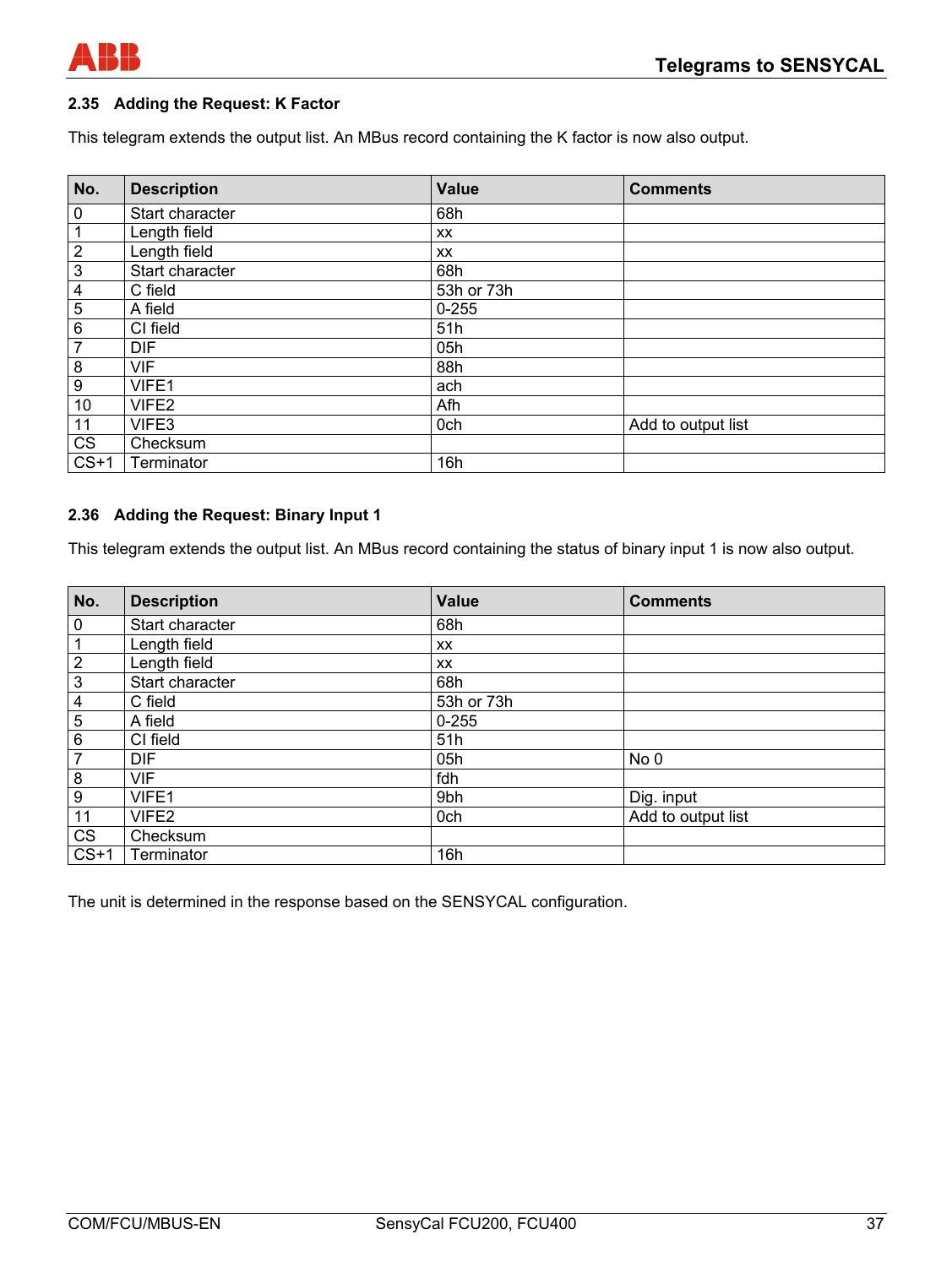## **2.37 Adding the Request: Binary Input 2**

This telegram extends the output list. An MBus record containing the status of binary input 2 is now also output.

| No.                     | <b>Description</b> | <b>Value</b> | <b>Comments</b>    |
|-------------------------|--------------------|--------------|--------------------|
| $\pmb{0}$               | Start character    | 68h          |                    |
| 1                       | Length field       | <b>XX</b>    |                    |
| $\overline{2}$          | Length field       | <b>XX</b>    |                    |
| 3                       | Start character    | 68h          |                    |
| $\overline{\mathbf{4}}$ | C field            | 53h or 73h   |                    |
| $\overline{5}$          | A field            | $0 - 255$    |                    |
| 6                       | CI field           | 51h          |                    |
| $\overline{7}$          | <b>DIF</b>         | 45h          | No 1               |
| 8                       | <b>VIF</b>         | fdh          |                    |
| 9                       | VIFE1              | 9bh          | Dig. Input         |
| 11                      | VIFE2              | 0ch          | Add to output list |
| CS                      | Checksum           |              |                    |
| $CS+1$                  | Terminator         | 16h          |                    |

The unit is determined in the response based on the SENSYCAL configuration.

## **2.38 Adding the Request: Opt. Board n Value 1**

This telegram extends the output list. An MBus record containing value 1 of the optional board selected through n is now also output.

| No.                     | <b>Description</b> | Value      | <b>Comments</b>            |
|-------------------------|--------------------|------------|----------------------------|
| 0                       | Start character    | 68h        |                            |
| $\mathbf{1}$            | Length field       | <b>XX</b>  |                            |
| $\overline{2}$          | Length field       | <b>XX</b>  |                            |
| $\overline{3}$          | Start character    | 68h        |                            |
| $\overline{\mathbf{4}}$ | C field            | 53h or 73h |                            |
| $\overline{5}$          | A field            | $0 - 255$  |                            |
| 6                       | CI field           | 51h        |                            |
| $\overline{7}$          | <b>DIF</b>         | c5h        |                            |
| 8                       | DIFE1              | 80h        |                            |
| 9                       | DIFE <sub>2</sub>  | 4nh        | $n = [14]$ number of board |
| 10                      | <b>VIF</b>         | ffh        |                            |
| 11                      | VIFE1              | 0c         |                            |
| <b>CS</b>               | Checksum           |            |                            |
| $CS+1$                  | Terminator         | 16h        |                            |

Note:

If a board is not present, an additional VIFE (15h: value not available) will also be included in the output. In this case, the value is undefined.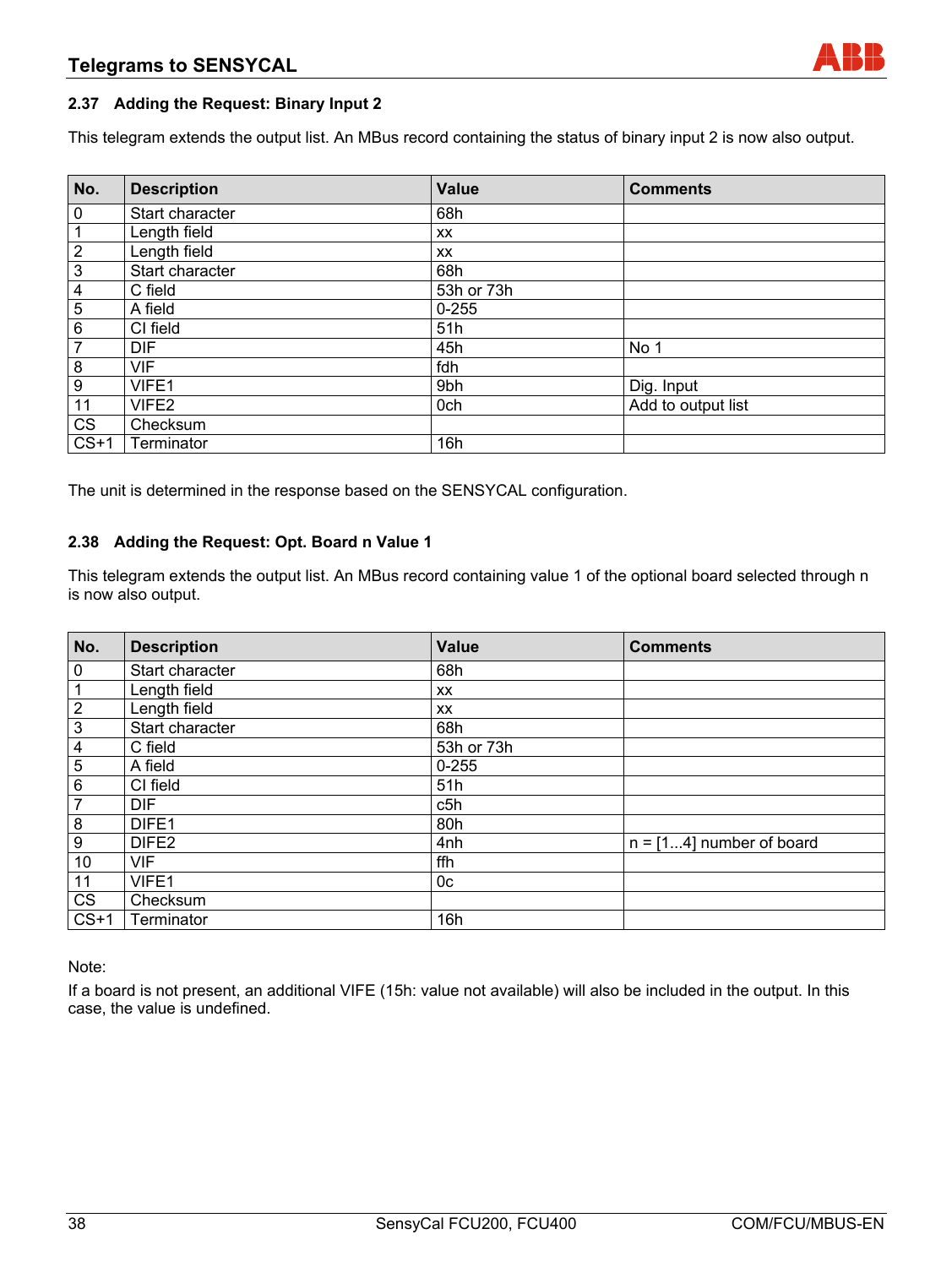

## **2.39 Adding the Request: Opt. Board n Value 2**

This telegram extends the output list. An MBus record containing value 2 of the optional board selected through n is now also output.

| No.            | <b>Description</b> | Value      | <b>Comments</b>            |
|----------------|--------------------|------------|----------------------------|
| $\pmb{0}$      | Start character    | 68h        |                            |
| 1              | Length field       | <b>XX</b>  |                            |
| $\sqrt{2}$     | Length field       | XX         |                            |
| $\mathbf 3$    | Start character    | 68h        |                            |
| 4              | C field            | 53h or 73h |                            |
| 5              | A field            | $0 - 255$  |                            |
| $\,6\,$        | CI field           | 51h        |                            |
| $\overline{7}$ | <b>DIF</b>         | 85h        |                            |
| 8              | DIFE1              | 81h        |                            |
| 9              | DIFE <sub>2</sub>  | 4nh        | $n = [14]$ number of board |
| 10             | <b>VIF</b>         | ffh        |                            |
| 11             | VIFE1              | 0c         |                            |
| CS             | Checksum           |            |                            |
| $CS+1$         | Terminator         | 16h        |                            |

Note:

If a board is not present, an additional VIFE (15h: value not available) will also be included in the output. In this case, the value is undefined.

## **2.40 Adding the Request: Opt. Board n Value 3**

This telegram extends the output list. An MBus record containing value 3 of the optional board selected through n is now also output.

| No.              | <b>Description</b> | Value          | <b>Comments</b>            |
|------------------|--------------------|----------------|----------------------------|
| $\pmb{0}$        | Start character    | 68h            |                            |
| 1                | Length field       | XX             |                            |
| $\sqrt{2}$       | Length field       | XX             |                            |
| $\mathbf 3$      | Start character    | 68h            |                            |
| 4                | C field            | 53h or 73h     |                            |
| 5                | A field            | $0 - 255$      |                            |
| $\,6$            | CI field           | 51h            |                            |
| $\overline{7}$   | <b>DIF</b>         | c1h            |                            |
| 8                | DIFE1              | 81h            |                            |
| $\boldsymbol{9}$ | DIFE <sub>2</sub>  | 4nh            | $n = [14]$ number of board |
| 10               | <b>VIF</b>         | ffh            |                            |
| 11               | VIFE1              | 0 <sub>c</sub> |                            |
| <b>CS</b>        | Checksum           |                |                            |
| $CS+1$           | Terminator         | 16h            |                            |

Note:

If a board is not present, an additional VIFE (15h: value not available) will also be included in the output. In this case, the value is undefined.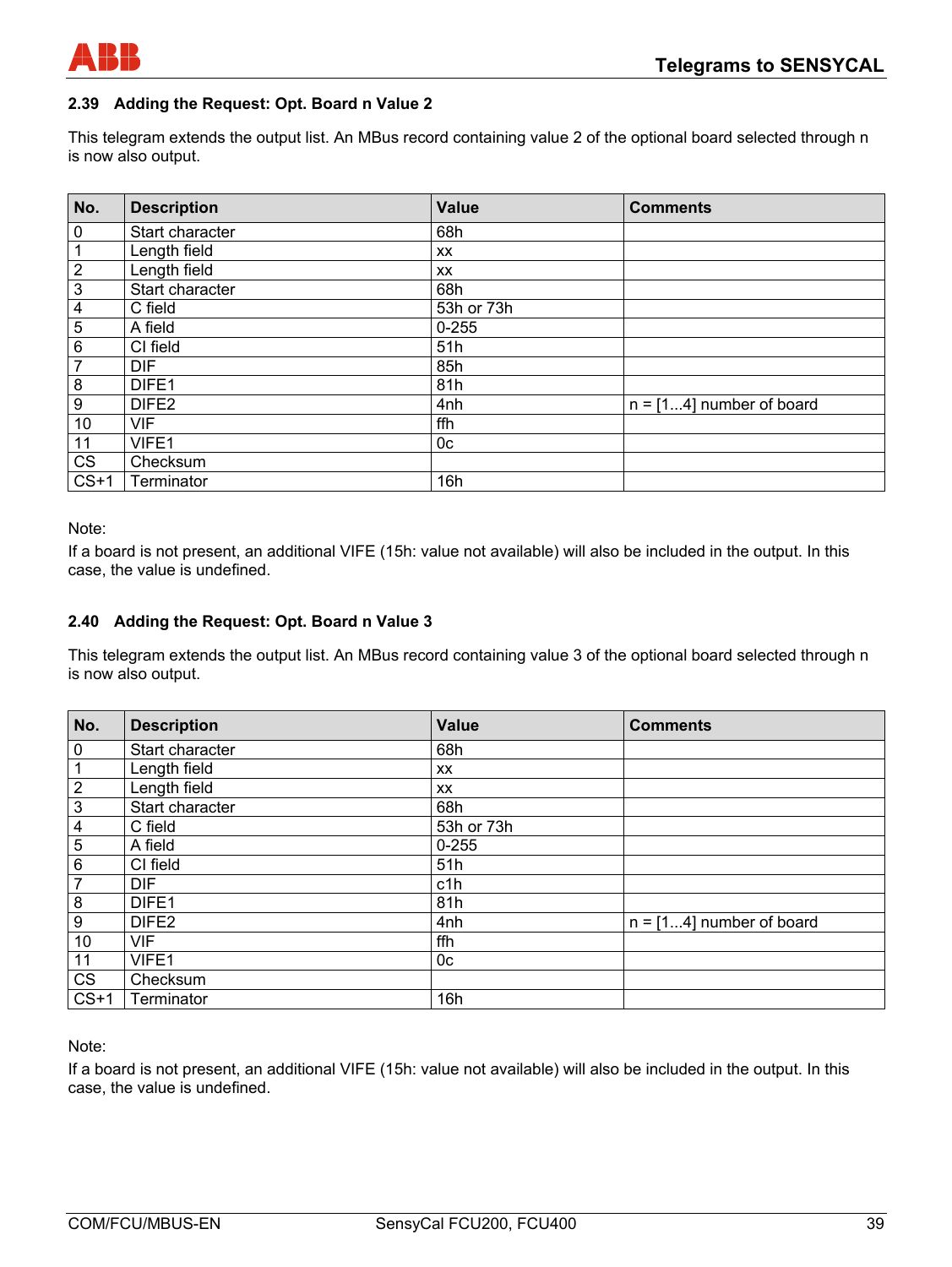## **2.41 Adding the Request: Opt. Board n Value 4**

This telegram extends the output list. An MBus record containing value 4 of the optional board selected through n is now also output.

| No.                     | <b>Description</b> | <b>Value</b> | <b>Comments</b>            |
|-------------------------|--------------------|--------------|----------------------------|
| $\pmb{0}$               | Start character    | 68h          |                            |
| 1                       | Length field       | XX           |                            |
| $\sqrt{2}$              | Length field       | XX           |                            |
| $\mathbf 3$             | Start character    | 68h          |                            |
| $\overline{\mathbf{4}}$ | C field            | 53h or 73h   |                            |
| 5                       | A field            | $0 - 255$    |                            |
| $\,6$                   | CI field           | 51h          |                            |
| $\overline{7}$          | <b>DIF</b>         | 81h          |                            |
| 8                       | DIFE1              | 82h          |                            |
| $\boldsymbol{9}$        | DIFE <sub>2</sub>  | 4nh          | $n = [14]$ number of board |
| 10                      | <b>VIF</b>         | ffh          |                            |
| 11                      | VIFE1              | 0c           |                            |
| <b>CS</b>               | Checksum           |              |                            |
| $CS+1$                  | Terminator         | 16h          |                            |

Note:

If a board is not present, an additional VIFE (15h: value not available) will also be included in the output. In this case, the value is undefined.

## **2.42 Adding the Request: Operating Hours**

This telegram extends the output list. An MBus record containing the operating hours of SENSYCAL is now also output.

| No.            | <b>Description</b> | <b>Value</b> | <b>Comments</b> |
|----------------|--------------------|--------------|-----------------|
| $\pmb{0}$      | Start character    | 68h          |                 |
| 1              | Length field       | <b>XX</b>    |                 |
| $\overline{2}$ | Length field       | <b>XX</b>    |                 |
| $\mathbf{3}$   | Start character    | 68h          |                 |
| 4              | C field            | 53h or 73h   |                 |
| 5              | A field            | $0 - 255$    |                 |
| 6              | CI field           | 51h          |                 |
| 7              | <b>DIF</b>         | 04h          |                 |
| 8              | <b>VIF</b>         | a6h          |                 |
| 9              | VIFE1              | 0c           |                 |
| CS             | Checksum           |              |                 |
| $CS+1$         | Terminator         | 16h          |                 |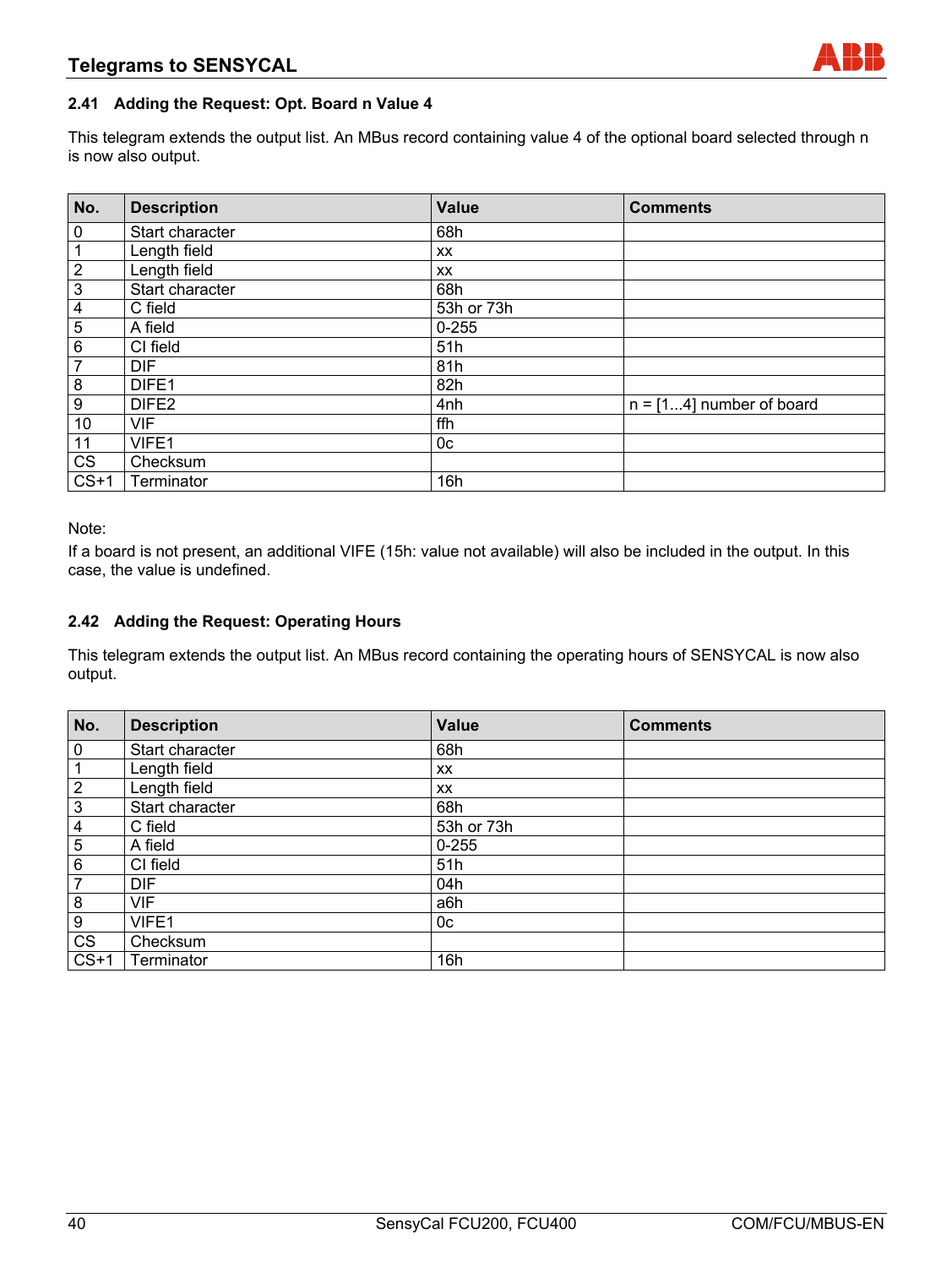

## **2.43 Adding the Request: Hardware Version**

This telegram extends the output list. An MBus record containing the SENSYCAL hardware version is now also output.

| No.                     | <b>Description</b> | <b>Value</b> | <b>Comments</b> |
|-------------------------|--------------------|--------------|-----------------|
| 0                       | Start character    | 68h          |                 |
| 1                       | Length field       | <b>XX</b>    |                 |
| $\overline{2}$          | Length field       | XX           |                 |
| $\mathfrak{S}$          | Start character    | 68h          |                 |
| $\overline{\mathbf{4}}$ | C field            | 53h or 73h   |                 |
| 5                       | A field            | $0 - 255$    |                 |
| 6                       | CI field           | 51h          |                 |
| 7                       | <b>DIF</b>         | 8dh          |                 |
| 8                       | DIFE1              | 01h          |                 |
| 9                       | <b>VIF</b>         | fdh          |                 |
| 10                      | VIFE1              | 8dh          |                 |
| 11                      | VIFE2              | 0ch          |                 |
| $c\overline{s}$         | Checksum           |              |                 |
| $CS+1$                  | Terminator         | 16h          |                 |

A buffer is returned following a request. The length can be found in buffer[0].

#### **2.44 Adding the Request: Firmware Version**

This telegram extends the output list. An MBus record containing the SENSYCAL firmware version is now also output.

| No.                    | <b>Description</b> | <b>Value</b> | <b>Comments</b> |
|------------------------|--------------------|--------------|-----------------|
| $\pmb{0}$              | Start character    | 68h          |                 |
| 1                      | Length field       | <b>XX</b>    |                 |
| $\overline{2}$         | Length field       | <b>XX</b>    |                 |
| $\mathbf{3}$           | Start character    | 68h          |                 |
| $\overline{4}$         | C field            | 53h or 73h   |                 |
| $\overline{5}$         | A field            | $0 - 255$    |                 |
| 6                      | CI field           | 51h          |                 |
| $\overline{7}$         | <b>DIF</b>         | 4dh          |                 |
| 8                      | <b>VIF</b>         | fdh          |                 |
| $\boldsymbol{9}$       | VIFE1              | 8eh          |                 |
| 10                     | VIFE2              | 0ch          |                 |
| $\overline{\text{CS}}$ | Checksum           |              |                 |
| $CS+1$                 | Terminator         | 16h          |                 |

A buffer is returned following a request. The length can be found in buffer[0].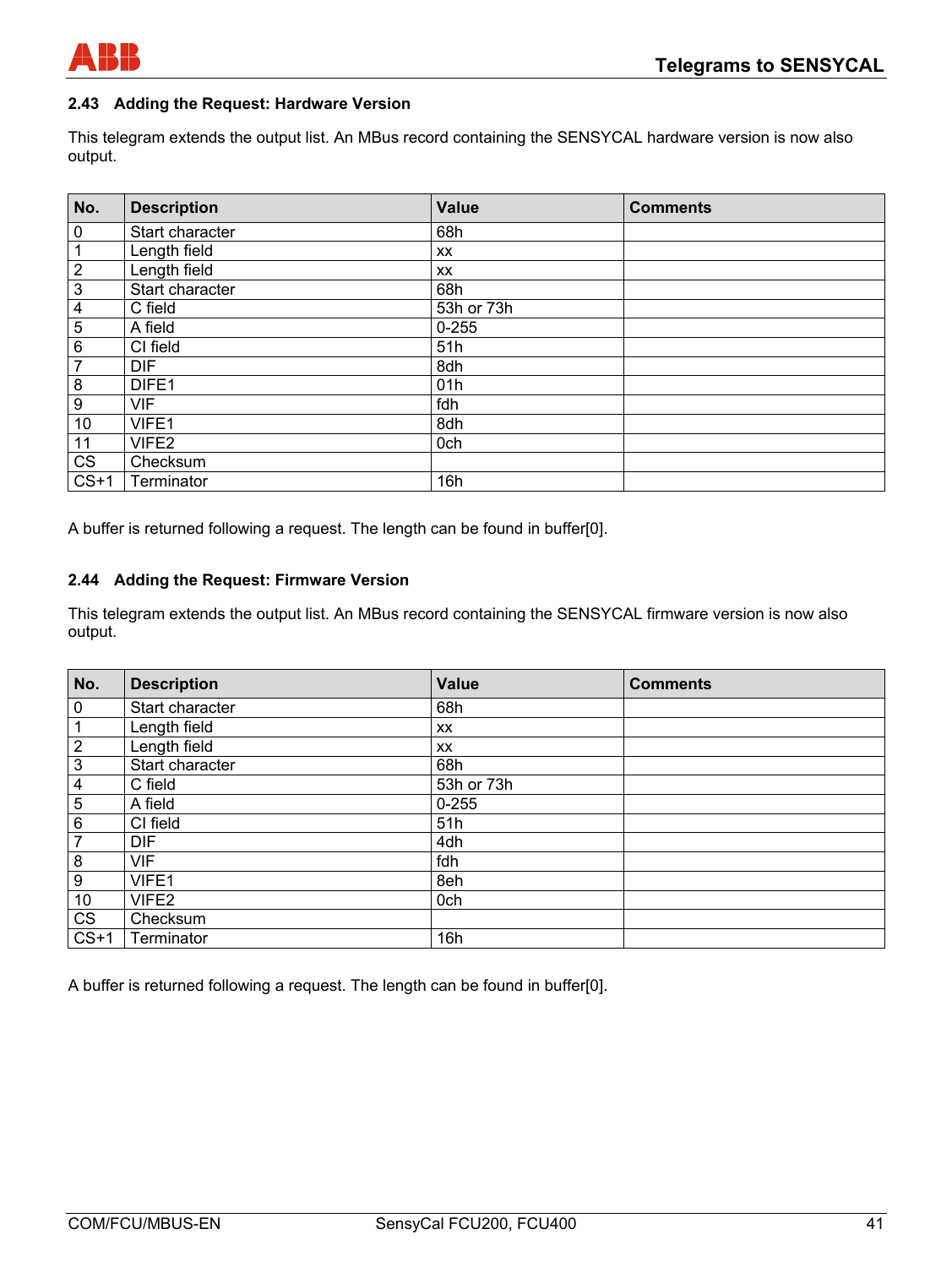## **2.45 Adding the Request: Parameterization Software Version**

This telegram extends the output list. An MBus record containing the version of the SENSYCAL parameterization software is now also output.

| No.                     | <b>Description</b> | Value      | <b>Comments</b> |
|-------------------------|--------------------|------------|-----------------|
| $\pmb{0}$               | Start character    | 68h        |                 |
| 1                       | Length field       | <b>XX</b>  |                 |
| $\overline{\mathbf{c}}$ | Length field       | <b>XX</b>  |                 |
| 3                       | Start character    | 68h        |                 |
| 4                       | C field            | 53h or 73h |                 |
| 5                       | A field            | $0 - 255$  |                 |
| 6                       | CI field           | 51h        |                 |
| 7                       | <b>DIF</b>         | 0dh        |                 |
| 8                       | <b>VIF</b>         | fdh        |                 |
| 9                       | VIFE1              | 8fh        |                 |
| 10                      | VIFE2              | 0ch        |                 |
| CS                      | Checksum           |            |                 |
| $CS+1$                  | Terminator         | 16h        |                 |

A buffer is returned following a request. The length can be found in buffer[0].

#### **2.46 Adding the Request: Main Error**

This telegram adds the main error to the output list.

| No.              | <b>Description</b> | <b>Value</b> | <b>Comments</b> |
|------------------|--------------------|--------------|-----------------|
| $\pmb{0}$        | Start character    | 68h          |                 |
|                  | Length field       | <b>XX</b>    |                 |
| $\boldsymbol{2}$ | Length field       | XX           |                 |
| $\mathfrak{S}$   | Start character    | 68h          |                 |
| 4                | C field            | 53h or 73h   |                 |
| 5                | A field            | $0 - 255$    |                 |
| 6                | CI field           | 51h          |                 |
| $\overline{7}$   | <b>DIF</b>         | 02h          |                 |
| 8                | <b>VIF</b>         | fdh          |                 |
| 9                | VIFE1              | 97h          |                 |
| 10               | VIFE2              | 0ch          |                 |
| CS               | Checksum           |              |                 |
| $CS+1$           | Terminator         | 16h          |                 |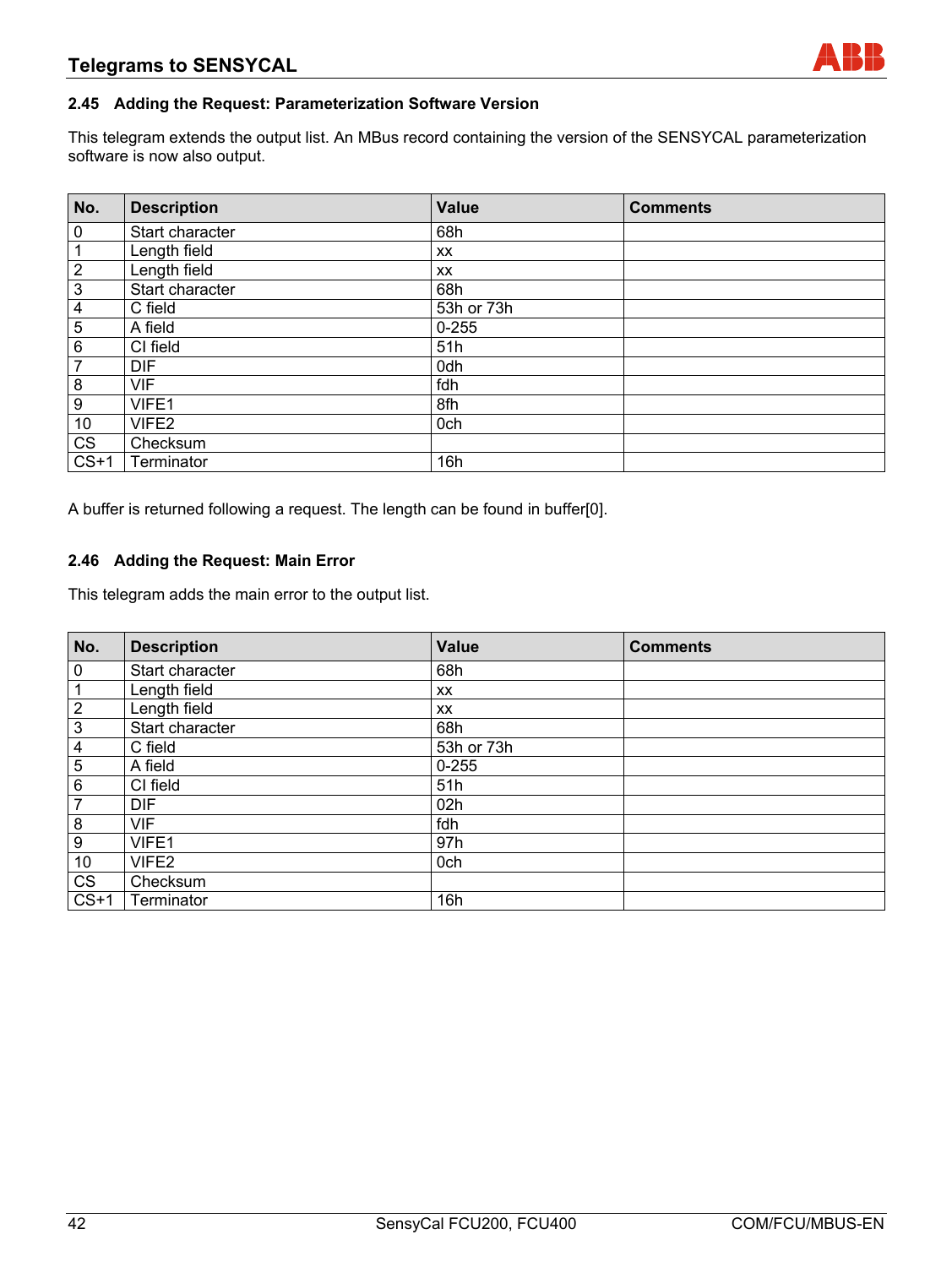

## **2.47 Adding the Request: Language**

This telegram extends the output list. An MBus record containing the language in which SENSYCAL is operated is now also output.

| No.                     | <b>Description</b> | <b>Value</b> | <b>Comments</b> |
|-------------------------|--------------------|--------------|-----------------|
| $\bf{0}$                | Start character    | 68h          |                 |
| $\mathbf 1$             | Length field       | XX           |                 |
| $\frac{2}{2}$           | Length field       | XX.          |                 |
| $\overline{3}$          | Start character    | 68h          |                 |
| $\overline{\mathbf{4}}$ | C field            | 53h or 73h   |                 |
| $\overline{5}$          | A field            | $0 - 255$    |                 |
| $\,6\,$                 | CI field           | 51h          |                 |
| $\overline{7}$          | <b>DIF</b>         | 81h          |                 |
| $\frac{8}{1}$           | <b>DIFE</b>        | 02h          |                 |
| $\boldsymbol{9}$        | <b>VIF</b>         | ffh          |                 |
| 10                      | VIFE1              | 0ch          |                 |
| CS                      | Checksum           |              |                 |
| $CS+1$                  | Terminator         | 16h          |                 |

#### **2.48 Adding the Request: Temperature Unit**

This telegram extends the output list. An MBus record containing the temperature unit used by SENSYCAL is now also output.

| No.                    | <b>Description</b> | <b>Value</b> | <b>Comments</b> |
|------------------------|--------------------|--------------|-----------------|
| $\mathbf 0$            | Start character    | 68h          |                 |
| $\mathbf{1}$           | Length field       | XX           |                 |
| $\overline{2}$         | Length field       | XX           |                 |
| $\overline{3}$         | Start character    | 68h          |                 |
| $\overline{4}$         | C field            | 53h or 73h   |                 |
| $\overline{5}$         | A field            | $0 - 255$    |                 |
| $\,6\,$                | CI field           | 51h          |                 |
| $\overline{7}$         | <b>DIF</b>         | C1h          |                 |
| $\boldsymbol{8}$       | <b>DIFE</b>        | 02h          |                 |
| $\boldsymbol{9}$       | <b>VIF</b>         | ffh          |                 |
| 10                     | VIFE1              | 0ch          |                 |
| $\overline{\text{CS}}$ | Checksum           |              |                 |
| $CS+1$                 | Terminator         | 16h          |                 |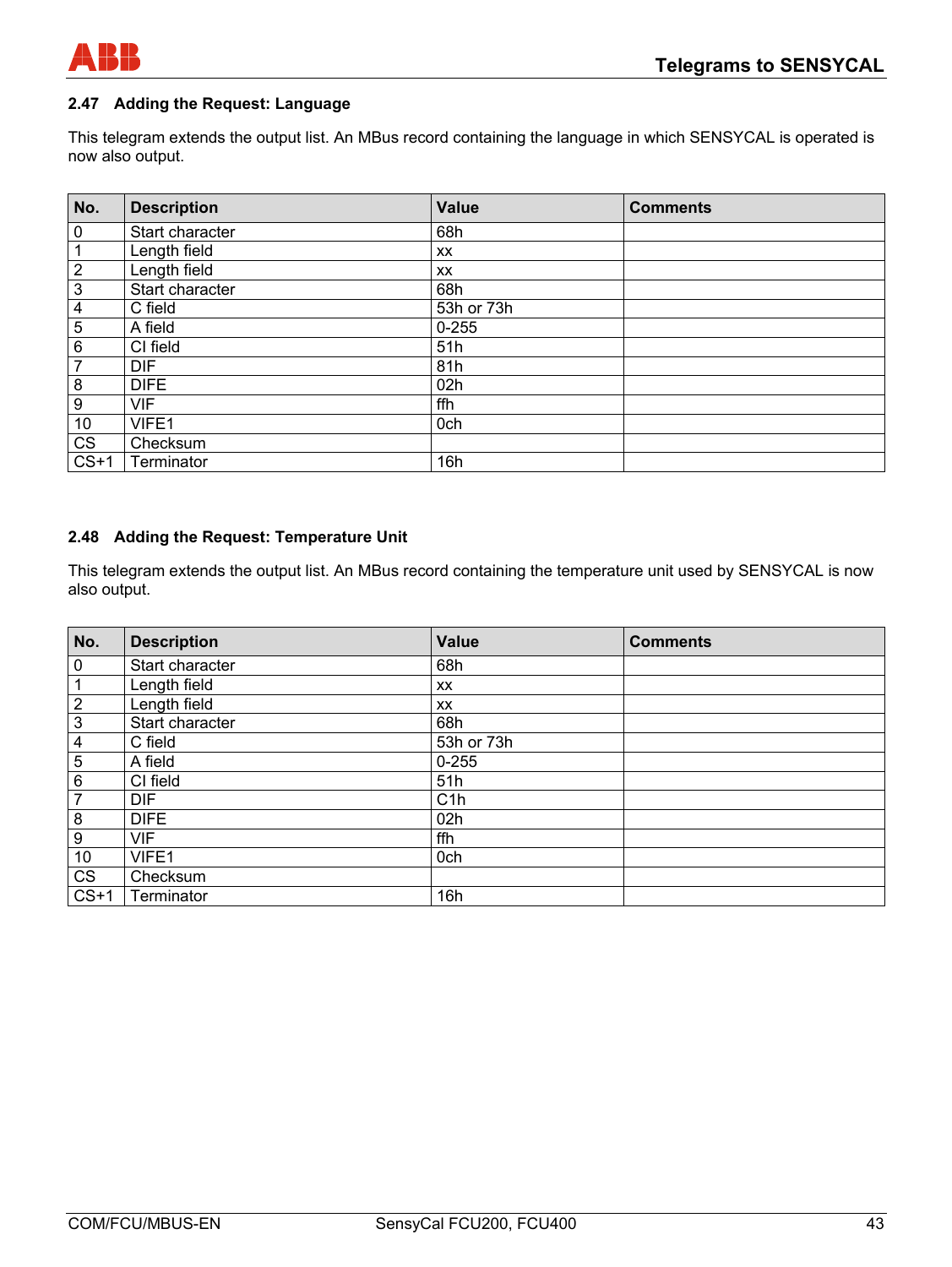## **2.49 Reading Out of Data Logger**

The following telegram requests the values from the data logger. The transfer starts with the next REQ\_UD2. Once the transfer is complete, SENSYCAL responds again with the telegram set by the output list. The structure of the data logger can be requested when reading out a data field.

| No.             | <b>Description</b> | <b>Value</b>           | <b>Comments</b>                          |
|-----------------|--------------------|------------------------|------------------------------------------|
| 0               | Start character    | 68h                    |                                          |
| 1               | Length field       | 0bh                    |                                          |
| $\overline{2}$  | Length field       | 0bh                    |                                          |
| $\overline{3}$  | Start character    | 68h                    |                                          |
| $\overline{4}$  | C field            | 53h or 73h             |                                          |
| $\overline{5}$  | A field            | $0 - 255$              |                                          |
| 6               | CI field           | 51h                    |                                          |
| $\overline{7}$  | DIF.               | 1 (S0)00 1000h         | First block                              |
| 8               | DIFE <sub>1</sub>  | 1100 (S4)(S3)(S2)(S1)h |                                          |
| $\overline{9}$  | DIFE <sub>2</sub>  | 0100 (S8)(S7)(S6)(S5)h |                                          |
| $\overline{10}$ | <b>VIF</b>         | Fdh                    | (== first storage)                       |
| 11              | VIFE1              | 20h                    |                                          |
| 12              | DIF.               | 1 (S0)00 1000h         | Last block (inclusive)                   |
| $\overline{13}$ | DIFE1              | 1100 (S4)(S3)(S2)(S1)h |                                          |
| 14              | DIFE <sub>2</sub>  | a100 (S8)(S7)(S6)(S5)h | $a = 0$ : no DIFE3 $a = 1$ : DIFE3       |
|                 | DIFE3              | 01/02/04               | 01: read out indiv. 02: reset<br>readout |
|                 |                    |                        | 04: read out directly                    |
|                 | <b>VIF</b>         | Fdh                    | (== last storage)                        |
|                 | VIFE1              | 21h                    |                                          |
| <b>CS</b>       | Checksum           |                        |                                          |
| $CS+1$          | Terminator         | 16h                    |                                          |

## **S is an eight-digit binary number formed from S0(LSB) to S8(MSB) value range [0…511]**

First block: 511 = read out everything (contents of last block not relevant)

Last block: 511 = read out current log period (contents of first block not relevant)

Number of bytes per log/readDirect(x): 64/100 128/50 192/32 256/24 readDirect = number x to current log period. If the log period is outside of readDirect, an interval of approx. 500 ms between the readout telegram and the next REQ\_UD2 is required.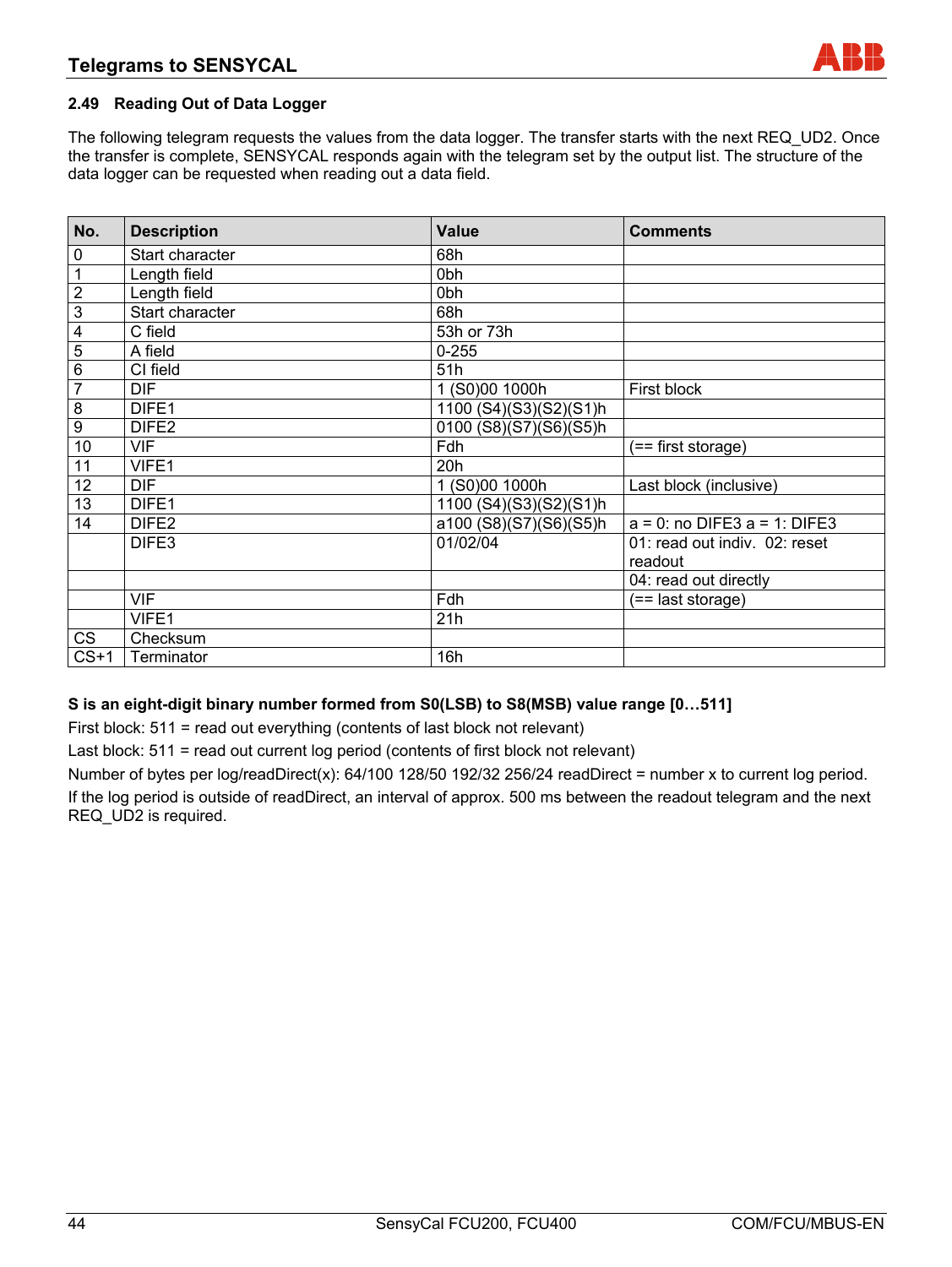

#### **2.50 Reading Out the Error List**

The following telegram requests the error list from SENSYCAL. The transfer starts with the next REQ\_UD2. Once the transfer is complete, SENSYCAL responds again with the telegram set by the output list.

| No.         | <b>Description</b> | <b>Value</b>    | <b>Comments</b> |
|-------------|--------------------|-----------------|-----------------|
| 0           | Start character    | 68h             |                 |
|             | Length field       | 0 <sub>bh</sub> |                 |
| $\mathbf 2$ | Length field       | 0 <sub>bh</sub> |                 |
| 3           | Start character    | 68h             |                 |
| 4           | C field            | 53h or 73h      |                 |
| 5           | A field            | $0 - 255$       |                 |
| 6           | CI field           | 51h             |                 |
| 7           | <b>DIF</b>         | 88h             |                 |
| 8           | <b>DIFE</b>        | 01h             |                 |
| 9           | VIF                | 7fh             |                 |
| CS          | Checksum           |                 |                 |
| $CS+1$      | Terminator         | 16h             |                 |

The error list is output with the next REQ\_UD2. If the error list does not fit in a telegram, a multi-telegram sequence is automatically started. The error list is concluded with a 0fh in each case.

#### **2.51 Reading Out the Error Texts**

The following telegram requests the error texts from SENSYCAL. The transfer starts with the next REQ\_UD2. The texts will be output in the language selected in SENSYCAL. Once the transfer is complete, SENSYCAL responds again with the telegram set by the output list.

| No.                     | <b>Description</b> | <b>Value</b> | <b>Comments</b>         |
|-------------------------|--------------------|--------------|-------------------------|
| $\pmb{0}$               | Start character    | 68h          |                         |
| 1                       | Length field       | 0bh          |                         |
| $\overline{2}$          | Length field       | 0bh          |                         |
| $\overline{3}$          | Start character    | 68h          |                         |
| $\overline{\mathbf{4}}$ | C field            | 53h or 73h   |                         |
| $\overline{5}$          | A field            | $0 - 255$    |                         |
| 6                       | CI field           | 51h          |                         |
| $\overline{7}$          | <b>DIF</b>         | 88h          |                         |
| 8                       | <b>DIFE</b>        | 01h          |                         |
| 9                       | <b>VIF</b>         | ffh          |                         |
| 10                      | <b>VIFE</b>        |              | $1 = \text{texts } 110$ |
|                         |                    |              | $2 =$ texts $1020$      |
|                         |                    |              | $3 =$ texts 21          |
| <b>CS</b>               | Checksum           |              |                         |
| $CS+1$                  | Terminator         | 16h          |                         |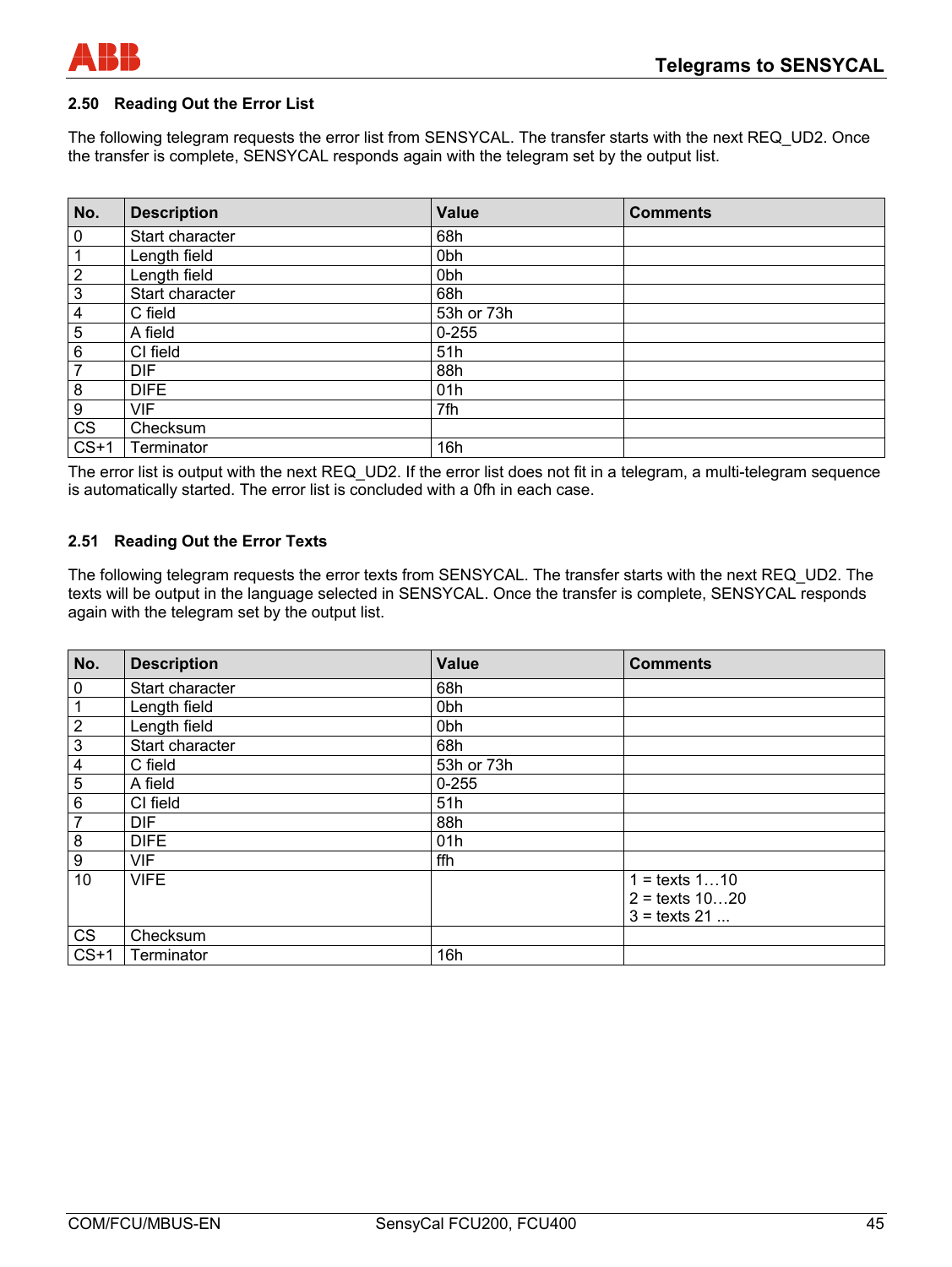## **2.52 Acknowledging Errors**

The error messages are acknowledged with the following telegram. Note: Error messages that are still active cannot be acknowledged.

| No.                     | <b>Description</b> | <b>Value</b>    | <b>Comments</b> |
|-------------------------|--------------------|-----------------|-----------------|
| $\pmb{0}$               | Start character    | 68h             |                 |
| $\mathbf{1}$            | Length field       | 0 <sub>bh</sub> |                 |
| $\overline{2}$          | Length field       | 0 <sub>bh</sub> |                 |
| $\overline{\omega}$     | Start character    | 68h             |                 |
| $\overline{\mathbf{4}}$ | C field            | 53h or 73h      |                 |
| $\overline{5}$          | A field            | $0 - 255$       |                 |
| $6\phantom{a}$          | CI field           | 51h             |                 |
| $\overline{7}$          | <b>DIF</b>         | 88h             |                 |
| $\bf 8$                 | <b>DIFE</b>        | 01h             |                 |
| $\boldsymbol{9}$        | <b>VIF</b>         | ffh             |                 |
| 10                      | <b>VIFE</b>        | 05h             |                 |
| CS                      | Checksum           |                 |                 |
| $CS+1$                  | Terminator         | 16h             |                 |

#### **2.53 Reading out the Power Down List**

The following telegram requests the power down list from SENSYCAL. The power down list is output when the next request is issued. If the list does not fit in a telegram, a multi-telegram sequence is automatically started. The output of the list is concluded with a 0fh in each case. Once the transfer is complete, SENSYCAL responds again with the telegram set by the output list.

| No.            | <b>Description</b> | Value      | <b>Comments</b> |
|----------------|--------------------|------------|-----------------|
| $\mathbf 0$    | Start character    | 68h        |                 |
|                | Length field       | 0bh        |                 |
| $\overline{2}$ | Length field       | 0bh        |                 |
| $\mathbf{3}$   | Start character    | 68h        |                 |
| 4              | C field            | 53h or 73h |                 |
| 5              | A field            | $0 - 255$  |                 |
| 6              | CI field           | 51h        |                 |
| 7              | <b>DIF</b>         | c8h        |                 |
| 8              | <b>DIFE</b>        | 01h        |                 |
| 9              | <b>VIF</b>         | 7fh        |                 |
| <b>CS</b>      | Checksum           |            |                 |
| $CS+1$         | Terminator         | 16h        |                 |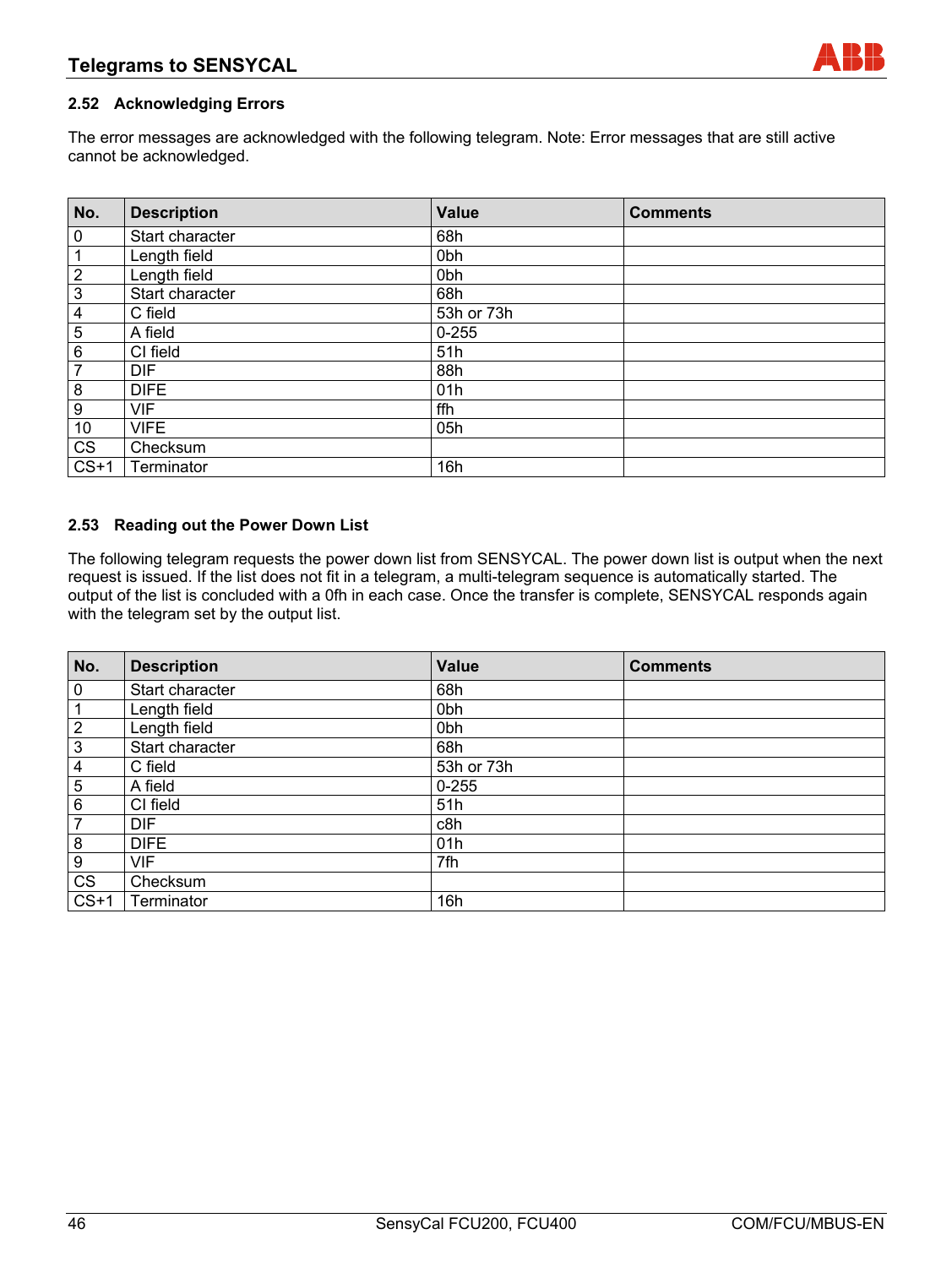

# **2.54 Writing the Calibration Data (SERVICE only!!!)**

The following telegram writes the calibration data to SENSYCAL. A calibration is then triggered.

| No.                     | <b>Description</b> | <b>Value</b> | <b>Comments</b> |
|-------------------------|--------------------|--------------|-----------------|
| 0                       | Start character    | 68h          |                 |
| 1                       | Length field       | XX           |                 |
| $\overline{2}$          | Length field       | XX           |                 |
| $\overline{3}$          | Start character    | 68h          |                 |
| $\overline{\mathbf{4}}$ | C field            | 53h or 73h   |                 |
| $\mathbf 5$             | A field            | $0 - 255$    |                 |
| $\overline{6}$          | CI field           | 51h          |                 |
| $\overline{7}$          | <b>DIF</b>         | 8dh          |                 |
| 8                       | <b>DIFE</b>        | 13h          |                 |
| $\boldsymbol{9}$        | <b>VIF</b>         | ffh          |                 |
| 10                      | VIFE1              | 00h          |                 |
| 11                      | Len                | 05h          |                 |
| 12                      | remoteCntrl[0]     | XX           |                 |
| 13                      | remoteCntrl[1]     | XX           |                 |
| 14                      | remoteCntrl[2]     | XX           |                 |
| 15                      | remoteCntrl[3]     | XX           |                 |
| 16                      | remoteCntrl[4]     | XX           |                 |
| CS                      | Checksum           |              |                 |
| $CS+1$                  | Terminator         | 16h          |                 |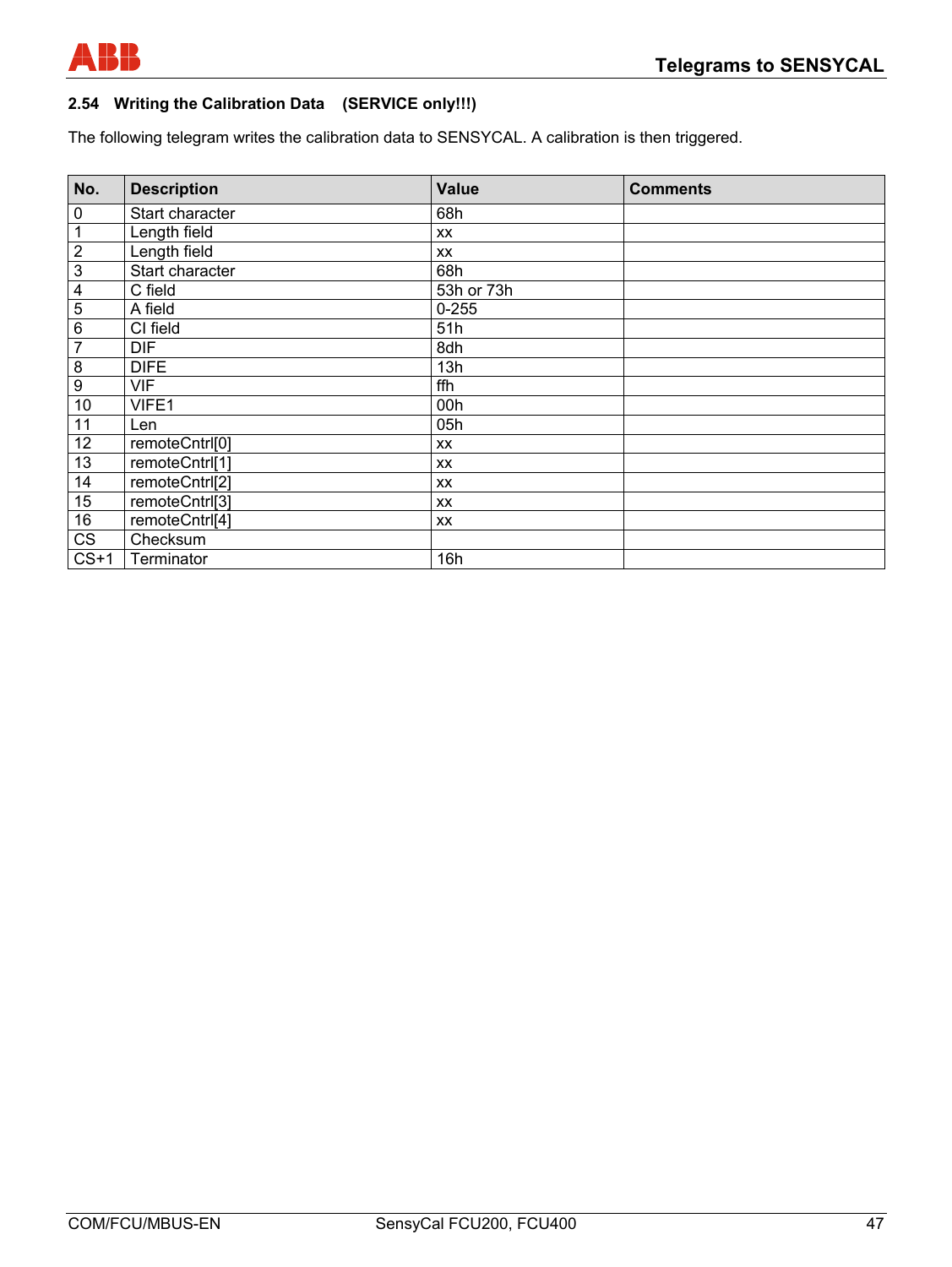## **2.55 Reading Out a Data Field.**

The following telegram requests the *dataField[]* data field from SENSYCAL. The transfer starts with the next REQ\_UD2. Once the transfer is complete, SENSYCAL responds again with the telegram set by the output list.

| No.                     | <b>Description</b> | <b>Value</b> | <b>Comments</b>                  |
|-------------------------|--------------------|--------------|----------------------------------|
| 0                       | Start character    | 68h          |                                  |
| 1                       | Length field       | 0dh          |                                  |
| $\overline{\mathbf{c}}$ | Length field       | 0dh          |                                  |
| $\overline{3}$          | Start character    | 68h          |                                  |
| 4                       | C field            | 53h or 73h   |                                  |
| 5                       | A field            | $0 - 255$    |                                  |
| 6                       | CI field           | 51h          |                                  |
| 7                       | <b>DIF</b>         | 88h          |                                  |
| 8                       | <b>DIFE</b>        | 0fh          |                                  |
| 9                       | <b>VIF</b>         | 0ffh         |                                  |
| 10                      | VIFE1              | 0ffh         |                                  |
| 11                      | VIFE <sub>2</sub>  | 1xxx xxxxb   | Control byte (see below)         |
| 12                      | VIFE3              | Oxxx xxxxb   | y (where control byte = $0xAx$ ) |
| CS                      | Checksum           |              |                                  |
| $CS+1$                  | Terminator         | 16h          |                                  |

| Control byte: | 090h $(= E + 10h)$ Reading out of float field complete                                  |
|---------------|-----------------------------------------------------------------------------------------|
|               | $0Axh (= E + 2xh)$ Reading out of float field from float field [y] to float field [y+x] |
|               | $OCOh (= E + 40h)$ Reading out of device type and output list (VIFE3 = 0)               |
|               | $OEOh (= E + 60h)$ Reading out of serial number (VIFE3 = 0)                             |
|               | $OFOh (= E + 70h)$ Reading out of device-specific data (VIFE3 = 0)                      |
|               | 080h $(= E + 00h)$ (Default) only date and time (VIFE3=0) + device type                 |
|               |                                                                                         |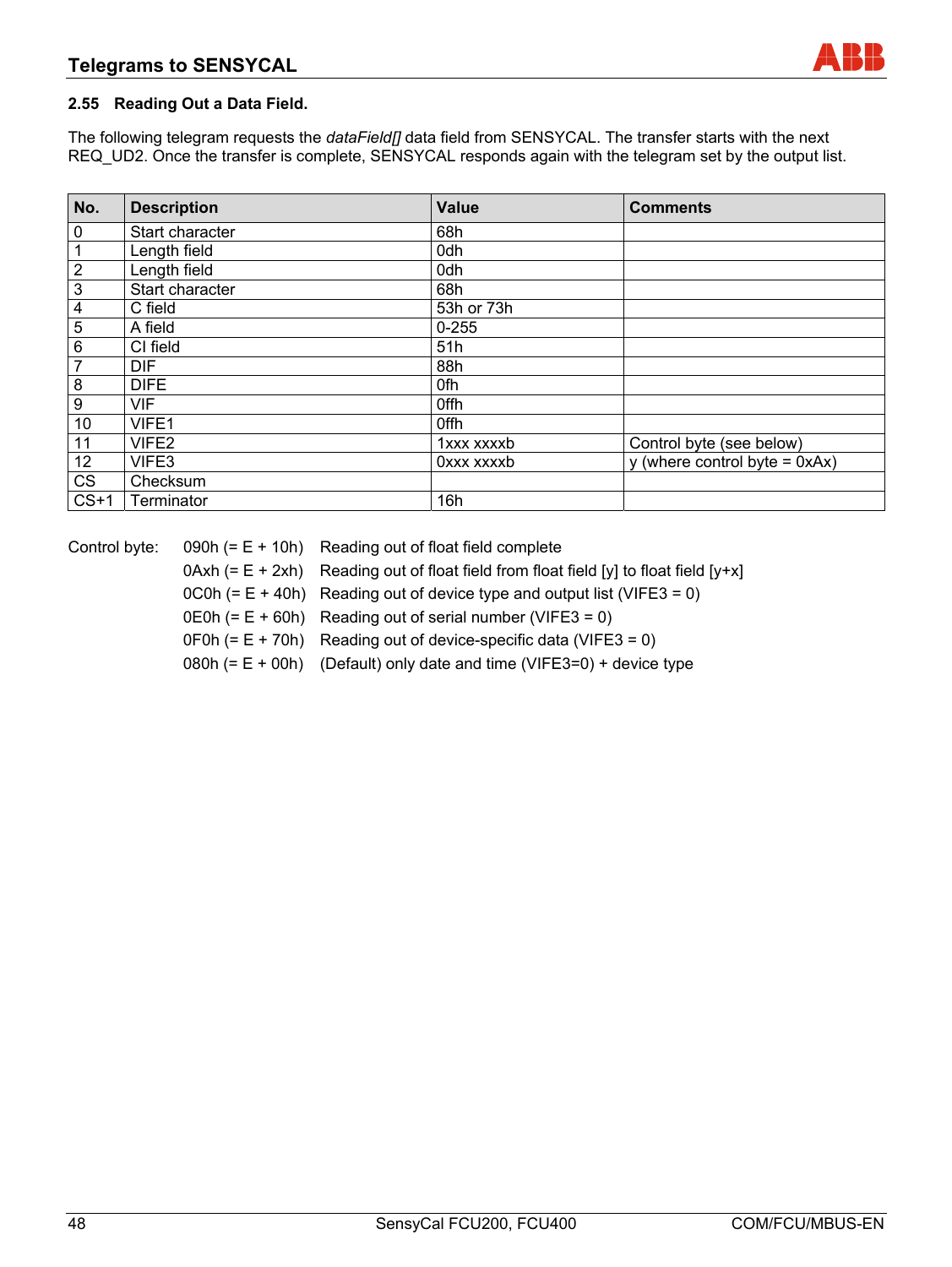

# **2.55.1 List of Physical Variables in the Data Field**

| Float            | SensyCal        | SensyCal               | SensyCal        | SensyCal        | SensyCal S               | SensyCal        | SensyCal                 |
|------------------|-----------------|------------------------|-----------------|-----------------|--------------------------|-----------------|--------------------------|
| no.              | G               | IR                     | P01             | P02             |                          | т               | W                        |
| $\overline{0}$   | Vn(Z1)          | $\overline{Z1}$        | $\overline{Z1}$ | $\overline{Tw}$ | Steam energy (Z1)        | $\overline{Z1}$ | Energy (Z1)              |
| $\overline{1}$   | Qv              | $\overline{Z}2$        | Z2              | <b>Tk</b>       | Steam mass flow (Z2)     | $\overline{Z}2$ | Volume/                  |
|                  |                 |                        |                 |                 |                          |                 | mass $(Z2)$              |
| $\boldsymbol{2}$ | Qn              | Z <sub>3</sub>         | $\overline{Z3}$ | dT              | Steam/water energy (Z3)  | $\overline{Z3}$ | Z3                       |
| $\overline{3}$   | $\overline{Tw}$ | $\overline{Z4}$        | $\overline{Z4}$ |                 | Water energy (Z4)        | $\overline{Z4}$ | Power                    |
| $\overline{4}$   | Density         | $\overline{Z5}$        | Z <sub>5</sub>  |                 | Water mass flow (Z5)     | $\overline{Z5}$ | Qv                       |
| $\overline{5}$   | dp              | $\overline{Z6}$        | Z <sub>6</sub>  |                 |                          | $\overline{Z6}$ | Qm                       |
| $\overline{6}$   | dp2             | $\overline{T1}$        | Qv1             |                 | Steam power              | Qv1             | $\overline{Tw}$          |
| $\overline{7}$   | p               | $\overline{12}$        | Qv <sub>2</sub> |                 | Steam volume flow rate   | Qv2             | $\overline{\mathsf{Tk}}$ |
| $\overline{8}$   | Zkor            | $\overline{\text{T3}}$ |                 |                 | Steam mass flow          |                 | $\overline{DT}$          |
| $\overline{9}$   | Epsilon         | T <sub>4</sub>         |                 |                 | Steam temperature        |                 | hw                       |
| $\overline{10}$  | Ckor            | $\overline{15}$        |                 |                 | Condensate               |                 | hk                       |
|                  |                 |                        |                 |                 | temperature              |                 |                          |
| 11               |                 | T <sub>6</sub>         |                 |                 | dT                       |                 | Density                  |
| 12               |                 | T <sub>7</sub>         |                 |                 | Steam enthalpy           |                 | dp1                      |
| 13               |                 | T <sub>8</sub>         |                 |                 | Condensate enthalpy      |                 | Cpm                      |
| $\overline{14}$  |                 | T <sub>9</sub>         |                 |                 | Specific volume of steam |                 |                          |
| 15               |                 | T <sub>10</sub>        |                 |                 | Pressure difference      |                 | dp2                      |
| 16               |                 | T <sub>11</sub>        |                 |                 | Steam pressure           |                 |                          |
| $\overline{17}$  |                 | T <sub>12</sub>        |                 |                 | Condensate volume flow   |                 |                          |
|                  |                 |                        |                 |                 | rate                     |                 |                          |
| $\overline{18}$  |                 | Tw                     |                 |                 | Condensate mass flow     |                 |                          |
| 19               |                 |                        |                 |                 | Specific volume          |                 |                          |
|                  |                 |                        |                 |                 | of condensate            |                 |                          |
| 20               |                 |                        |                 |                 | Water power              |                 |                          |
| 21               |                 |                        |                 |                 | Power balance            |                 |                          |
| $\overline{22}$  |                 |                        |                 |                 |                          |                 |                          |
| $\overline{23}$  |                 |                        |                 |                 | Pressure difference      |                 |                          |
|                  |                 |                        |                 |                 | of split range           |                 |                          |
| 24               |                 |                        |                 |                 | Lkor                     |                 |                          |
| $\overline{25}$  |                 |                        |                 |                 | Ckor                     |                 |                          |
| $\overline{26}$  |                 |                        |                 |                 | p2 (pressure)            |                 |                          |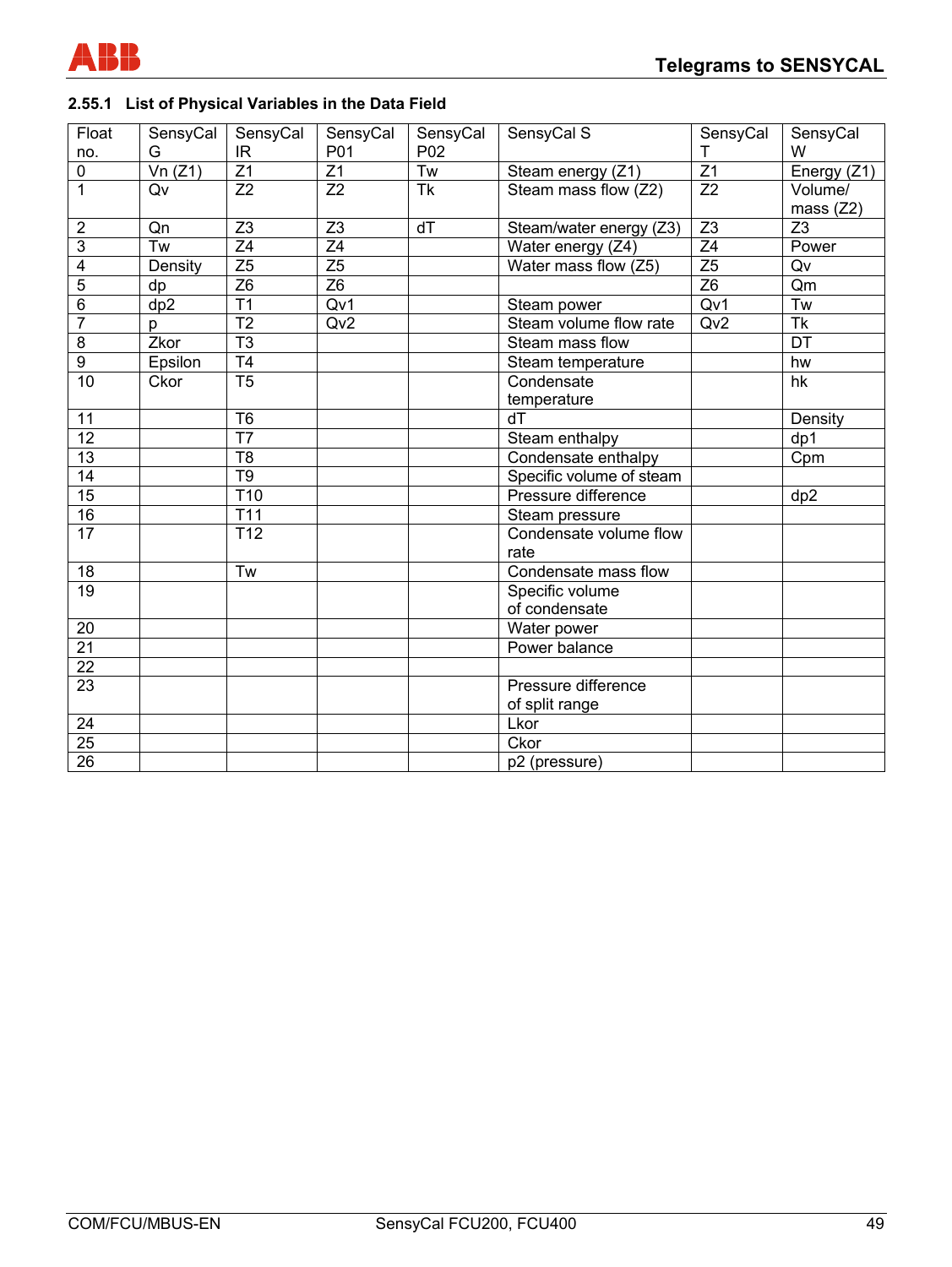## **2.56 Adding the Request: Water Energy**

This telegram extends the output list. An MBus record containing the energy of the water is now also output.

| No.                    | <b>Description</b> | Value      | <b>Comments</b>        |
|------------------------|--------------------|------------|------------------------|
| $\overline{0}$         | Start character    | 68h        |                        |
| $\mathbf 1$            | Length field       | XX         |                        |
| $\overline{2}$         | Length field       | XX         |                        |
| $\overline{\omega}$    | Start character    | 68h        |                        |
| $\overline{4}$         | C field            | 53h or 73h |                        |
| $\overline{5}$         | A field            | $0 - 255$  |                        |
| $\overline{6}$         | CI field           | 51h        |                        |
| $\overline{7}$         | <b>DIF</b>         | c5h        |                        |
| $\bf 8$                | DIFE1              | 01h        |                        |
| $\overline{9}$         | <b>VIF</b>         |            | See                    |
| $10$                   | VIFE1              |            | table                  |
| 11                     | VIFE2              |            | of energy units (2.11) |
| $\overline{\text{CS}}$ | Checksum           |            |                        |
| $CS+1$                 | Terminator         | 16h        |                        |

#### **2.57 Adding the Request: Water Mass**

This telegram extends the output list. An MBus record containing the mass of the water is now also output.

| No.            | <b>Description</b> | <b>Value</b> | <b>Comments</b>        |
|----------------|--------------------|--------------|------------------------|
| $\mathbf 0$    | Start character    | 68h          |                        |
| $\mathbf{1}$   | Length field       | XX           |                        |
| $\overline{2}$ | Length field       | XX           |                        |
| $\overline{3}$ | Start character    | 68h          |                        |
| $\overline{4}$ | C field            | 53h or 73h   |                        |
| $\overline{5}$ | A field            | $0 - 255$    |                        |
| $6\phantom{1}$ | CI field           | 51h          |                        |
| $\overline{7}$ | <b>DIF</b>         | c5h          |                        |
| $\frac{8}{1}$  | <b>DIFE</b>        | 1h           |                        |
| $\overline{9}$ | <b>VIF</b>         |              | See                    |
| 10             | VIFE1              |              | table                  |
| 11             | VIFE2              |              | of volume units (2.14) |
| CS             | Checksum           |              |                        |
| $CS+1$         | Terminator         | 16h          |                        |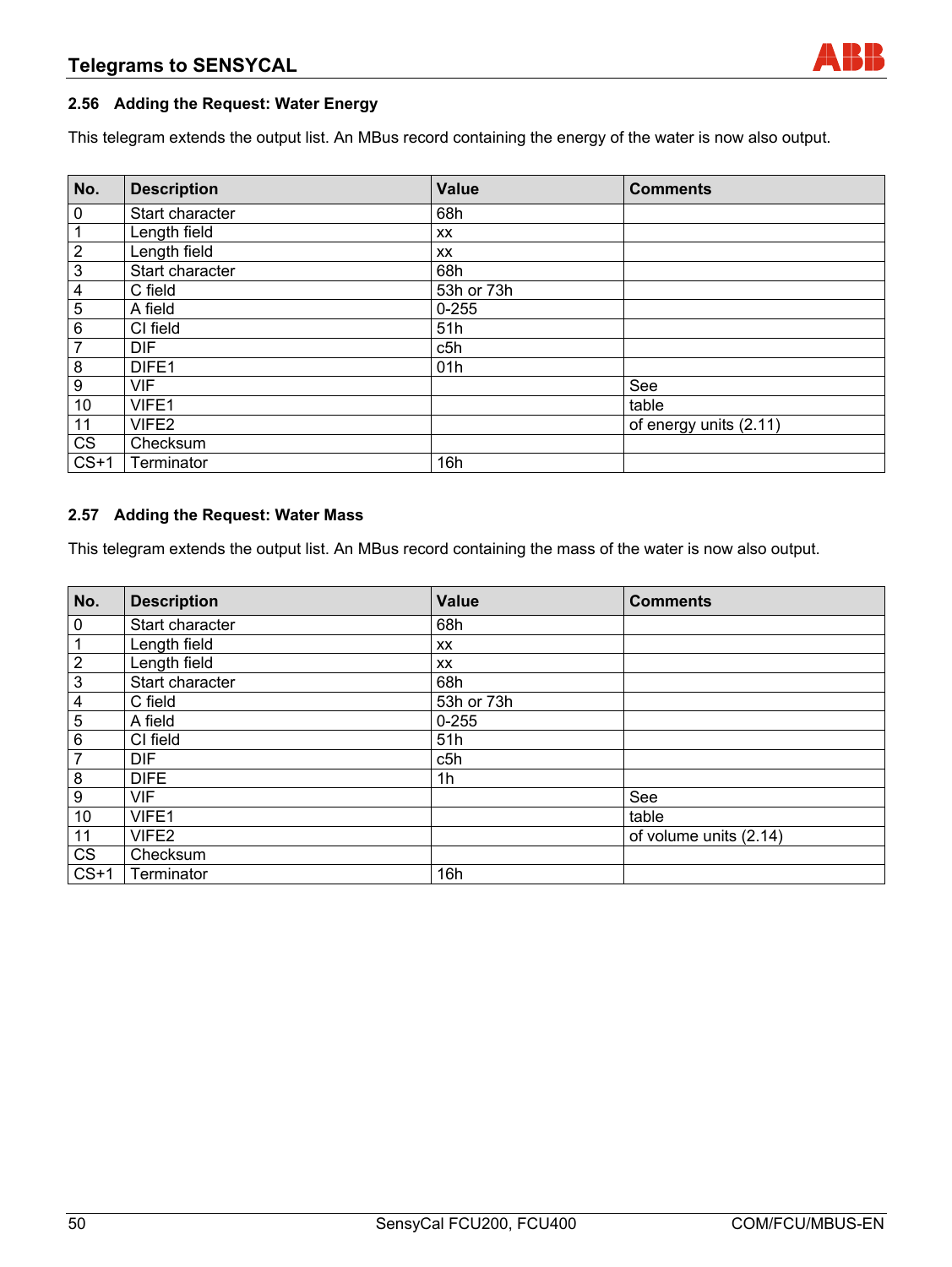

## **2.58 Adding the Request: Water Energy Billing Date 1**

This telegram extends the output list. An MBus record containing the energy of the water on billing date 1 is now also output.

| No.              | <b>Description</b> | <b>Value</b> | <b>Comments</b>        |
|------------------|--------------------|--------------|------------------------|
| $\pmb{0}$        | Start character    | 68h          |                        |
| 1                | Length field       | XX           |                        |
| $\sqrt{2}$       | Length field       | XX           |                        |
| $\mathbf 3$      | Start character    | 68h          |                        |
| 4                | C field            | 53h or 73h   |                        |
| 5                | A field            | $0 - 255$    |                        |
| $\,6\,$          | CI field           | 51h          |                        |
| $\overline{7}$   | <b>DIF</b>         | 85h          |                        |
| 8                | DIFE <sub>1</sub>  | 02h          |                        |
| $\boldsymbol{9}$ | <b>VIF</b>         |              | See                    |
| 10               | VIFE1              |              | table                  |
| 11               | VIFE2              |              | of energy units (2.11) |
| <b>CS</b>        | Checksum           |              |                        |
| $CS+1$           | Terminator         | 16h          |                        |

## **2.59 Adding the Request: Water Energy Billing Date 2**

This telegram extends the output list. An MBus record containing the energy of the water on billing date 2 is now also output.

| No.            | <b>Description</b> | <b>Value</b> | <b>Comments</b>        |
|----------------|--------------------|--------------|------------------------|
| $\pmb{0}$      | Start character    | 68h          |                        |
| 1              | Length field       | XX           |                        |
| $\sqrt{2}$     | Length field       | XX           |                        |
| $\mathbf 3$    | Start character    | 68h          |                        |
| 4              | C field            | 53h or 73h   |                        |
| 5              | A field            | $0 - 255$    |                        |
| 6              | CI field           | 51h          |                        |
| $\overline{7}$ | <b>DIF</b>         | c5h          |                        |
| 8              | DIFE <sub>1</sub>  | 02h          |                        |
| 9              | <b>VIF</b>         |              | See                    |
| 10             | VIFE1              |              | table                  |
| 11             | VIFE2              |              | of energy units (2.11) |
| <b>CS</b>      | Checksum           |              |                        |
| $CS+1$         | Terminator         | 16h          |                        |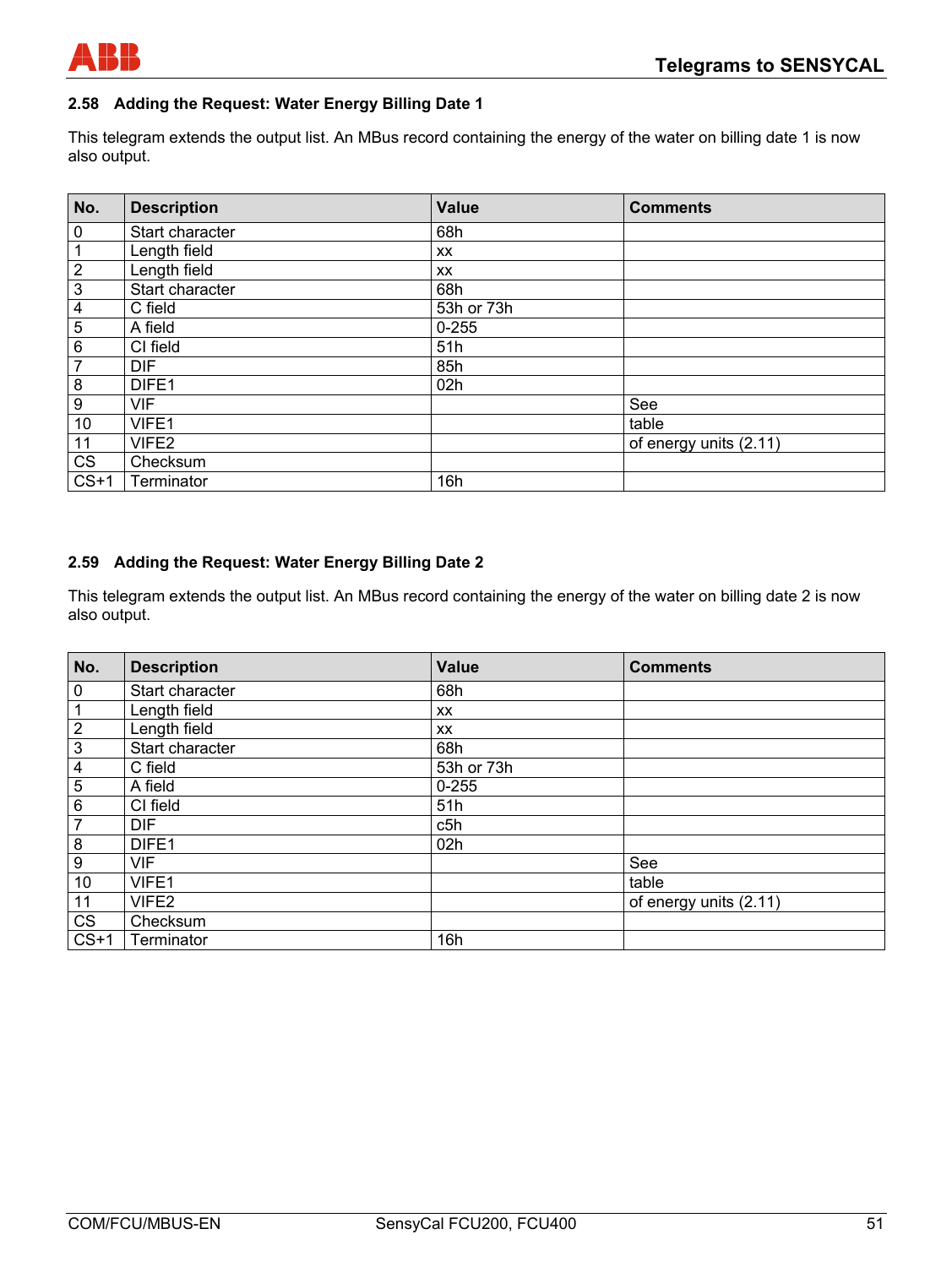## **2.60 Adding the Request: Water Mass Billing Date 1**

This telegram extends the output list. An MBus record containing the mass of the water on billing date 1 is now also output.

| No.              | <b>Description</b> | <b>Value</b> | <b>Comments</b>        |
|------------------|--------------------|--------------|------------------------|
| $\pmb{0}$        | Start character    | 68h          |                        |
| 1                | Length field       | XX           |                        |
| $\sqrt{2}$       | Length field       | XX           |                        |
| $\mathbf 3$      | Start character    | 68h          |                        |
| 4                | C field            | 53h or 73h   |                        |
| 5                | A field            | $0 - 255$    |                        |
| $\,6\,$          | CI field           | 51h          |                        |
| $\overline{7}$   | <b>DIF</b>         | 85h          |                        |
| 8                | DIFE1              | 02h          |                        |
| $\boldsymbol{9}$ | <b>VIF</b>         |              | See                    |
| 10               | VIFE1              |              | table                  |
| 11               | VIFE2              |              | of volume units (2.14) |
| <b>CS</b>        | Checksum           |              |                        |
| $CS+1$           | Terminator         | 16h          |                        |

## **2.61 Adding the Request: Water Mass Billing Date 2**

This telegram extends the output list. An MBus record containing the mass of the water on billing date 2 is now also output.

| No.                       | <b>Description</b> | <b>Value</b> | <b>Comments</b>        |
|---------------------------|--------------------|--------------|------------------------|
| $\pmb{0}$                 | Start character    | 68h          |                        |
| 1                         | Length field       | <b>XX</b>    |                        |
| $\sqrt{2}$                | Length field       | <b>XX</b>    |                        |
| $\ensuremath{\mathsf{3}}$ | Start character    | 68h          |                        |
| 4                         | C field            | 53h or 73h   |                        |
| 5                         | A field            | $0 - 255$    |                        |
| 6                         | CI field           | 51h          |                        |
| $\overline{7}$            | <b>DIF</b>         | c5h          |                        |
| 8                         | DIFE1              | 02h          |                        |
| $\boldsymbol{9}$          | <b>VIF</b>         |              | See                    |
| 10                        | VIFE1              |              | table                  |
| 11                        | VIFE2              |              | of volume units (2.14) |
| <b>CS</b>                 | Checksum           |              |                        |
| $CS+1$                    | Terminator         | 16h          |                        |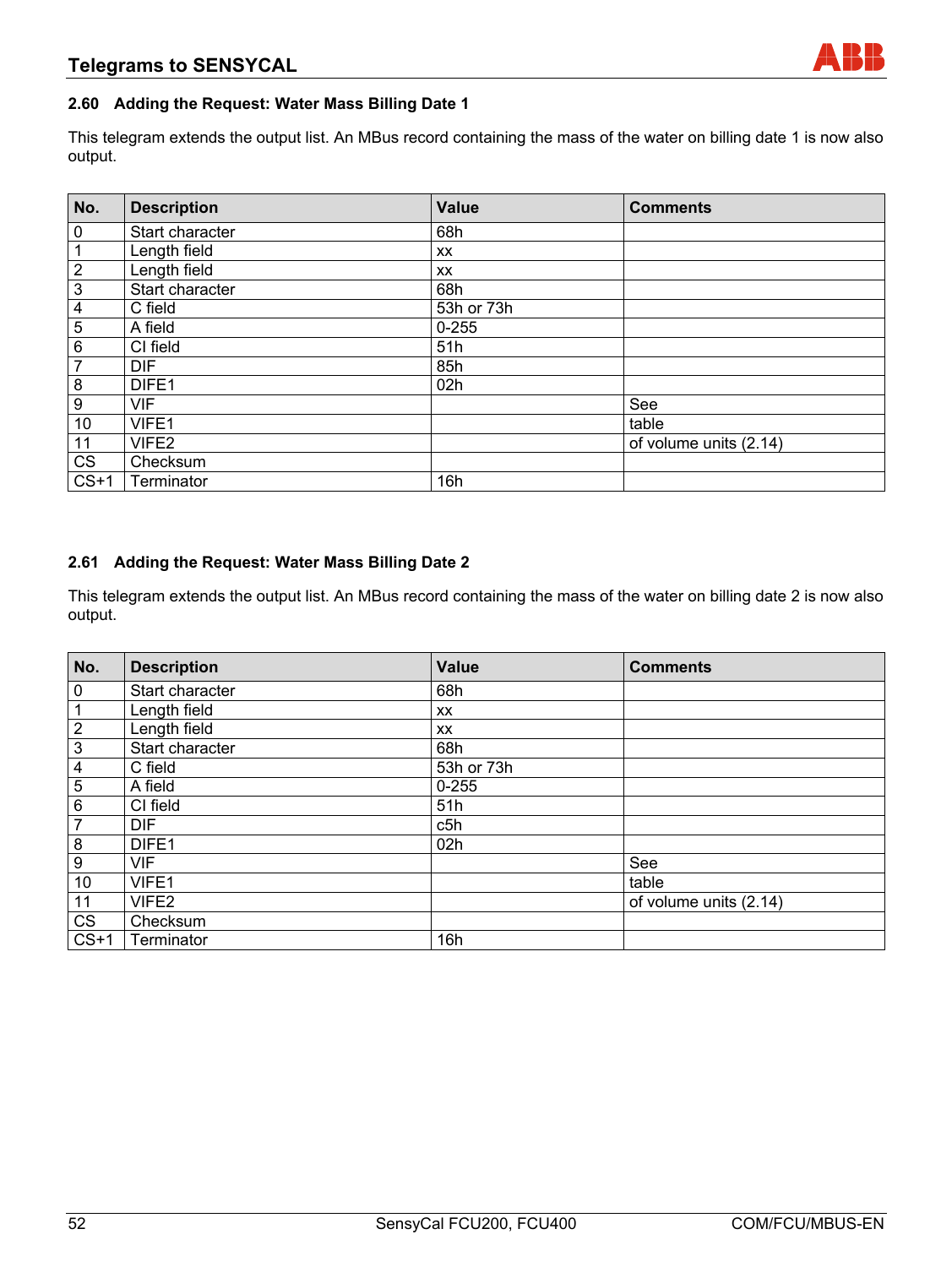

## **2.62 Adding the Request: Pressure Difference**

This telegram extends the output list. An MBus record containing the pressure difference is now also output.

| No.                    | <b>Description</b> | <b>Value</b> | <b>Comments</b> |
|------------------------|--------------------|--------------|-----------------|
| $\overline{0}$         | Start character    | 68h          |                 |
| $\mathbf{1}$           | Length field       | <b>XX</b>    |                 |
| $\overline{2}$         | Length field       | XX           |                 |
| $\overline{3}$         | Start character    | 68h          |                 |
| $\overline{4}$         | C field            | 53h or 73h   |                 |
| $\overline{5}$         | A field            | $0 - 255$    |                 |
| $\,6\,$                | CI field           | 51h          |                 |
| $\overline{7}$         | <b>DIF</b>         | 45h          |                 |
| $\bf 8$                | <b>VIF</b>         | ebh          |                 |
| $\overline{9}$         | VIFE1              | 0ch          |                 |
| $\overline{\text{CS}}$ | Checksum           |              |                 |
| $CS+1$                 | Terminator         | 16h          |                 |

#### **2.63 Adding the Request: Steam Pressure**

This telegram extends the output list. An MBus record containing the pressure of the steam is now also output.

| No.              | <b>Description</b> | <b>Value</b> | <b>Comments</b> |
|------------------|--------------------|--------------|-----------------|
| $\overline{0}$   | Start character    | 68h          |                 |
| $\mathbf 1$      | Length field       | XX           |                 |
| $\overline{2}$   | Length field       | XX           |                 |
| $\overline{3}$   | Start character    | 68h          |                 |
| $\overline{4}$   | C field            | 53h or 73h   |                 |
| $\overline{5}$   | A field            | $0 - 255$    |                 |
| 6                | CI field           | 51h          |                 |
| $\overline{7}$   | <b>DIF</b>         | 85h          |                 |
| $\bf{8}$         | DIFE1              | 01h          |                 |
| $\boldsymbol{9}$ | <b>VIF</b>         | e8h          |                 |
| 10               | VIFE1              | 0ch          |                 |
| CS               | Checksum           |              |                 |
| $CS+1$           | Terminator         | 16h          |                 |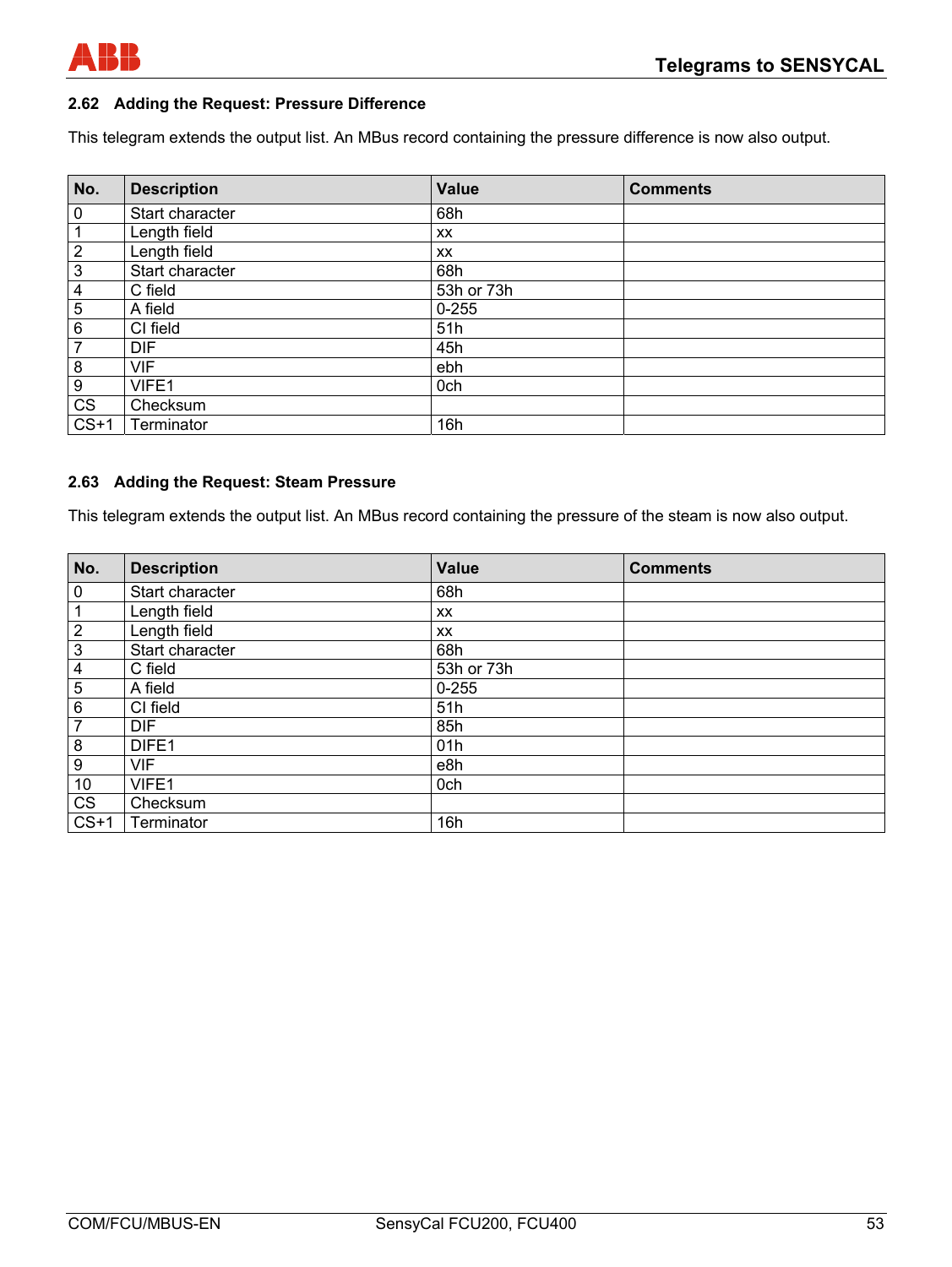## **2.64 Adding the Request: Condensate Volume Flow Rate**

This telegram extends the output list. An MBus record containing the volume flow rate of the condensate is now also output.

| No.                     | <b>Description</b> | Value      | <b>Comments</b>                  |
|-------------------------|--------------------|------------|----------------------------------|
| $\mathbf 0$             | Start character    | 68h        |                                  |
| $\mathbf 1$             | Length field       | XX         |                                  |
| $\overline{2}$          | Length field       | XX         |                                  |
| $\overline{\omega}$     | Start character    | 68h        |                                  |
| $\overline{\mathbf{4}}$ | C field            | 53h or 73h |                                  |
| $\overline{5}$          | A field            | $0 - 255$  |                                  |
| 6                       | CI field           | 51h        |                                  |
| $\overline{7}$          | <b>DIF</b>         | 45h        |                                  |
| $\boldsymbol{9}$        | <b>VIF</b>         |            | See                              |
| 10                      | VIFE1              |            | table                            |
| 11                      | VIFE2              |            | of volume flow rate units (2.24) |
| CS                      | Checksum           |            |                                  |
| $CS+1$                  | Terminator         | 16h        |                                  |

#### **2.65 Adding the Request: Condensate Mass Flow**

This telegram extends the output list. An MBus record containing the mass flow of the condensate is now also output.

| No.                       | <b>Description</b> | <b>Value</b> | <b>Comments</b>           |
|---------------------------|--------------------|--------------|---------------------------|
| $\pmb{0}$                 | Start character    | 68h          |                           |
| 1                         | Length field       | XX           |                           |
| $\overline{2}$            | Length field       | XX           |                           |
| $\ensuremath{\mathsf{3}}$ | Start character    | 68h          |                           |
| $\overline{\mathbf{4}}$   | C field            | 53h or 73h   |                           |
| 5                         | A field            | $0 - 255$    |                           |
| 6                         | CI field           | 51h          |                           |
| $\overline{7}$            | <b>DIF</b>         | 85h          |                           |
| 8                         | DIFE1              | 02h          |                           |
| $\boldsymbol{9}$          | <b>VIF</b>         |              | See                       |
| 10                        | VIFE1              |              | table                     |
| 11                        | VIFE2              |              | of mass flow units (2.25) |
| <b>CS</b>                 | Checksum           |              |                           |
| $CS+1$                    | Terminator         | 16h          |                           |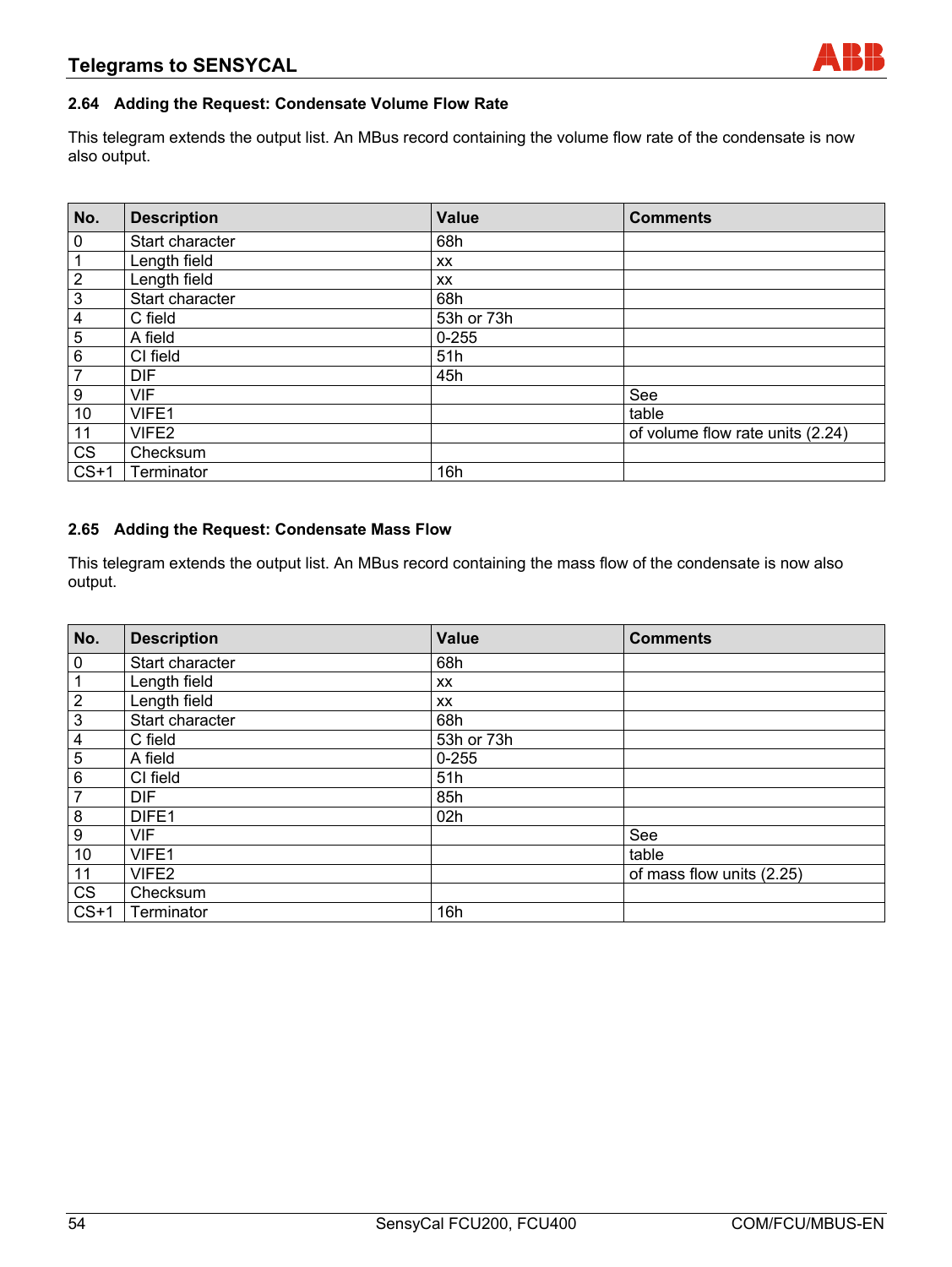

## **2.66 Adding the Request: Specific Density of Condensate**

This telegram extends the output list. An MBus record containing the specific density of the condensate is now also output.

| No.                     | <b>Description</b> | <b>Value</b> | <b>Comments</b> |
|-------------------------|--------------------|--------------|-----------------|
| $\bf{0}$                | Start character    | 68h          |                 |
| $\mathbf{1}$            | Length field       | XX           |                 |
| $\overline{2}$          | Length field       | XX           |                 |
| $\frac{3}{2}$           | Start character    | 68h          |                 |
| $\overline{\mathbf{4}}$ | C field            | 53h or 73h   |                 |
| $\overline{5}$          | A field            | $0 - 255$    |                 |
| $\,6\,$                 | CI field           | 51h          |                 |
| $\overline{7}$          | <b>DIF</b>         | 85h          |                 |
| $\frac{8}{1}$           | DIFE1              | 01h          |                 |
| $\overline{9}$          | <b>VIF</b>         | 9bh          |                 |
| $10$                    | VIFE1              | adh          |                 |
| 11                      | VIFE2              | 0ch          |                 |
| CS                      | Checksum           |              |                 |
| $CS+1$                  | Terminator         | 16h          |                 |

## **2.67 Adding the Request: Water Power**

This telegram extends the output list. An MBus record containing the power of the water is now also output.

| No.                     | <b>Description</b> | <b>Value</b> | <b>Comments</b> |
|-------------------------|--------------------|--------------|-----------------|
| $\mathbf 0$             | Start character    | 68h          |                 |
| $\mathbf{1}$            | Length field       | XX           |                 |
| $\overline{2}$          | Length field       | XX           |                 |
| $\overline{3}$          | Start character    | 68h          |                 |
| $\overline{\mathbf{4}}$ | C field            | 53h or 73h   |                 |
| $\overline{5}$          | A field            | $0 - 255$    |                 |
| 6                       | CI field           | 51h          |                 |
| $\overline{7}$          | <b>DIF</b>         | 45h          |                 |
| $\overline{8}$          | <b>VIF</b>         |              | See             |
| $\overline{9}$          | VIFE1              |              | table           |
| 10                      | VIFE2              |              | of power        |
| 11                      | VIFE3              |              | units (2.23)    |
| $\overline{\text{CS}}$  | Checksum           |              |                 |
| $CS+1$                  | Terminator         | 16h          |                 |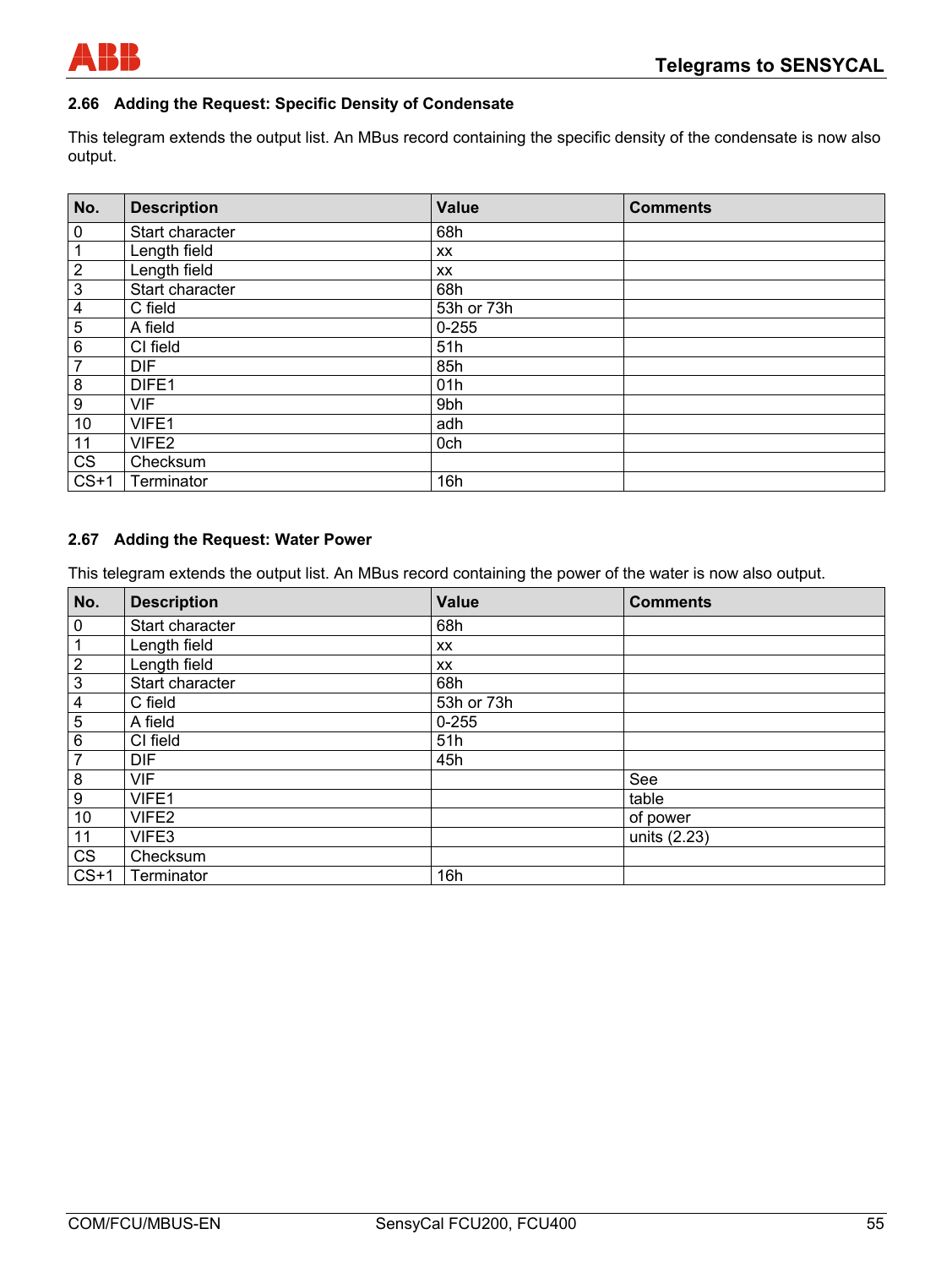## **2.68 Adding the Request: Power Balance**

This telegram extends the output list. An MBus record containing the power balance of the water is now also output.

| No.                     | <b>Description</b> | <b>Value</b> | <b>Comments</b>       |
|-------------------------|--------------------|--------------|-----------------------|
| 0                       | Start character    | 68h          |                       |
| 1                       | Length field       | <b>XX</b>    |                       |
| $\mathbf{2}$            | Length field       | XX           |                       |
| $\overline{3}$          | Start character    | 68h          |                       |
| $\overline{\mathbf{4}}$ | C field            | 53h or 73h   |                       |
| 5                       | A field            | $0 - 255$    |                       |
| 6                       | CI field           | 51h          |                       |
| $\overline{7}$          | <b>DIF</b>         | 85h          |                       |
| 8                       | DIFE1              | 01h          |                       |
| 9                       | VIF                |              | See                   |
| 10                      | VIFE1              |              | table                 |
| 11                      | VIFE2              |              | of power units (2.23) |
| CS                      | Checksum           |              |                       |
| $CS+1$                  | Terminator         | 16h          |                       |

## **2.69 Adding the Request: Standard Specific Density of Condensate**

This telegram extends the output list. An MBus record containing the standard specific density of the condensate is now also output.

| No.                     | <b>Description</b> | <b>Value</b> | <b>Comments</b> |
|-------------------------|--------------------|--------------|-----------------|
| $\pmb{0}$               | Start character    | 68h          |                 |
| 1                       | Length field       | XX           |                 |
| $\overline{c}$          | Length field       | XX           |                 |
| $\overline{\omega}$     | Start character    | 68h          |                 |
| $\overline{\mathbf{4}}$ | C field            | 53h or 73h   |                 |
| 5                       | A field            | $0 - 255$    |                 |
| $\overline{6}$          | CI field           | 51h          |                 |
| $\overline{7}$          | <b>DIF</b>         | c5h          |                 |
| 8                       | DIFE1              | 01h          |                 |
| 9                       | <b>VIF</b>         | 9bh          |                 |
| 10                      | VIFE1              | adh          |                 |
| 11                      | VIFE2              | 0ch          |                 |
| $\overline{\text{CS}}$  | Checksum           |              |                 |
| $CS+1$                  | Terminator         | 16h          |                 |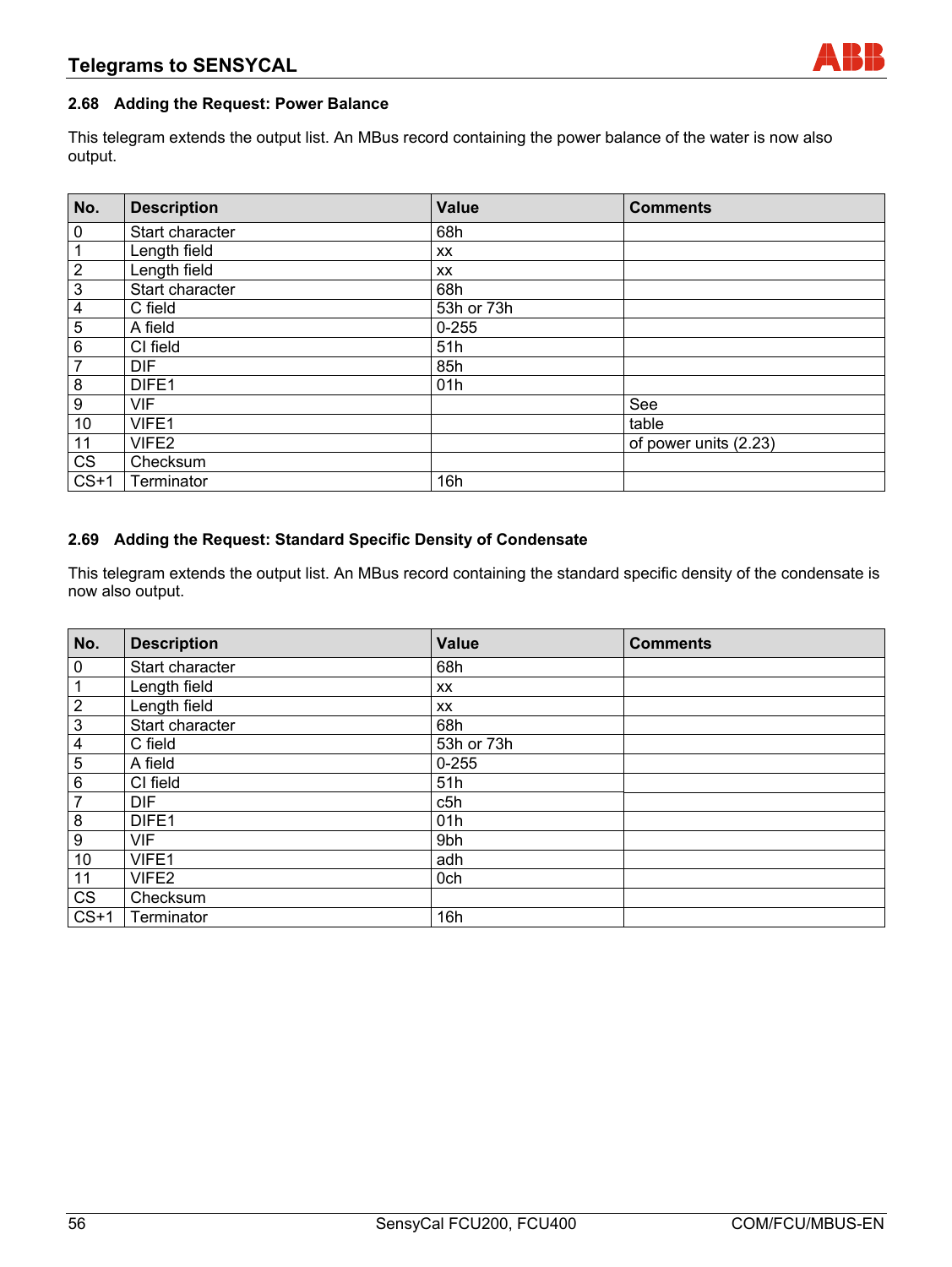

## **2.70 Adding the Request: Pressure Difference of Split Range**

This telegram extends the output list. An MBus record containing the pressure difference of the split range is now also output.

| No.              | <b>Description</b> | <b>Value</b> | <b>Comments</b> |
|------------------|--------------------|--------------|-----------------|
|                  | Start character    | 68h          |                 |
| 1                | Length field       | <b>XX</b>    |                 |
| $\overline{2}$   | Length field       | XX           |                 |
| $\mathbf{3}$     | Start character    | 68h          |                 |
| 4                | C field            | 53h or 73h   |                 |
| 5                | A field            | $0 - 255$    |                 |
| 6                | CI field           | 51h          |                 |
| $\overline{7}$   | <b>DIF</b>         | c5h          |                 |
| 8                | DIFE1              | 01h          |                 |
| $\boldsymbol{9}$ | <b>VIF</b>         | e8h          |                 |
| 10               | VIFE1              | 0ch          |                 |
| <b>CS</b>        | Checksum           |              |                 |
| $CS+1$           | Terminator         | 16h          |                 |

## **2.71 Writing the Current Energy (SensyCal T: Mass 1)**

The counter value must be transferred in the unit set in the device!

| No.              | <b>Description</b> | <b>Value</b> | <b>Comments</b>        |
|------------------|--------------------|--------------|------------------------|
| $\boldsymbol{0}$ | Start character    | 68h          |                        |
| $\mathbf{1}$     | Length field       | XX           |                        |
| $\overline{2}$   | Length field       | XX           |                        |
| $\overline{3}$   | Start character    | 68h          |                        |
| $\frac{4}{5}$    | C field            | 53h or 73h   |                        |
|                  | A field            | $0 - 255$    |                        |
| $\overline{6}$   | CI field           | 51h          |                        |
| $\overline{7}$   | <b>DIF</b>         | 5            |                        |
| $\overline{8}$   | <b>VIF</b>         |              | Table of               |
| $\overline{9}$   | VIFE1              |              | energy units (writing) |
|                  | VIFE2              |              |                        |
|                  |                    |              | Value                  |
|                  |                    |              | Value                  |
|                  |                    |              | Value                  |
|                  |                    |              | Value                  |
| CS               | Checksum           |              |                        |
| $CS+1$           | Terminator         | 16h          |                        |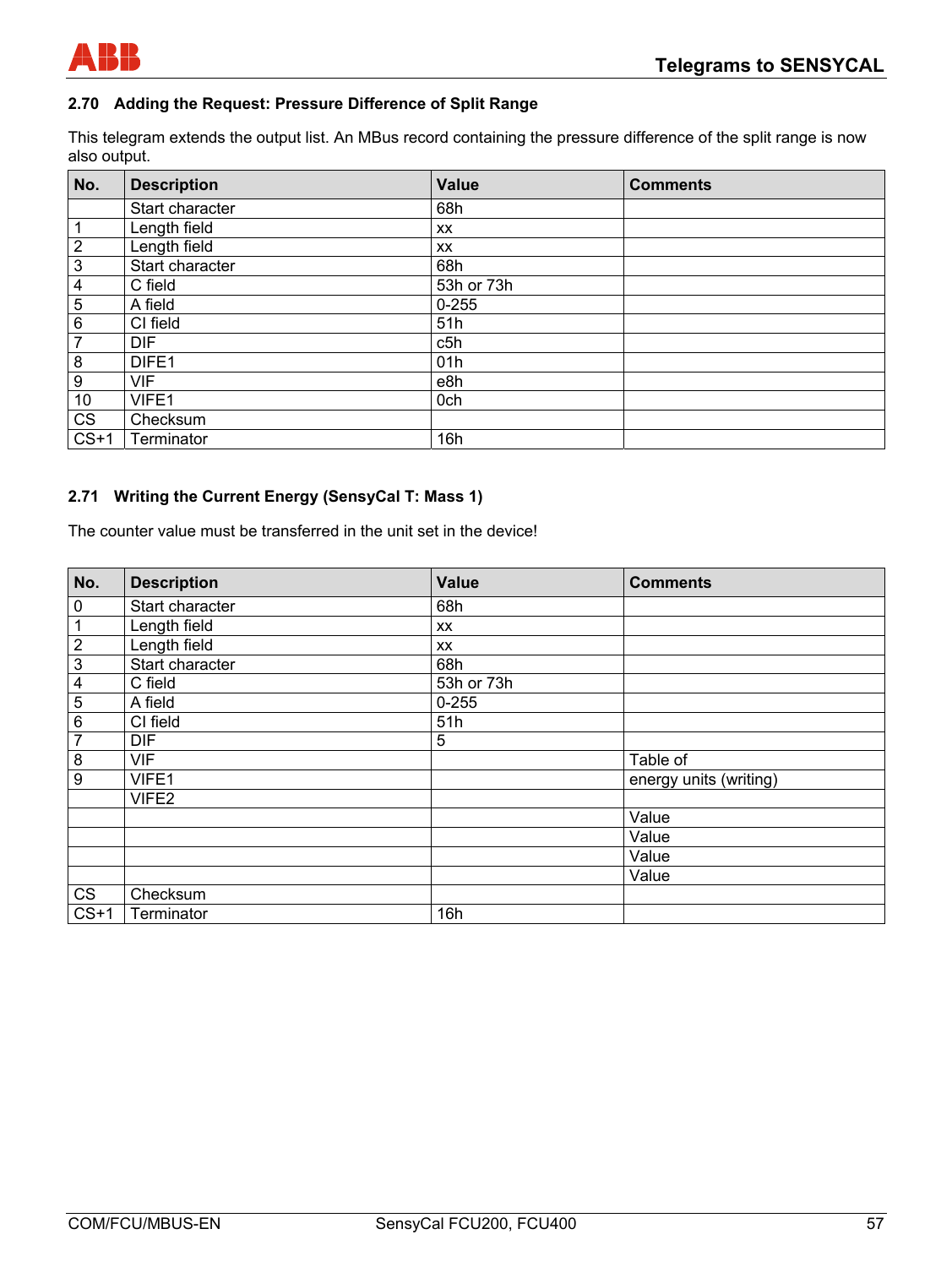## **Energy units (writing)**

| Unit        | <b>VIF</b> | VIFE1 | VIFE2 |
|-------------|------------|-------|-------|
| GJ          | fbh        | 89H   | 0h    |
| MJ          | 8eh        | 0h    |       |
| kJ          | 8bh        | 0h    |       |
| GJ          | 88h        | 0h    |       |
| <b>MWh</b>  | fbh        | 81h   | 0h    |
| kWh         | 86h        | 0h    |       |
| Wh          | 83h        | 0h    |       |
| <b>BTU</b>  | ffh        | 1h    |       |
| <b>kBTU</b> | ffh        | 1h    |       |
| <b>MBTU</b> | ffh        | 1h    |       |

## **Mass 1 units (writing)**

| Unit | <b>VIF</b> | VIFE1 | VIFE2 |
|------|------------|-------|-------|
| kg   | 9bh        | 0h    |       |
|      | 9eh        | 0h    |       |
| klb  | ffh        | 2h    |       |
| Ib   | ffh        | 6h    |       |

## **2.72 Writing Current Volume**

The counter value must be transferred in the unit set in the device!

| No.                     | <b>Description</b> | <b>Value</b> | <b>Comments</b>        |
|-------------------------|--------------------|--------------|------------------------|
| $\overline{0}$          | Start character    | 68h          |                        |
| $\mathbf{1}$            | Length field       | XX           |                        |
| $\frac{2}{3}$           | Length field       | XX           |                        |
|                         | Start character    | 68h          |                        |
| $\overline{\mathbf{4}}$ | C field            | 53h or 73h   |                        |
| $\overline{5}$          | A field            | $0 - 255$    |                        |
| $\overline{6}$          | CI field           | 51h          |                        |
| $\overline{7}$          | <b>DIF</b>         | 5            |                        |
| $\bf 8$                 | <b>VIF</b>         |              | Table of               |
| $\boldsymbol{9}$        | VIFE1              |              | volume units (writing) |
|                         |                    |              | Value                  |
|                         |                    |              | Value                  |
|                         |                    |              | Value                  |
|                         |                    |              | Value                  |
| $\overline{\text{CS}}$  | Checksum           |              |                        |
| $CS+1$                  | Terminator         | 16h          |                        |

## **Volume units (writing)**

| Unit           | <b>VIF</b> | VIFE1          |
|----------------|------------|----------------|
| m <sup>3</sup> | 96h        | 0h             |
|                | 93h        | 0h             |
|                | 9eh        | 0h             |
| <u>kg</u>      | 9bh        | 0h             |
| klb            | ffh        | 2 <sub>h</sub> |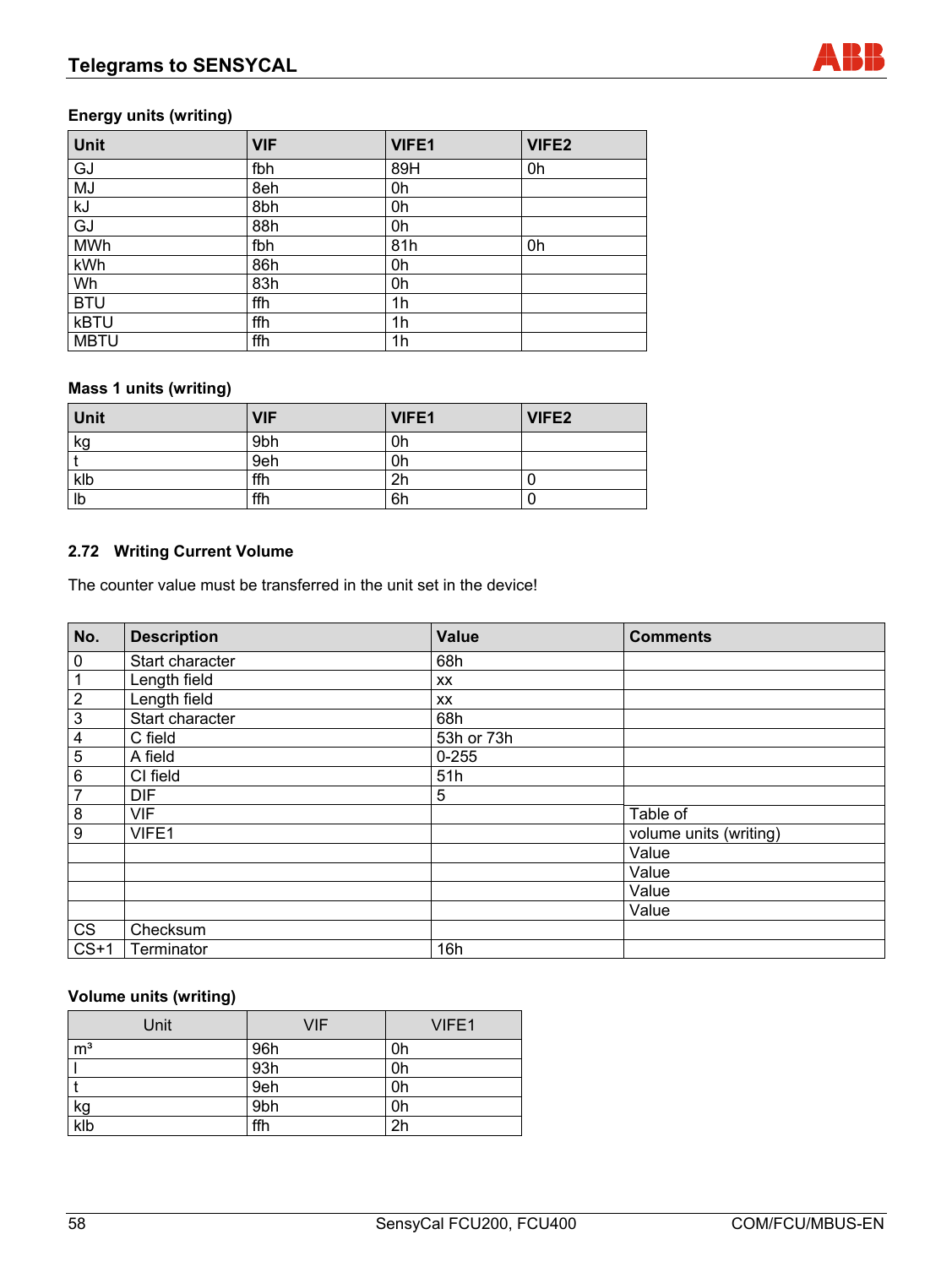

## **2.73 Writing Mass 2 (SensyCal T)**

The counter value must be transferred in the unit set in the device!

| No.                     | <b>Description</b> | <b>Value</b> | <b>Comments</b>        |
|-------------------------|--------------------|--------------|------------------------|
| $\pmb{0}$               | Start character    | 68h          |                        |
| 1                       | Length field       | XX           |                        |
| $\overline{2}$          | Length field       | XX           |                        |
| $\overline{3}$          | Start character    | 68h          |                        |
| $\overline{\mathbf{4}}$ | C field            | 53h or 73h   |                        |
| $\overline{5}$          | A field            | $0 - 255$    |                        |
| $\overline{6}$          | CI field           | 51h          |                        |
| $\overline{7}$          | <b>DIF</b>         | 85           |                        |
| 8                       | <b>DIFE</b>        | 40           |                        |
| $\boldsymbol{9}$        | <b>VIF</b>         |              | Table of               |
| 10                      | VIFE1              |              | mass 2 units (writing) |
|                         |                    |              | Value                  |
|                         |                    |              | Value                  |
|                         |                    |              | Value                  |
|                         |                    |              | Value                  |
| CS                      | Checksum           |              |                        |
| $CS+1$                  | Terminator         | 16h          |                        |

## **Mass 2 units (writing)**

| <b>Unit</b> | <b>VIF</b>      | VIFE1 |
|-------------|-----------------|-------|
| kg          | 9 <sub>bh</sub> | 0h    |
|             | 9eh             | 0h    |
| klb         | ffh             | 2h    |
| Ib          | ffh             | 6h    |

## **2.74 Writing Counter 3**

The counter value must be transferred in the unit set in the device!

| No.                    | <b>Description</b> | Value      | <b>Comments</b> |
|------------------------|--------------------|------------|-----------------|
| $\overline{0}$         | Start character    | 68h        |                 |
| $\mathbf{1}$           | Length field       | XX         |                 |
| $\frac{2}{3}$          | Length field       | XX         |                 |
|                        | Start character    | 68h        |                 |
| $\frac{4}{5}$          | C field            | 53h or 73h |                 |
|                        | A field            | $0 - 255$  |                 |
| $\overline{6}$         | CI field           | 51h        |                 |
| $\overline{7}$         | <b>DIF</b>         | 5          |                 |
| $\overline{8}$         | <b>VIF</b>         | ffh        |                 |
| $\overline{9}$         | VIFE1              | 0h         |                 |
| $10$                   |                    |            | Value           |
| 11                     |                    |            | Value           |
| 12                     |                    |            | Value           |
| 13                     |                    |            | Value           |
| $\overline{\text{cs}}$ | Checksum           |            |                 |
| $CS+1$                 | Terminator         | 16h        |                 |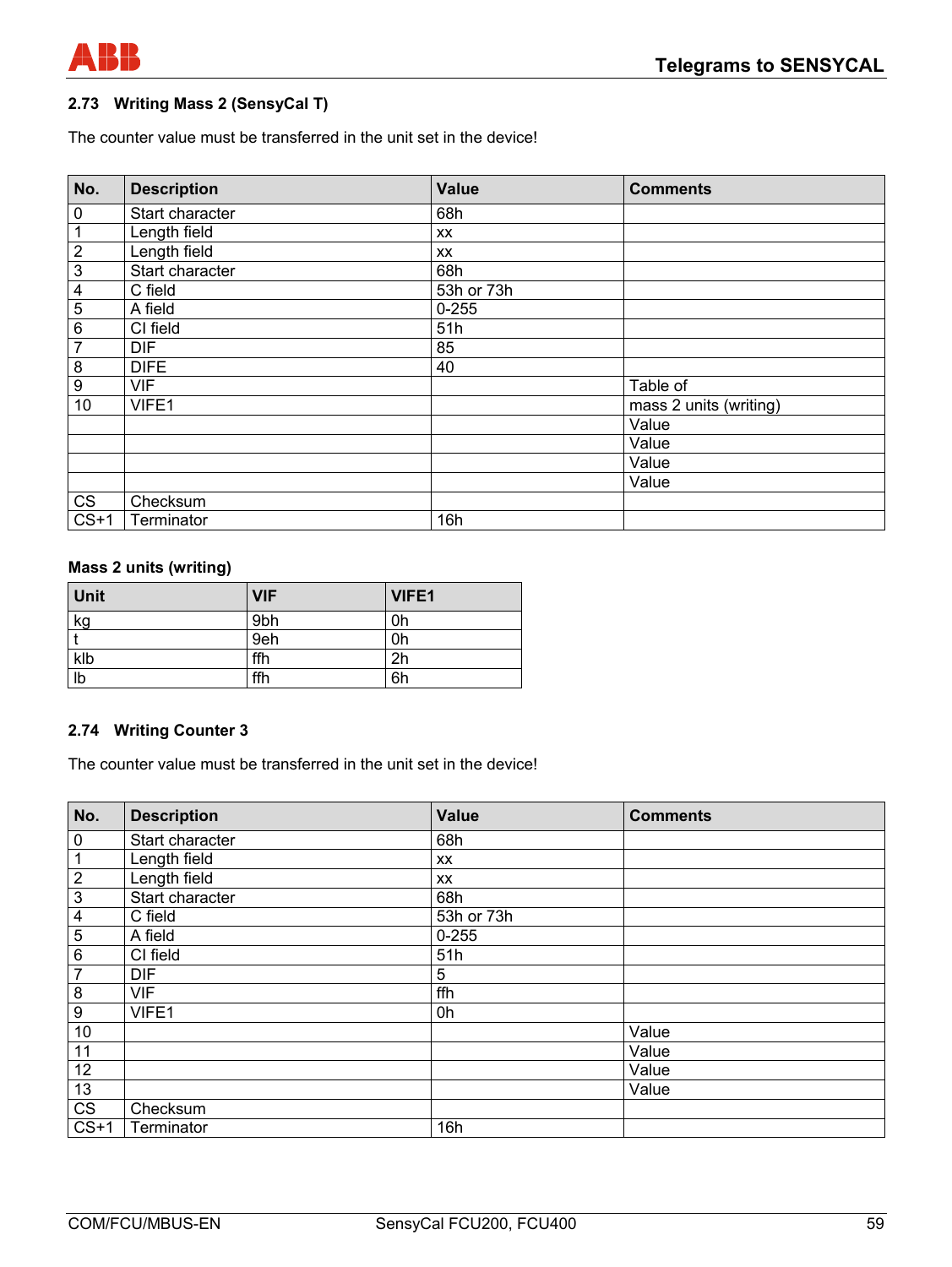# **2.75 Writing the Current Energy of the Water**

The counter value must be transferred in the unit set in the device!

| No.                     | <b>Description</b> | <b>Value</b> | <b>Comments</b>              |
|-------------------------|--------------------|--------------|------------------------------|
| $\pmb{0}$               | Start character    | 68h          |                              |
| 1                       | Length field       | XX           |                              |
| $\overline{2}$          | Length field       | <b>XX</b>    |                              |
| $\overline{3}$          | Start character    | 68h          |                              |
| $\overline{\mathbf{4}}$ | C field            | 53h or 73h   |                              |
| $\overline{5}$          | A field            | $0 - 255$    |                              |
| $\overline{6}$          | CI field           | 51h          |                              |
| $\overline{7}$          | <b>DIF</b>         | c5h          |                              |
| 8                       | <b>DIFE</b>        | 01h          |                              |
| $\boldsymbol{9}$        | <b>VIF</b>         |              | Table of                     |
| 10                      | VIFE1              |              | water energy units (writing) |
|                         |                    |              | Value                        |
|                         |                    |              | Value                        |
|                         |                    |              | Value                        |
|                         |                    |              | Value                        |
| CS                      | Checksum           |              |                              |
| $CS+1$                  | Terminator         | 16h          |                              |

# **Water energy units (writing)**

| Unit        | <b>VIF</b> | VIFE1 |
|-------------|------------|-------|
| GJ          | fbh        | 9h    |
| MJ          | 0eh        |       |
| kJ          | 0bh        |       |
| GJ          | 08h        |       |
| <b>MWh</b>  | fbh        | 01h   |
| kWh         | 06h        |       |
| Wh          | 03h        |       |
| <b>BTU</b>  | ffh        | 1h    |
| <b>kBTU</b> | ffh        | 1h    |
| <b>MBTU</b> | ffh        | 1h    |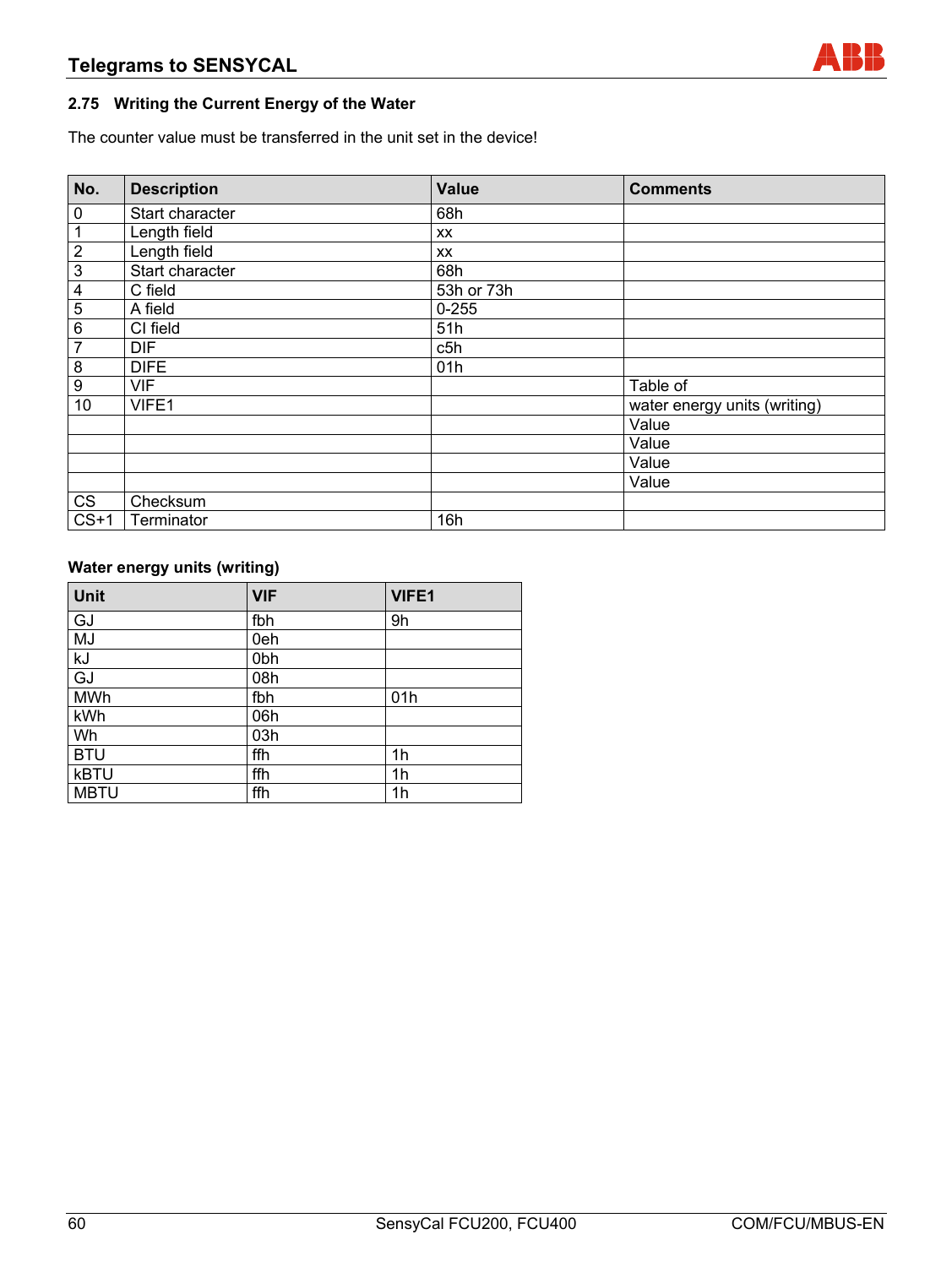

## **2.76 Writing the water mass**

The counter value must be transferred in the unit set in the device!

| No.                     | <b>Description</b> | <b>Value</b> | <b>Comments</b>            |
|-------------------------|--------------------|--------------|----------------------------|
| 0                       | Start character    | 68h          |                            |
| $\mathbf 1$             | Length field       | XX           |                            |
| $\overline{2}$          | Length field       | XX           |                            |
| $\overline{3}$          | Start character    | 68h          |                            |
| $\overline{\mathbf{4}}$ | C field            | 53h or 73h   |                            |
| $\overline{5}$          | A field            | $0 - 255$    |                            |
| 6                       | CI field           | 51h          |                            |
| $\overline{7}$          | <b>DIF</b>         | c5h          |                            |
| $\overline{8}$          | <b>DIFE</b>        |              |                            |
| $\overline{9}$          | <b>VIF</b>         |              | Table of                   |
|                         | VIFE1              |              | water mass units (writing) |
|                         |                    |              | Value                      |
|                         |                    |              | Value                      |
|                         |                    |              | Value                      |
|                         |                    |              | Value                      |
| CS                      | Checksum           |              |                            |
| $CS+1$                  | Terminator         | 16h          |                            |

## **Water mass units (writing)**

| <b>Unit</b>      | <b>VIF</b> | <b>VIFE1</b> |
|------------------|------------|--------------|
| $\overline{m}^3$ | 16         |              |
|                  | 13h        |              |
|                  | 1eh        |              |
| $\frac{kg}{klb}$ | 1bh        |              |
|                  | ffh        | 02h          |

## **2.77 Writing the Current Time and Date**

| No.                    | <b>Description</b> | Value      | <b>Comments</b> |
|------------------------|--------------------|------------|-----------------|
| $\overline{0}$         | Start character    | 68h        |                 |
| $\mathbf{1}$           | Length field       | XX         |                 |
| $\frac{2}{3}$          | Length field       | <b>XX</b>  |                 |
|                        | Start character    | 68h        |                 |
| $\overline{4}$         | C field            | 53h or 73h |                 |
| $\overline{5}$         | A field            | $0 - 255$  |                 |
| $\overline{6}$         | CI field           | 51h        |                 |
| $\overline{7}$         | <b>DIF</b>         | 04h        |                 |
| $\bf 8$                | <b>VIF</b>         | 6dh        |                 |
| $10$                   |                    |            | Data type F     |
| 11                     |                    |            |                 |
| $\overline{12}$        |                    |            |                 |
| 13                     |                    |            |                 |
| $\overline{\text{CS}}$ | Checksum           |            |                 |
| $CS+1$                 | Terminator         | 16h        |                 |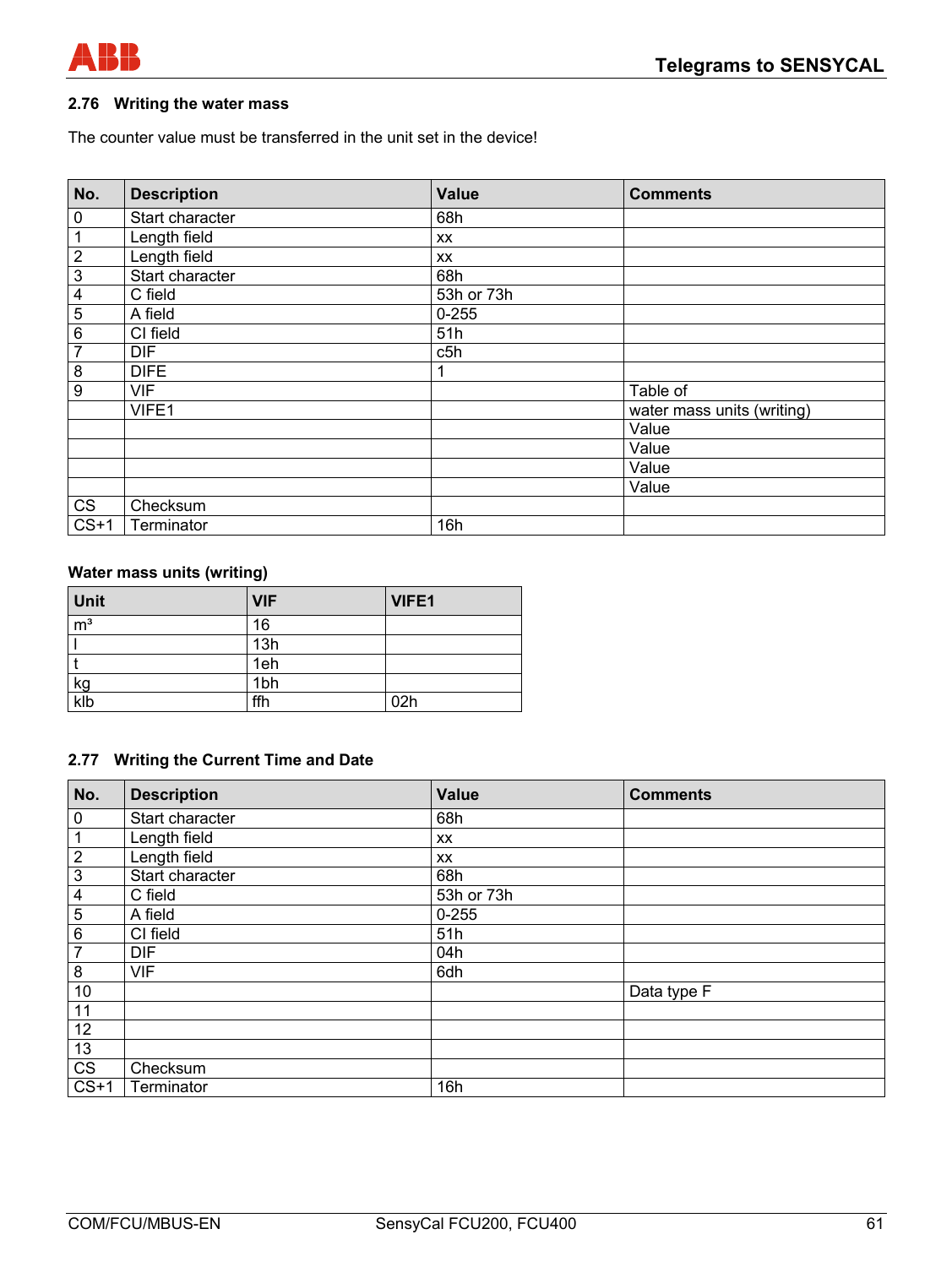

# **2.78 Setting the Output List (Directly)**

| No.            | <b>Description</b> | <b>Value</b> | <b>Comments</b>       |
|----------------|--------------------|--------------|-----------------------|
| $\pmb{0}$      | Start character    | 68h          |                       |
| $\mathbf{1}$   | Length field       | XX           |                       |
| $\frac{2}{3}$  | Length field       | XX           |                       |
|                | Start character    | 68h          |                       |
| $\overline{4}$ | C field            | 53h or 73h   |                       |
| $\overline{5}$ | A field            | $0 - 255$    |                       |
| $\overline{6}$ | CI field           | 51h          |                       |
| $\overline{7}$ | <b>DIF</b>         | 8Fh          |                       |
| $\bf{8}$       | <b>DIFE</b>        | 0Fh          |                       |
| $\overline{9}$ | <b>VIF</b>         | Ffh          |                       |
| 10             | VIFE1              | Ffh          |                       |
| 11             | VIFE2              | 02h          |                       |
| 12             |                    |              | Number of data types  |
| 13             |                    |              | Numbers of data types |
|                |                    |              | $\cdots$              |
|                |                    |              | $\cdots$              |
| CS             | Checksum           |              |                       |
| $CS+1$         | Terminator         | 16h          |                       |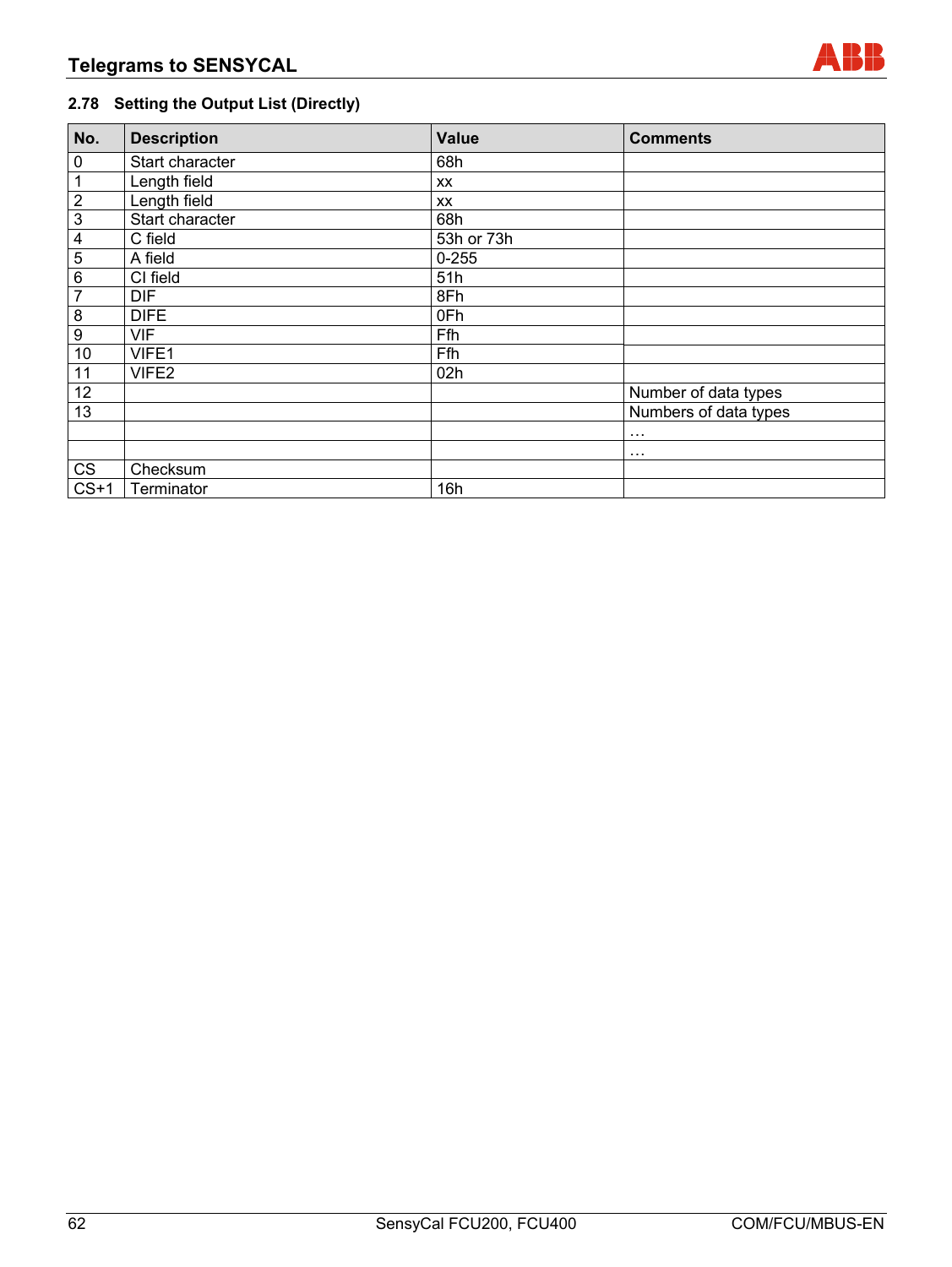

## **Output list data types**

| Data type                                 | No.             | Data type                            | No.                   |
|-------------------------------------------|-----------------|--------------------------------------|-----------------------|
| Current date/time                         | 1               | Option board 2 value 4               | 43                    |
| Current energy (counter 1)                | $\overline{2}$  | Option board 3 value 1               | 44                    |
| Current mass 1 (SensyCal T)               | 3               | Option board 3 value 2               | 45                    |
| Current vol/mass (counter 2)              | 4               | Option board 3 value 3               | 46                    |
|                                           | $\overline{5}$  |                                      | 47                    |
| Current mass 2 (SensyCal T)               |                 | Option board 3 value 4               |                       |
| Counter 3                                 | 6               | Option board 4 value 1               | 48                    |
| Billing date 1                            | $\overline{7}$  | Option board 4 value 2               | 49                    |
| Billing date 1 for energy                 | 8               | Option board 4 value 3               | 50                    |
| Billing date for mass 1<br>(SensyCal T)   | 9               | Option board 4 value 4               | 51                    |
| Billing date 1 volume/mass                | 10              | Operating hours                      | 52                    |
| Billing date 1 mass 2<br>(SensyCal T)     | 11              | Possible baud rates                  | 53                    |
| Billing date 1 for counter 3              | 12              | Parameterization                     | 54                    |
|                                           |                 | software version                     |                       |
| Billing date 2                            | 13              | Hardware version                     | 55                    |
| Billing date 2 for energy                 | 14              | Firmware version                     | 56                    |
| Billing date 2 for mass 1                 | 15              | Language                             | 57                    |
| (SensyCal T)                              |                 |                                      |                       |
| Billing date 2 for vol/mass               | 16              | Temperature unit                     | 58                    |
| Billing date 2 for mass 2<br>(SensyCal T) | 17              | Condensate energy (Counter 4)        | 59                    |
| Billing date 2 for counter 3              | 18              | Condensate mass                      | 60                    |
|                                           |                 | (Counter 5)                          |                       |
| Main error                                | 19              | Billing date 1 for condensate energy | 61                    |
| Power                                     | 20              | Billing date 2 for condensate energy | 62                    |
| Volume flow                               | 21              |                                      | 63                    |
|                                           | 22              | Billing date 1 for condensate mass   | 64                    |
| Mass flow 2 (SensyCal T)<br>Mass flow     |                 | Billing date 2 for condensate mass   | 65                    |
|                                           | 23              | Pressure difference                  | 66                    |
| Mass flow 1 (SensyCal T)                  | 24              | Steam pressure                       |                       |
| Forward flow temperature                  | 25              | Condensate volume                    | 67                    |
| Return temperature                        | 26              | Condensate mass                      | 68                    |
| Differential temperature                  | 27              | Spec. density                        | 69                    |
|                                           |                 | of condensate                        |                       |
| Enthalpy hw                               | 28              | Condensate power                     | 70<br>$\overline{71}$ |
| Enthalpy hk                               | 29              | Power balance                        |                       |
| Specific density                          | $\overline{30}$ | Standard spec. density               | 72                    |
|                                           |                 | of condensate                        |                       |
| k factor                                  | 31              | <b>Differential pressure</b>         | 73                    |
|                                           |                 | of split range                       |                       |
| Binary input 1                            | 32              | V DeviceVer                          | 74                    |
| Binary input 2                            | 33              | L correction factor                  | 75                    |
|                                           | 34              | C correction factor                  | 76                    |
|                                           | 35              | Z correction factor                  | 77                    |
| Option board 1 value 1                    | 36              | P01-E1                               | 78                    |
| Option board 1 value 2                    | 37              | P01-E2                               | 79                    |
| Option board 1 value 3                    | 38              | P01-E3                               | 80                    |
| Option board 1 value 4                    | 39              | P01-E4                               | 81                    |
| Option board 2 value 1                    | 40              | P01-E5                               | 82                    |
| Option board 2 value 2                    | 41              | P01-E6                               | 83                    |
| Option board 2 value 3                    | 42              | P01 total                            | 84                    |
|                                           |                 | Free text                            | 85                    |
|                                           |                 | Serial no.                           | 86                    |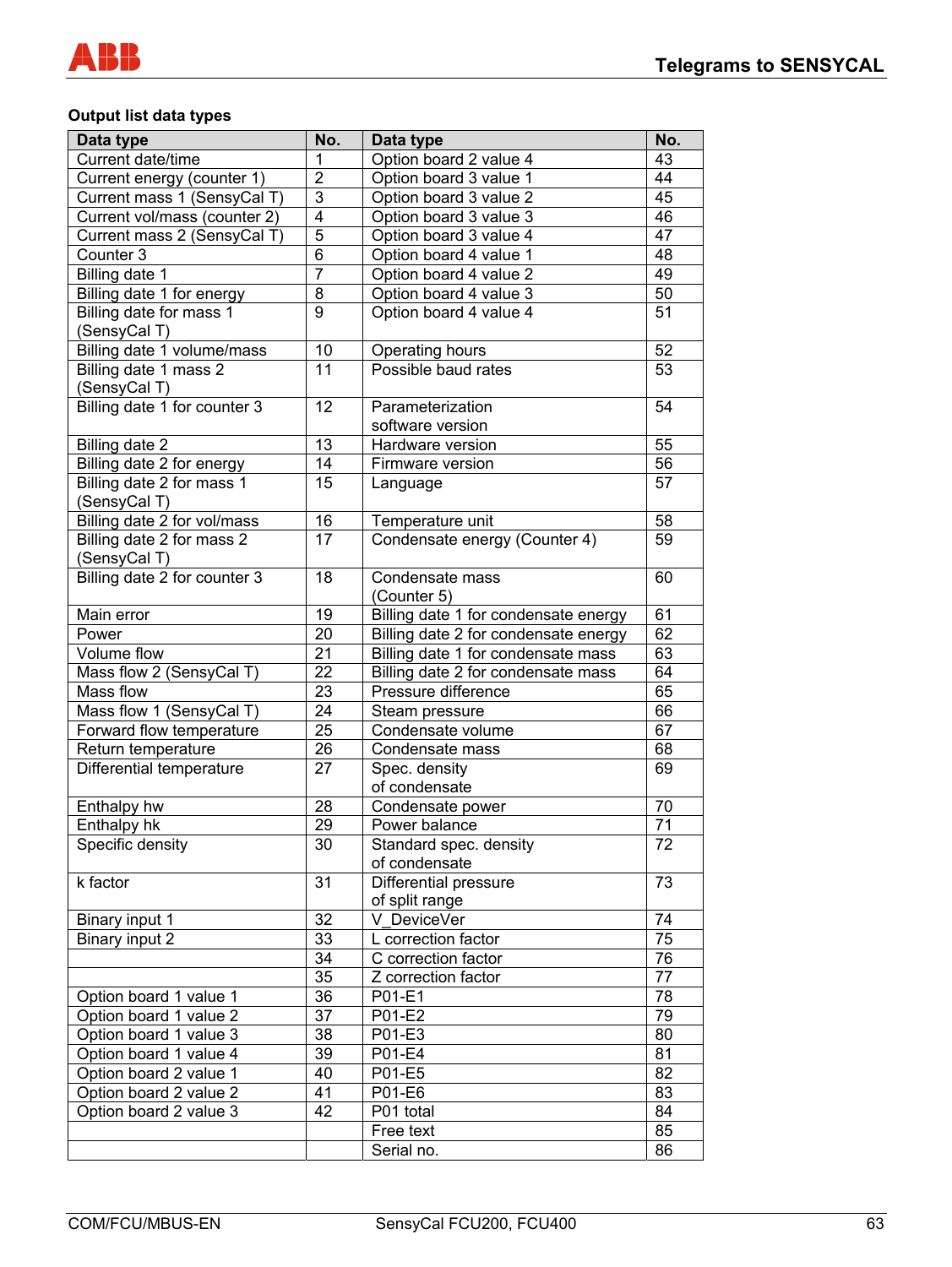# **Telegrams to SENSYCAL**



# **2.79 Adding the Request: L Correction Factor**

| No.             | <b>Description</b> | Value      | <b>Comments</b> |
|-----------------|--------------------|------------|-----------------|
| $\pmb{0}$       | Start character    | 68h        |                 |
| 1               | Length field       | Xx         |                 |
| $\overline{2}$  | Length field       | Xx         |                 |
| $\overline{3}$  | Start character    | 68h        |                 |
| 4               | C field            | 53h or 73h |                 |
| 5               | A field            | $0 - 255$  |                 |
| 6               | CI field           | 51h        |                 |
| $\overline{7}$  | <b>DIF</b>         | 5h         |                 |
| 8               | <b>VIF</b>         | Fdh        |                 |
| 9               | <b>VIFE</b>        | Bah        |                 |
| 10              | VIFE1              | 0ch        |                 |
| $c\overline{s}$ | Checksum           |            |                 |
| $CS+1$          | Terminator         | 16h        |                 |

## **2.80 Adding the Request: C Correction Factor**

| No.                     | <b>Description</b> | <b>Value</b> | <b>Comments</b> |
|-------------------------|--------------------|--------------|-----------------|
| $\pmb{0}$               | Start character    | 68h          |                 |
| 1                       | Length field       | Xx           |                 |
| $\overline{2}$          | Length field       | Xx           |                 |
| $\mathbf{3}$            | Start character    | 68h          |                 |
| $\overline{\mathbf{4}}$ | C field            | 53h or 73h   |                 |
| $\overline{5}$          | A field            | $0 - 255$    |                 |
| 6                       | CI field           | 51h          |                 |
| $\overline{7}$          | <b>DIF</b>         | 45h          |                 |
| 8                       | <b>VIF</b>         | Fdh          |                 |
| $\boldsymbol{9}$        | <b>VIFE</b>        | Bah          |                 |
| 10                      | VIFE1              | 0ch          |                 |
| $\overline{\text{CS}}$  | Checksum           |              |                 |
| $CS+1$                  | Terminator         | 16h          |                 |

## **2.81 Adding the Request: Z Correction Factor**

| No.              | <b>Description</b> | <b>Value</b> | <b>Comments</b> |
|------------------|--------------------|--------------|-----------------|
| $\mathbf 0$      | Start character    | 68h          |                 |
| $\mathbf{1}$     | Length field       | Xx           |                 |
| $\overline{2}$   | Length field       | Xx           |                 |
| $\overline{3}$   | Start character    | 68h          |                 |
| $\overline{4}$   | C field            | 53h or 73h   |                 |
| $\overline{5}$   | A field            | $0 - 255$    |                 |
| $\,6\,$          | CI field           | 51h          |                 |
| $\overline{7}$   | <b>DIF</b>         | 85h          |                 |
| $\bf{8}$         | <b>DIFE</b>        | 01h          |                 |
| $\boldsymbol{9}$ | <b>VIF</b>         | Fdh          |                 |
| 10               | <b>VIFE</b>        | Bah          |                 |
| 11               | VIFE1              | 0ch          |                 |
| CS               | Checksum           |              |                 |
| $CS+1$           | Terminator         | 16h          |                 |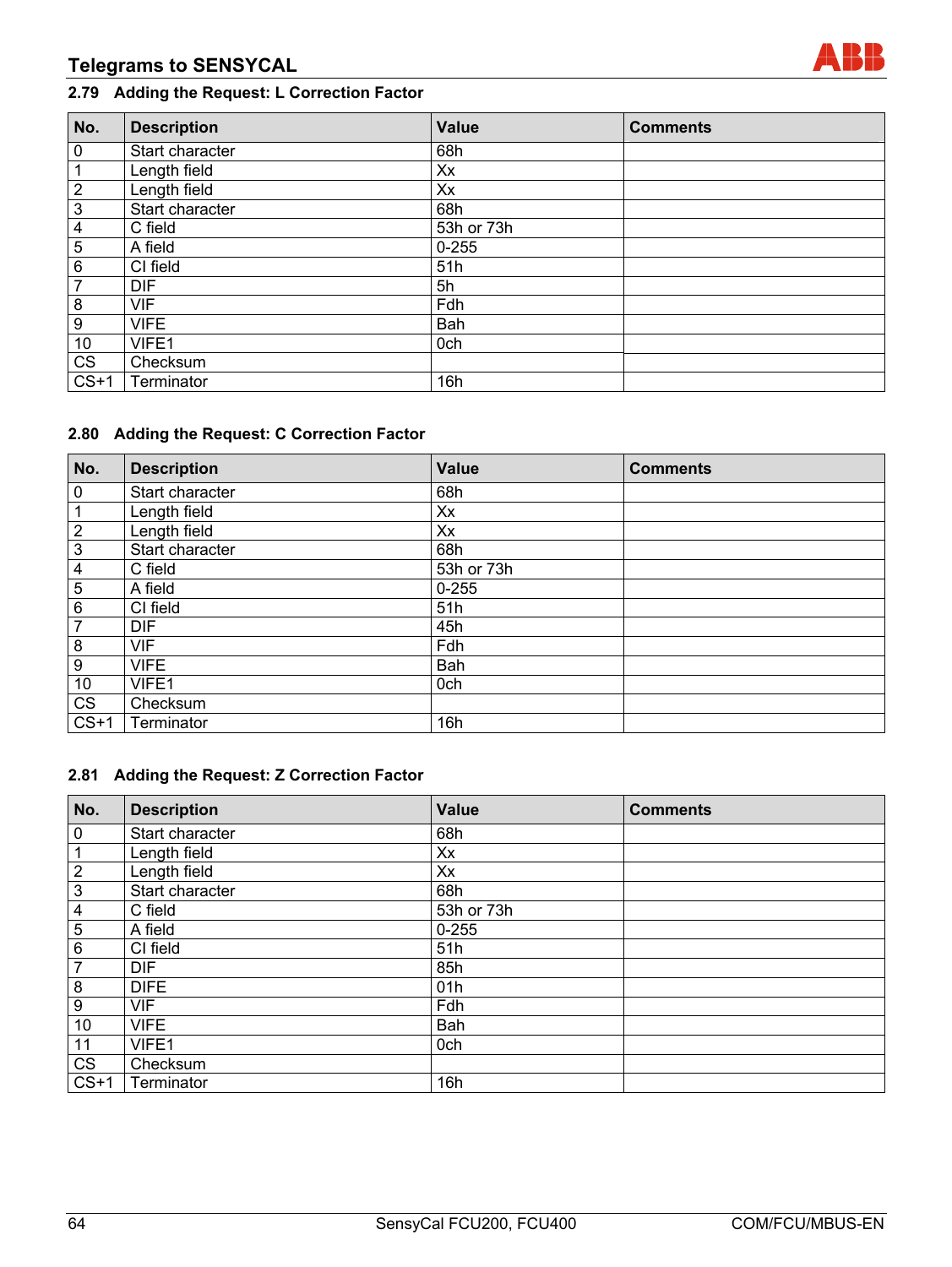

## **2.82 Adding the Request: Free Text**

| No.                     | <b>Description</b> | Value      | <b>Comments</b> |
|-------------------------|--------------------|------------|-----------------|
| 0                       | Start character    | 68h        |                 |
| $\mathbf{1}$            | Length field       | Xx         |                 |
| $\overline{2}$          | Length field       | Xx         |                 |
| $\mathfrak{S}$          | Start character    | 68h        |                 |
| $\overline{\mathbf{4}}$ | C field            | 53h or 73h |                 |
| $\overline{5}$          | A field            | $0 - 255$  |                 |
| 6                       | CI field           | 51h        |                 |
| $\overline{7}$          | <b>DIF</b>         | 88h        |                 |
| 8                       | <b>DIFE</b>        | 11h        |                 |
| 9                       | <b>VIF</b>         | Ffh        |                 |
| 10                      | <b>VIFE</b>        | Ffh        |                 |
| 11                      | VIFE1              | 0ch        |                 |
| $c\overline{s}$         | Checksum           |            |                 |
| $CS+1$                  | Terminator         | 16h        |                 |

\*\* String ends or zeros are replaced with blanks, i.e. between text 1 and text 2 there is at least one space. Response from the device: ....8dh, 00h, fch, 00h, VLAR, [text] ..... VLAR = length of text

#### **2.83 Adding the Request: Serial Number**

| No.              | <b>Description</b> | <b>Value</b>     | <b>Comments</b> |
|------------------|--------------------|------------------|-----------------|
| $\pmb{0}$        | Start character    | 68h              |                 |
| 1                | Length field       | Xx               |                 |
| $\overline{2}$   | Length field       | Xx               |                 |
| $\mathbf{3}$     | Start character    | 68h              |                 |
| 4                | C field            | 53h or 73h       |                 |
| 5                | A field            | $0 - 255$        |                 |
| 6                | CI field           | 51h              |                 |
| 7                | <b>DIF</b>         | 0Ch              |                 |
| 8                | <b>VIF</b>         | F <sub>8</sub> h |                 |
| $\boldsymbol{9}$ | VIFE1              | 0Ch              |                 |
| <b>CS</b>        | Checksum           |                  |                 |
| $CS+1$           | Terminator         | 16h              |                 |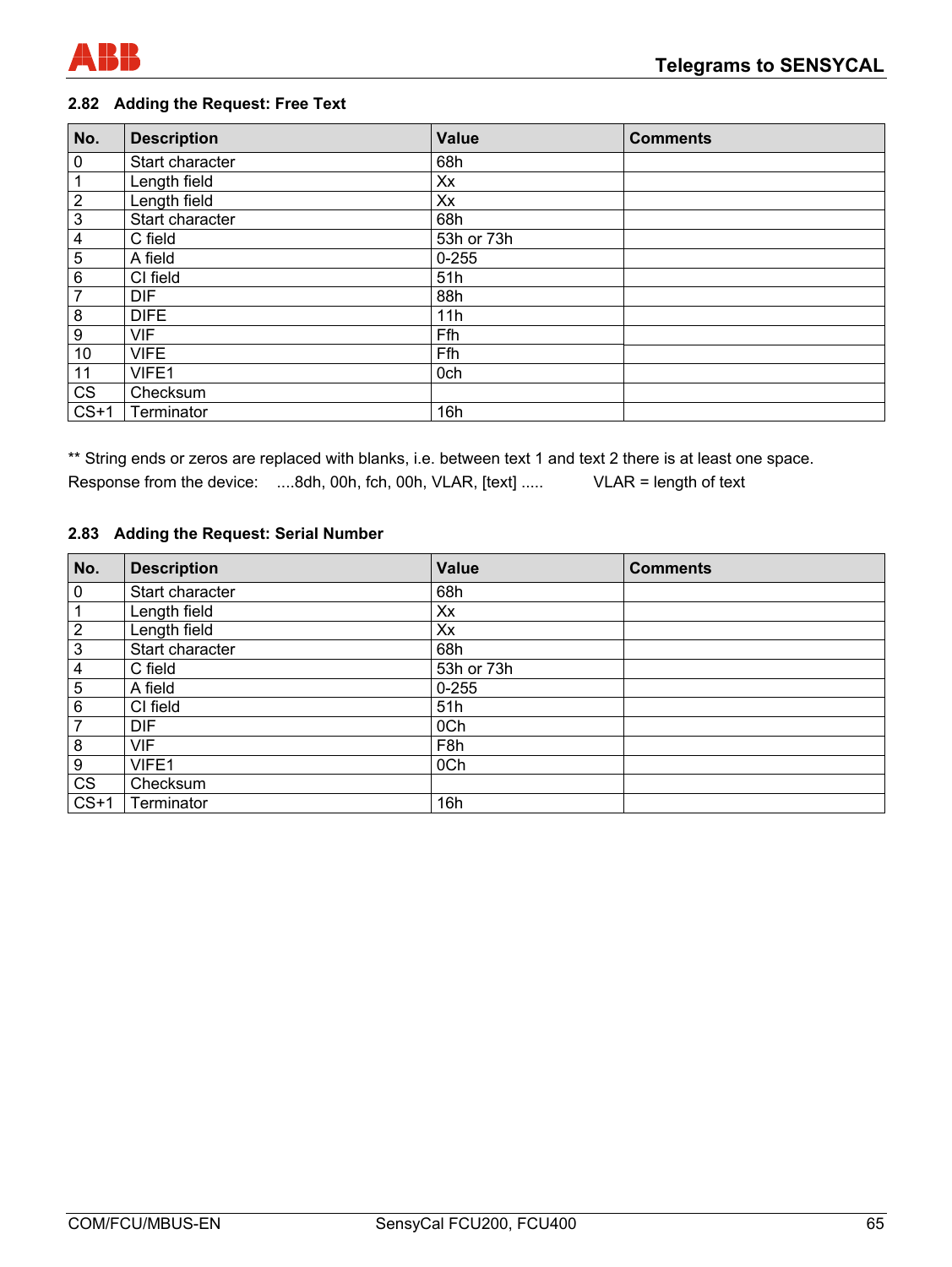

# **2.84 Writing the ID Number**

| No.                     | <b>Description</b> | <b>Value</b>     | <b>Comments</b>                      |
|-------------------------|--------------------|------------------|--------------------------------------|
| $\pmb{0}$               | Start character    | 68h              |                                      |
| $\mathbf{1}$            | Length field       | Xx               |                                      |
| $\overline{2}$          | Length field       | Xx               |                                      |
| $\overline{3}$          | Start character    | 68h              |                                      |
| $\overline{\mathbf{4}}$ | C field            | 53h or 73h       |                                      |
| $\overline{5}$          | A field            | $0 - 255$        |                                      |
| $\,6\,$                 | CI field           | 51h              |                                      |
| $\overline{7}$          | <b>DIF</b>         | 8dh              |                                      |
| 8                       | <b>DIFE</b>        | 13h              |                                      |
| $\boldsymbol{9}$        | <b>VIF</b>         | Ffh              |                                      |
| 10                      | VIFE1              | 00h              |                                      |
| 11                      |                    | 07h              |                                      |
| 12                      |                    | A0h              |                                      |
| 13                      |                    | <b>Beh</b>       |                                      |
| 14                      |                    | 14h              |                                      |
| 15                      |                    | X <sub>1</sub> h | ID number 4 bytes                    |
| 16                      |                    | X <sub>2</sub> h | E.g.: ID = $19237001$                |
| 17                      |                    | X3h              | $X1 = 19h$ , $X2 = 23h$ , $X3 = 70h$ |
| 18                      |                    | X4h              | $X4 = 01h$                           |
| CS                      | Checksum           |                  |                                      |
| $CS+1$                  | Terminator         | 16h              |                                      |

# **2.85 Saving the MBus Output List Permanently (in EEPROM)**

| No.              | <b>Description</b> | <b>Value</b> | <b>Comments</b> |
|------------------|--------------------|--------------|-----------------|
| $\pmb{0}$        | Start character    | 68h          |                 |
| 1                | Length field       | Xx           |                 |
| $\boldsymbol{2}$ | Length field       | Xx           |                 |
| $\mathbf 3$      | Start character    | 68h          |                 |
| 4                | C field            | 53h or 73h   |                 |
| 5                | A field            | $0 - 255$    |                 |
| 6                | CI field           | 51h          |                 |
| $\overline{7}$   | <b>DIF</b>         | 8fh          |                 |
| 8                | <b>DIFE</b>        | 0fh          |                 |
| 9                | <b>VIF</b>         | Ffh          |                 |
| 10               | VIFE1              | Ffh          |                 |
| 11               | VIFE2              | 03h          |                 |
| CS               | Checksum           |              |                 |
| $CS+1$           | Terminator         | 16h          |                 |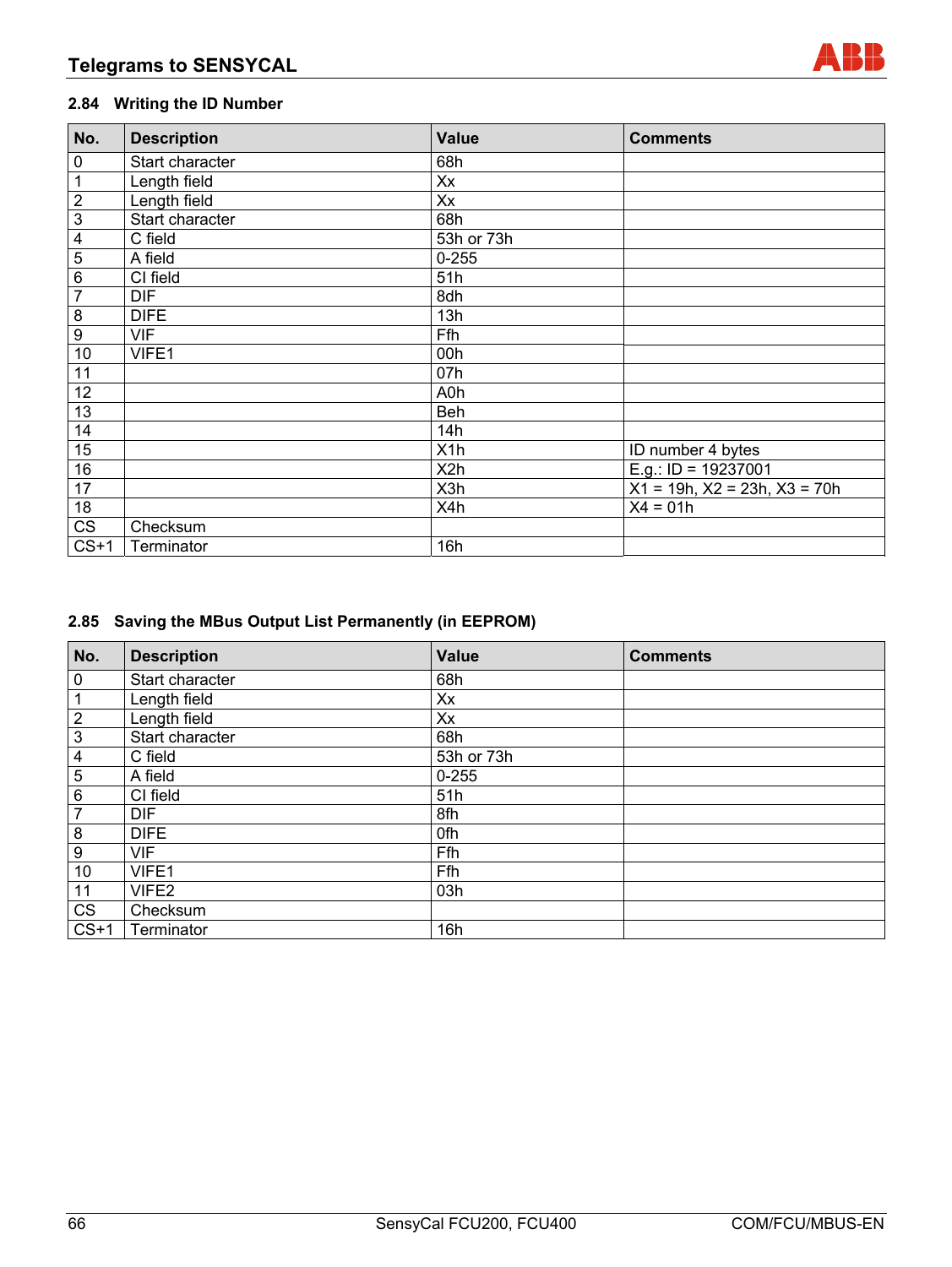

# **3 Special MVV Version**

The special version for MVV and the standard version differ only in terms of the output from the data logger. The data logger has a different function in the special version.

#### **3.1 Reading Out of Data Logger**

The following telegram requests the values from the data logger. The transfer starts with the next REQ\_UD2. Once the transfer is complete, SENSYCAL responds again with the telegram set by the output list.

| No.                     | <b>Description</b> | <b>Value</b>           | <b>Comments</b> |
|-------------------------|--------------------|------------------------|-----------------|
| 0                       | Start character    | 68h                    |                 |
| 1                       | Length field       | 0 <sub>bh</sub>        |                 |
| $\overline{2}$          | Length field       | 0 <sub>bh</sub>        |                 |
| $\overline{3}$          | Start character    | 68h                    |                 |
| $\overline{\mathbf{4}}$ | C field            | 53h or 73h             |                 |
| $\overline{5}$          | A field            | $0 - 255$              |                 |
| $\overline{6}$          | CI field           | 51h                    |                 |
| 7                       | <b>DIF</b>         | 1100 1000h             |                 |
| $\overline{8}$          | <b>DIFE</b>        | 0100 (S3)(S2)(S1)(S0)h |                 |
| $\overline{9}$          | <b>VIF</b>         | fdh                    |                 |
| 10                      | VIFE1              | 20h                    |                 |
| 11                      | <b>DIF</b>         | 1000 1000h             |                 |
| 12                      | <b>DIFE</b>        | 0100 (S7)(S6)(S5)(S4)h |                 |
| 13                      | <b>VIF</b>         | fdh                    |                 |
| 14                      | VIFE1              | 21h                    |                 |
| <b>CS</b>               | Checksum           |                        |                 |
| $CS+1$                  | Terminator         | 16h                    |                 |

S is an eight-digit binary number formed from S0(LSB) to S7(MSB) value range [0…255]

- S: 1 Mean power values for January
	- 2 Mean power values for February
	- 3 Mean power values for March
	- … …
	- 12 Mean power values for December
	- 13 Mean power values for current month
	- 16 Mean power values data set (2 previous months and current month)
	- 32 Load analysis
	- 64 Power-free time, deactivation time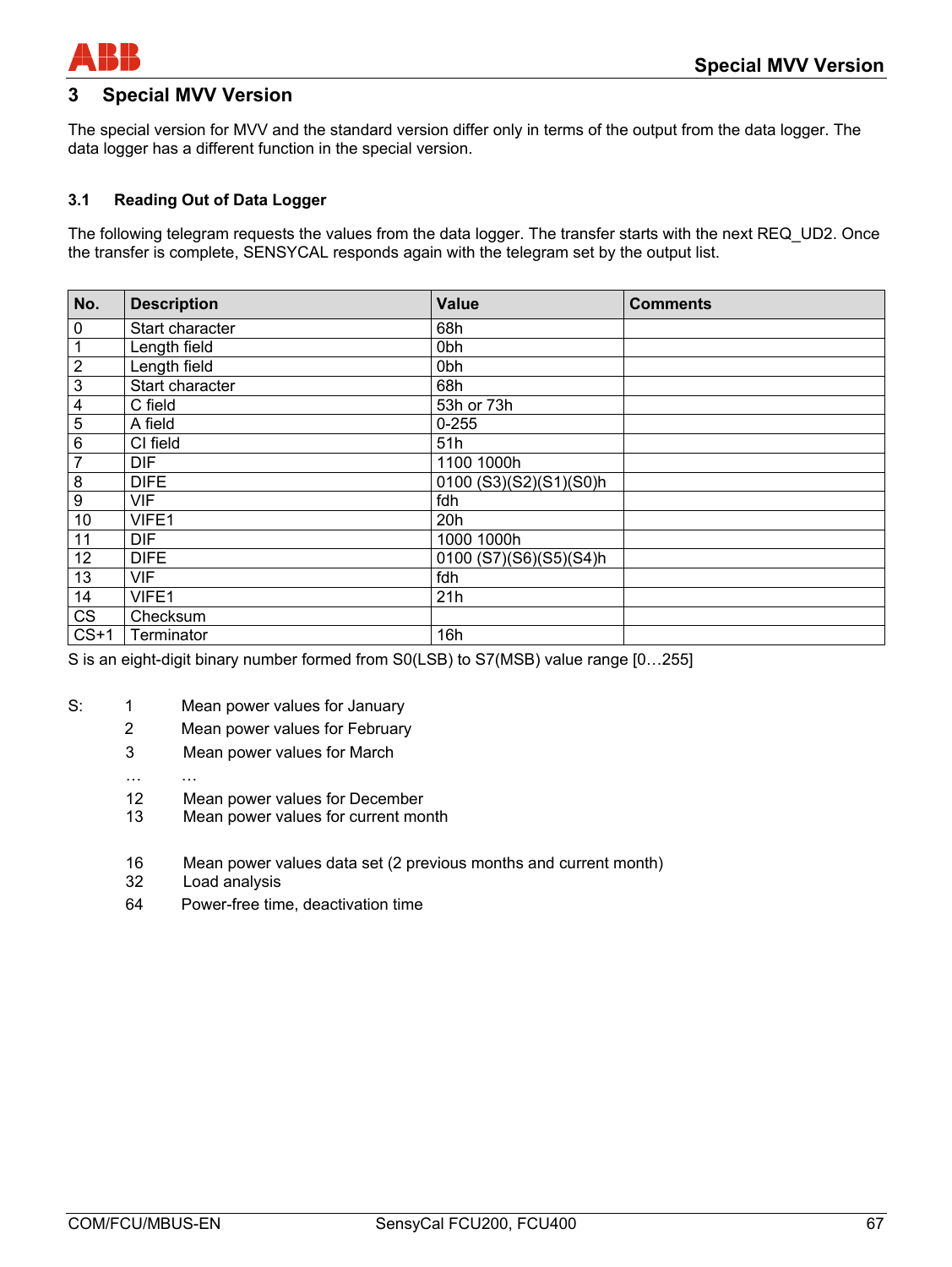

# **Return** S = 1…13 (1…0DH):

Mean power values for one month

| No.               | <b>Description</b>      | Value       | <b>Comments</b>             |
|-------------------|-------------------------|-------------|-----------------------------|
| $\pmb{0}$         | Start character         | 68h         |                             |
| $\mathbf 1$       | Length field            | XX          |                             |
| $\overline{2}$    | Length field            | XX          |                             |
| $\overline{3}$    | Start character         | 68h         |                             |
| $\overline{4}$    | C field                 | 53h or      |                             |
|                   |                         | 73h         |                             |
| $\mathbf 5$       | A field                 | $0 - 255$   |                             |
| $\overline{6}$    | CI field                | 8h          |                             |
| $\overline{7}$    | ID <sub>3</sub>         | 78h         | ID (LSB first) BCD 12345678 |
| $\overline{8}$    | ID <sub>2</sub>         | 56h         |                             |
| $\overline{9}$    | ID <sub>1</sub>         | 34h         |                             |
| 10                | ID <sub>0</sub>         | 12h         |                             |
| $\overline{11}$   | Man1                    |             | Manufacturer (LSB first)    |
| 12                | Man0                    |             |                             |
| $\overline{13}$   | Version                 |             |                             |
| 14                | Medium                  |             |                             |
| 15                | Access no.              | $0 - 255$   | Automatically increased     |
| 16                | <b>Status</b>           | $\mathbf 0$ |                             |
| $\overline{17}$   | Signature 1             | $\mathbf 0$ |                             |
| 18                | Signature 0             | 0           |                             |
|                   |                         |             |                             |
|                   | Time point of readout   |             | Time point                  |
|                   | Time point of maximum 1 |             | Time point                  |
|                   | Maximum 1               |             | Float                       |
|                   | Time point of maximum 2 |             |                             |
|                   | Maximum 2               |             |                             |
|                   | Time point of maximum 3 |             |                             |
|                   | Maximum 3               |             |                             |
|                   |                         |             |                             |
| CS                | Checksum (CS)           |             |                             |
| $\overline{CS+1}$ | Terminator              | 16h         |                             |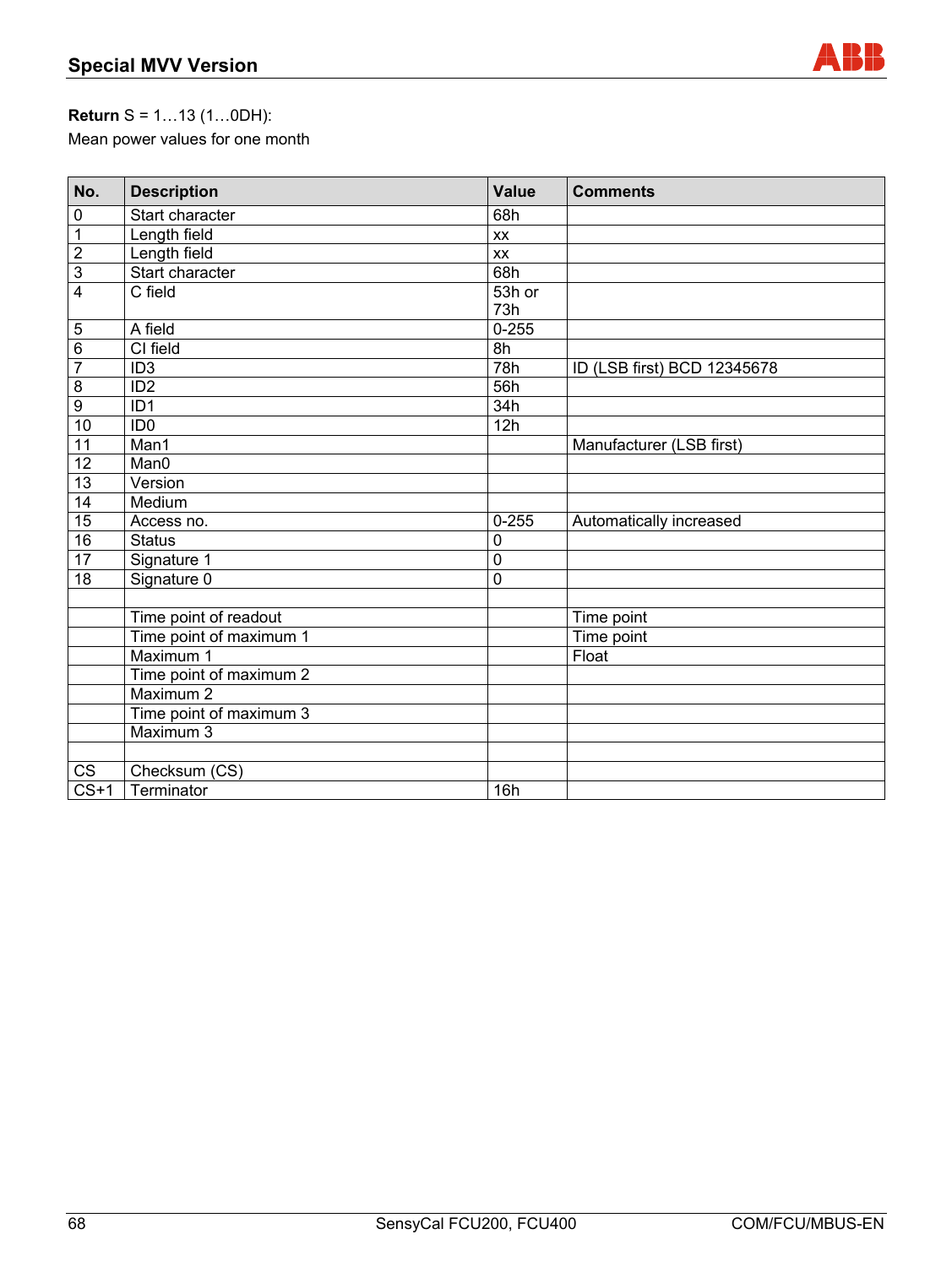

# **Return** S = 16 (10H):

Mean power values data set

| No.            | <b>Description</b>                            | <b>Value</b> | <b>Comments</b>             |
|----------------|-----------------------------------------------|--------------|-----------------------------|
| $\pmb{0}$      | Start character                               | 68h          |                             |
| $\mathbf 1$    | Length field                                  | XX           |                             |
| $\overline{2}$ | Length field                                  | XX           |                             |
| 3              | Start character                               | 68h          |                             |
| 4              | $\overline{C}$ field                          | 53h or       |                             |
|                |                                               | 73h          |                             |
| 5              | A field                                       | $0 - 255$    |                             |
| 6              | CI field                                      | 8h           |                             |
| $\overline{7}$ | ID <sub>3</sub>                               | 78h          | ID (LSB first) BCD 12345678 |
| 8              | ID <sub>2</sub>                               | 56h          |                             |
| 9              | ID <sub>1</sub>                               | 34h          |                             |
| 10             | ID <sub>0</sub>                               | 12h          |                             |
| 11             | Man1                                          |              | Manufacturer (LSB first)    |
| 12             | Man0                                          |              |                             |
| 13             | Version                                       |              |                             |
| 14             | Medium                                        |              |                             |
| 15             | Access no.                                    | $0 - 255$    | Automatically increased     |
| 16             | <b>Status</b>                                 | 0            |                             |
| 17             | Signature 1                                   | $\mathbf 0$  |                             |
| 18             | Signature 0                                   | 0            |                             |
|                |                                               |              |                             |
|                | Time point of readout                         |              | Time point                  |
|                | Start range                                   |              | Float                       |
|                | End range                                     |              | Float                       |
|                | Time point of maximum 1 for current month     |              | Time point                  |
|                | Maximum 1 for current month                   |              | Float                       |
|                | Time point of maximum 2 for current month     |              |                             |
|                | Maximum 2 for current month                   |              |                             |
|                | Time point of maximum 3 for current month     |              |                             |
|                | Maximum 3 for current month                   |              |                             |
|                | Time point of maximum 1 for previous month    |              |                             |
|                | Maximum 1 for previous month                  |              |                             |
|                | Time point of maximum 2 for previous month    |              |                             |
|                | Maximum 2 for previous month                  |              |                             |
|                | Time point of maximum 3 for previous month    |              |                             |
|                | Maximum 3 for previous month                  |              |                             |
|                | Time point of maximum 1 for month before last |              |                             |
|                | Maximum 1 for month before last               |              |                             |
|                | Time point of maximum 2 for month before last |              |                             |
|                | Maximum 2 for month before last               |              |                             |
|                | Time point of maximum 3 for month before last |              |                             |
|                | Maximum 3 for month before last               |              |                             |
|                |                                               |              |                             |
| CS             | Checksum (CS)                                 |              |                             |
| $CS+1$         | Terminator                                    | 16h          |                             |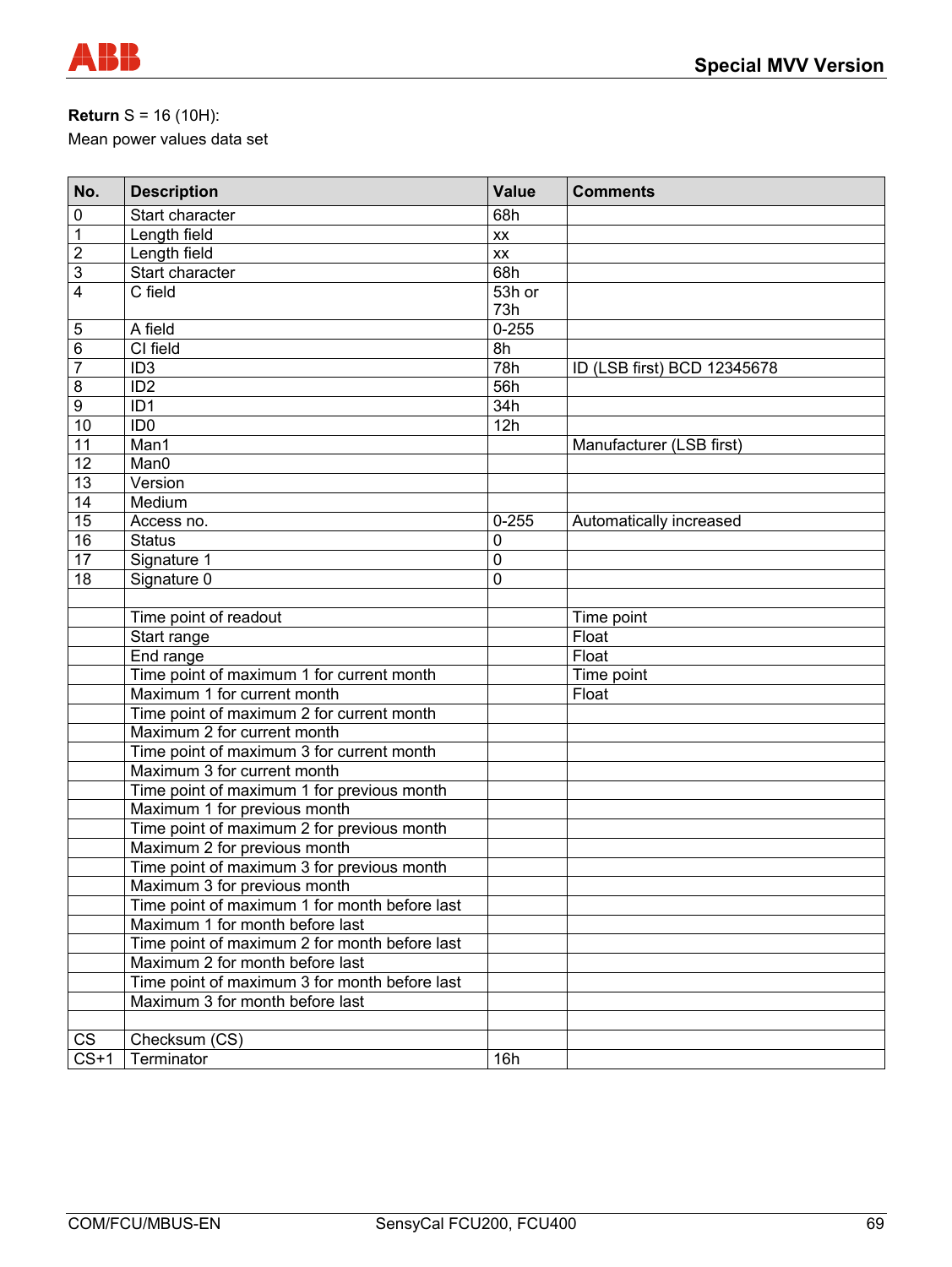

# **Return** S = 32 (20H):

Load analysis

| No.             | <b>Description</b>         | <b>Value</b> | <b>Comments</b>             |
|-----------------|----------------------------|--------------|-----------------------------|
| 0               | Start character            | 68h          |                             |
| $\overline{1}$  | Length field               | XX           |                             |
| $\overline{2}$  | Length field               | XX           |                             |
| $\overline{3}$  | Start character            | 68h          |                             |
| $\overline{4}$  | C field                    | 53h or       |                             |
|                 |                            | 73h          |                             |
| $\mathbf 5$     | A field                    | $0 - 255$    |                             |
| $\overline{6}$  | CI field                   | 8h           |                             |
| $\overline{7}$  | ID <sub>3</sub>            | 78h          | ID (LSB first) BCD 12345678 |
| 8               | ID <sub>2</sub>            | 56h          |                             |
| 9               | ID <sub>1</sub>            | 34h          |                             |
| 10              | ID <sub>0</sub>            | 12h          |                             |
| 11              | Man1                       |              | Manufacturer (LSB first)    |
| 12              | Man0                       |              |                             |
| 13              | Version                    |              |                             |
| 14              | Medium                     |              |                             |
| 15              | Access no.                 | $0 - 255$    | Automatically increased     |
| 16              | <b>Status</b>              | 0            |                             |
| $\overline{17}$ | Signature 1                | 0            |                             |
| 18              | Signature 0                | 0            |                             |
|                 |                            |              |                             |
|                 | Time point of readout      |              | Time point                  |
|                 | Limit 1 for current month  |              | Float                       |
|                 | Counter for limit 1        |              | Word (2 bytes)              |
|                 | Limit 2 for current month  |              |                             |
|                 | Counter for limit 2        |              |                             |
|                 | Limit 3 for current month  |              |                             |
|                 | Counter for limit 3        |              |                             |
|                 | Limit 4 for current month  |              |                             |
|                 | Counter for limit 4        |              |                             |
|                 | Limit 5 for current month  |              |                             |
|                 | Counter for limit 5        |              |                             |
|                 | Limit 6 for current month  |              |                             |
|                 | Counter for limit 6        |              |                             |
|                 | Limit 1 for previous month |              |                             |
|                 | Counter for limit 1        |              |                             |
|                 | Limit 2 for previous month |              |                             |
|                 | Counter for limit 2        |              |                             |
|                 | Limit 3 for previous month |              |                             |
|                 | Counter for limit 3        |              |                             |
|                 | Limit 4 for previous month |              |                             |
|                 | Counter for limit 4        |              |                             |
|                 | Limit 5 for previous month |              |                             |
|                 | Counter for limit 5        |              |                             |
|                 | Limit 6 for previous month |              |                             |
|                 | Counter for limit 6        |              |                             |
|                 |                            |              |                             |
| CS              | Checksum (CS)              |              |                             |
| $CS+1$          | Terminator                 | 16h          |                             |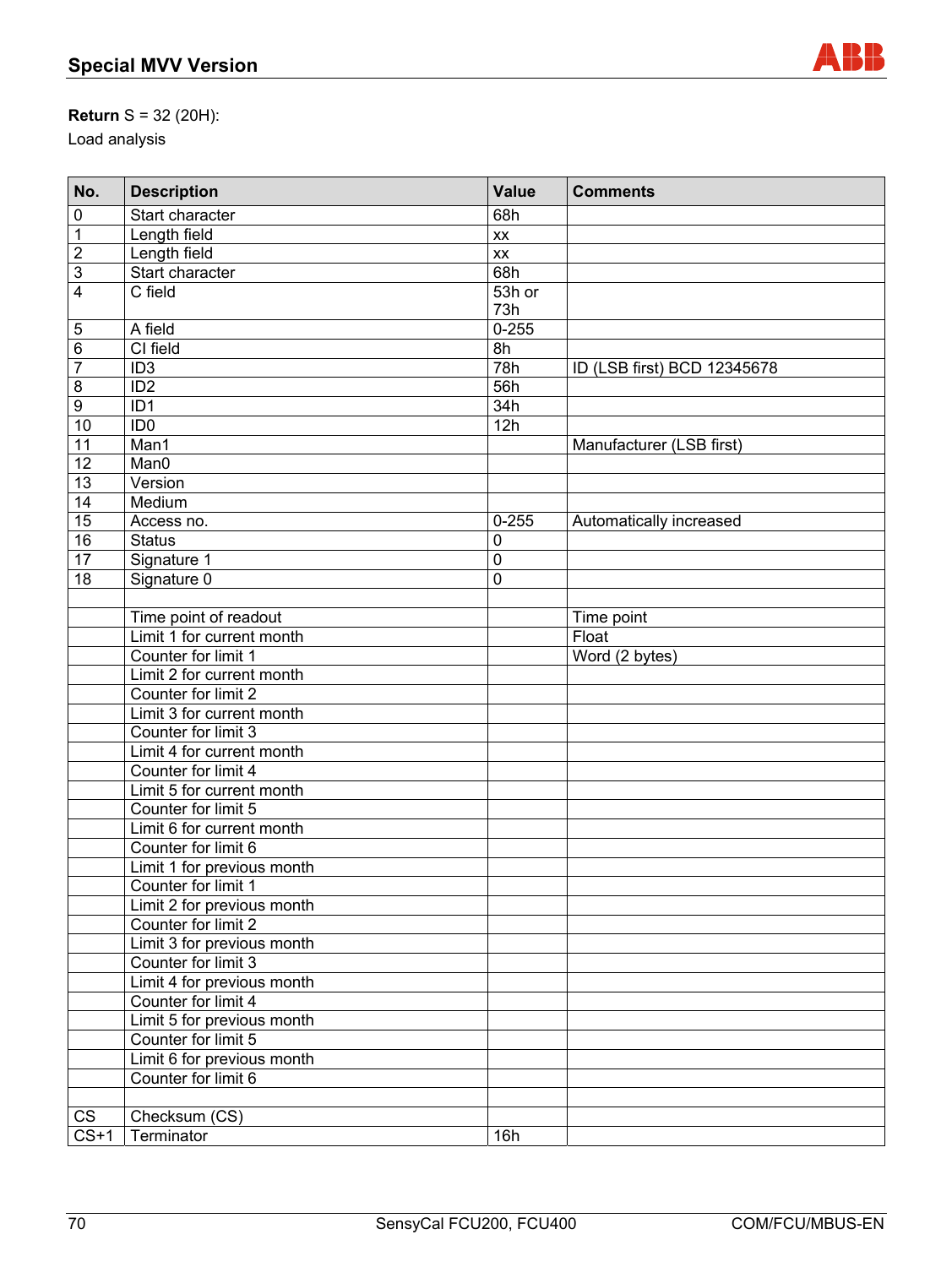

## **Return** S = 64 (40H):

Power-free time, deactivation time

| No.            | <b>Description</b>               | <b>Value</b>     | <b>Comments</b>             |
|----------------|----------------------------------|------------------|-----------------------------|
| $\pmb{0}$      | Start character                  | 68h              |                             |
| $\overline{1}$ | Length field                     | XX               |                             |
| $\overline{2}$ | Length field                     | <b>XX</b>        |                             |
| $\overline{3}$ | Start character                  | 68h              |                             |
| $\overline{4}$ | C field                          | 53h or           |                             |
|                |                                  | 73h              |                             |
| $\overline{5}$ | A field                          | $0 - 255$        |                             |
| $\overline{6}$ | CI field                         | 8h               |                             |
| $\overline{7}$ | ID <sub>3</sub>                  | $\overline{78h}$ | ID (LSB first) BCD 12345678 |
| $\overline{8}$ | ID <sub>2</sub>                  | 56h              |                             |
| $\overline{9}$ | ID <sub>1</sub>                  | 34h              |                             |
| 10             | ID <sub>0</sub>                  | 12h              |                             |
| 11             | Man1                             |                  | Manufacturer (LSB first)    |
| 12             | Man0                             |                  |                             |
| 13             | Version                          |                  |                             |
| 14             | Medium                           |                  |                             |
| 15             | Access no.                       | $0 - 255$        | Automatically increased     |
| 16             | <b>Status</b>                    | $\mathbf 0$      |                             |
| 17             | Signature 1                      | $\mathbf 0$      |                             |
| 18             | Signature 0                      | $\mathbf 0$      |                             |
|                |                                  |                  |                             |
|                | Time point of readout            |                  | Time point                  |
|                | Start of power-free time         |                  | Time point (date = $0$ )    |
|                | End of power-free time           |                  | Time point (date = $0$ )    |
|                | Start of deactivation time point |                  | Time point                  |
|                | End of deactivation time point   |                  | Time point                  |
|                |                                  |                  |                             |
| CS             | Checksum (CS)                    |                  |                             |
| $CS+1$         | Terminator                       | 16h              |                             |

# **4 FCB Bit Management of SENSYCAL**

SENSYCAL uses FCB bit handling of the MBus protocol.

It manages an FCB bit for REQ\_UD2 and SND\_DU for each address (primary address, 253.254). The FCB bits are reset with an SND\_NKE. In addition, the FCB bit of address 253 is reset when the secondary address is selected. If SENSYCAL receives a telegram with an FCB bit no different to that of the previous telegram, the previously transmitted telegram is sent again. The data in the telegram remains unchanged; any changed counter readings are not taken into account.